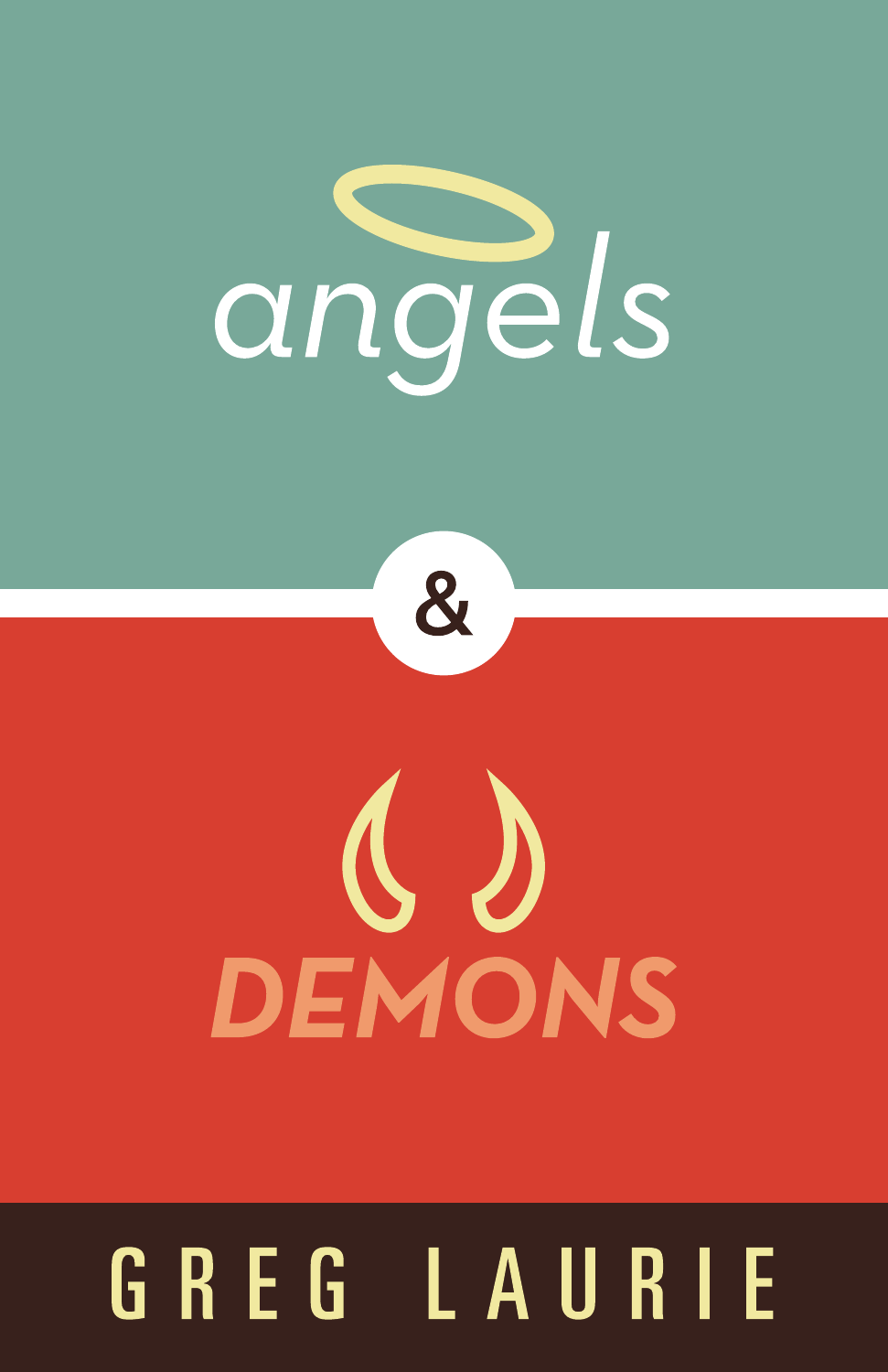

## **by GREG LAURIE**

Copyright © 2018 Greg Laurie. All rights reserved. Requests for information should be addressed to:



Harvest Ministries 6115 Arlington Avenue Riverside, CA 92504 www.harvest.org

Unless otherwise indicated, all Scripture quotations are taken from the New King James Version®. Copyright © 1982 by Thomas Nelson, Inc. Used by permission. All rights reserved.

Scripture quotations marked NLT are taken from the Holy Bible, New Living Translation, copyright ©1996, 2004, 2007, 2013, 2015 by Tyndale House Foundation. Used by permission of Tyndale House Publishers, Inc., Carol Stream, Illinois 60188. All rights reserved.

Scripture quotations marked NIV are taken from the Holy Bible, New International Version®, NIV®. Copyright © 1973, 1978, 1984, 2011 by Biblica, Inc.™ Used by permission of Zondervan. All rights reserved worldwide. www.zondervan.com The "NIV" and "New International Version" are trademarks registered in the United States Patent and Trademark Office by Biblica, Inc.™

Scripture quotations marked MSG are from THE MESSAGE. Copyright © by Eugene H. Peterson 1993, 1994, 1995, 1996, 2000, 2001, 2002. Used by permission of NavPress Publishing Group.

Scripture quotations marked ESV are from The Holy Bible, English Standard Version® (ESV®), copyright © 2001 by Crossway, a publishing ministry of Good News Publishers. Used by permission. All rights reserved.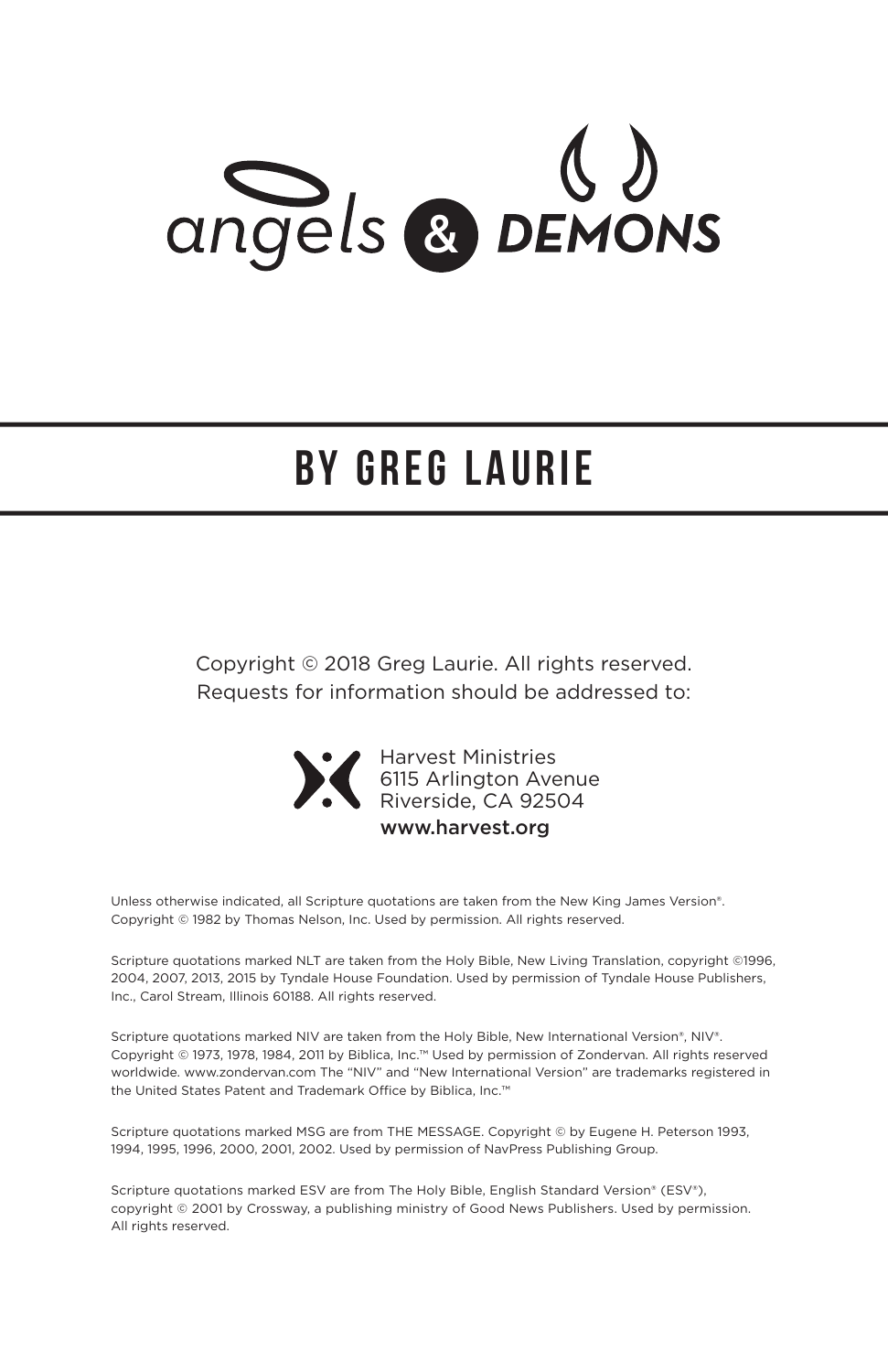## **Believing in Angels**

It is an interesting thing that most Americans believe that there are angels all around us. In fact, *Time* magazine conducted a poll and it revealed that 69 percent of Americans confirm that they believe in the existence of angels. Not only that, but 46 percent of those who were polled believe that they have their own guardian angel.

Belief in angels is even higher among teenagers. Another poll revealed that three out of every four teenagers believe in angels today. I think we hold this belief for good reason. We have all had those experiences in life where we had a close brush with death—a time when you almost died or the plane almost crashed or the car was spinning out of control or some other experience where you know that you came close to checking out and you thought, "Was that an angel that helped me out?" And it may well have been an angel intervening on your behalf.

Of course, Hollywood has been obsessed with angels. There have been so many movies done about them over the years. There is the classic that is played every Christmas called *It's a Wonderful Life* with Jimmy Stewart. Then there is the Disney movie *Angels in the Outfield*. Whitney Houston met an angel that was played by Denzel Washington in a movie called *The Preacher's Wife*. There was a movie some years ago with Meg Ryan and Nicholas Cage called *City of Angels*. Then John Travolta played a fallen angel in a movie called *Michael*. And every Sunday night you used to be able to watch *Touched by an Angel* on TV. The problem with most of these depictions that we see in Hollywood is they are not accurate. They are Hollywood angels.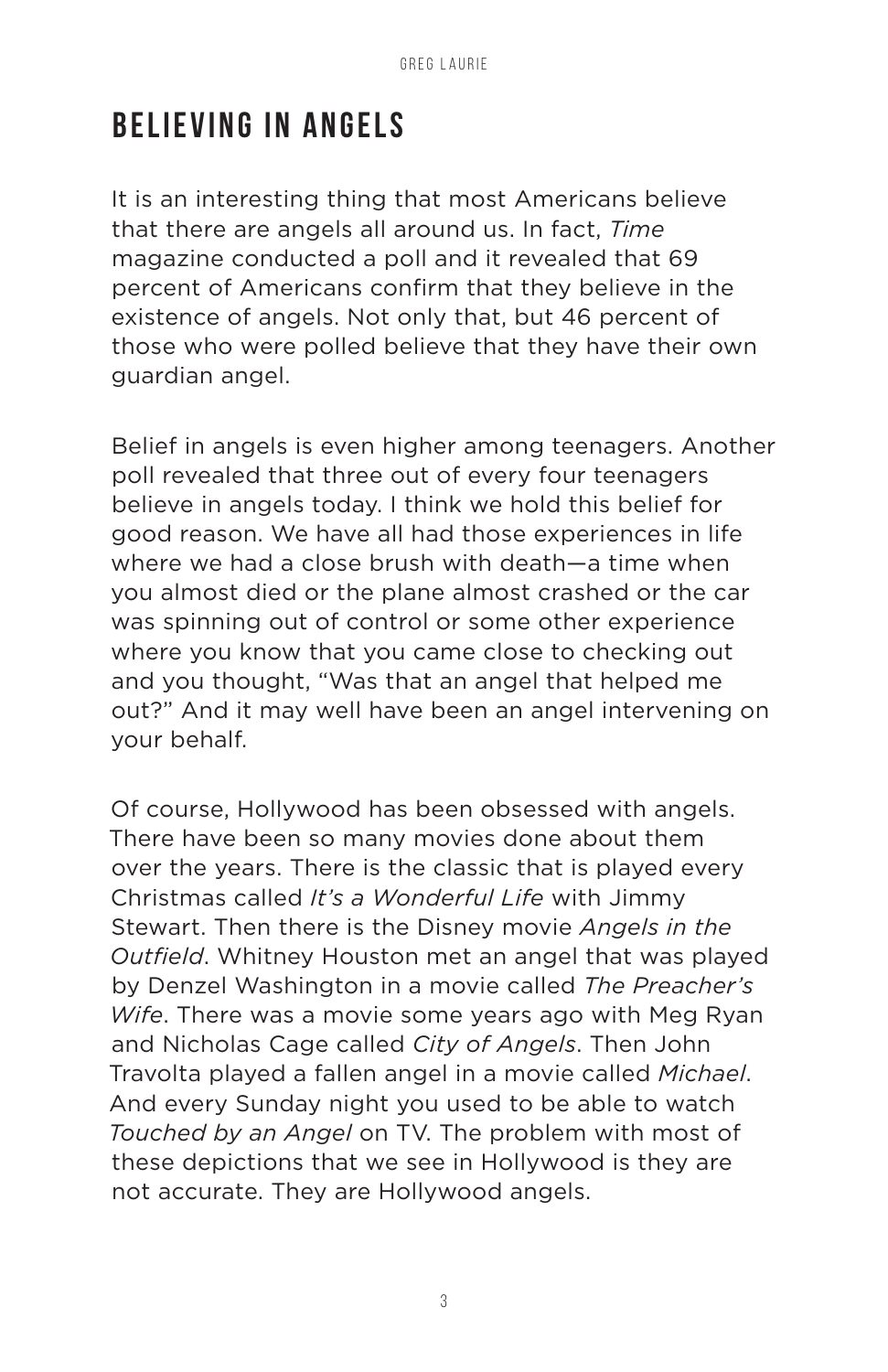Angels are all around us. We may not be aware of their presence because the way that they work is undercover, but their activity is constant. Billy Graham in his book about angels described them as "God's secret agents," and I think that is a good description of them. The reason you don't know about angels specifically or can't peg a time in your life when you encountered an angel is because they are God's secret agents. They are operating undercover. The are operating incognito. One thing we do know is that angels are actively involved in the life of the believer. In fact, Psalm 34:7 says, "The angel of the Lord is a guard; he surrounds and defends all who fear Him" (NLT). Another reason we know that angels are involved in our lives is because the Bible tells us in Hebrews 1:14, "Are they not all ministering spirits sent forth to minister for those who will inherit salvation?" There is story after story in the Bible of angels coming to intervene on behalf of God's people, like the story in Acts where Simon Peter was arrested and thrown into prison. The church started to pray and an angel was sent to deliver him. The Bible also says that we should not forget to entertain strangers, for in doing so some have entertained angels unaware (see Hebrews 13:2). That means there are probably angels around us right now, incognito. Of course, they are in a supernatural world. They are in the invisible world so we can't see them.

In his book on angels, Billy Graham tells the story of a missionary whose name was John Paton. He was doing some outreach work in the New Hebrides Islands. One night, hostile natives surrounded his mission station intent on burning out the missionaries and killing them. The pastor and his wife prayed that night that God would deliver them. Much to their amazement, these hostile natives did not come in. The Patons were gloriously delivered and gave praise to God. A year later, the chief of that tribe put his faith in Christ. This

4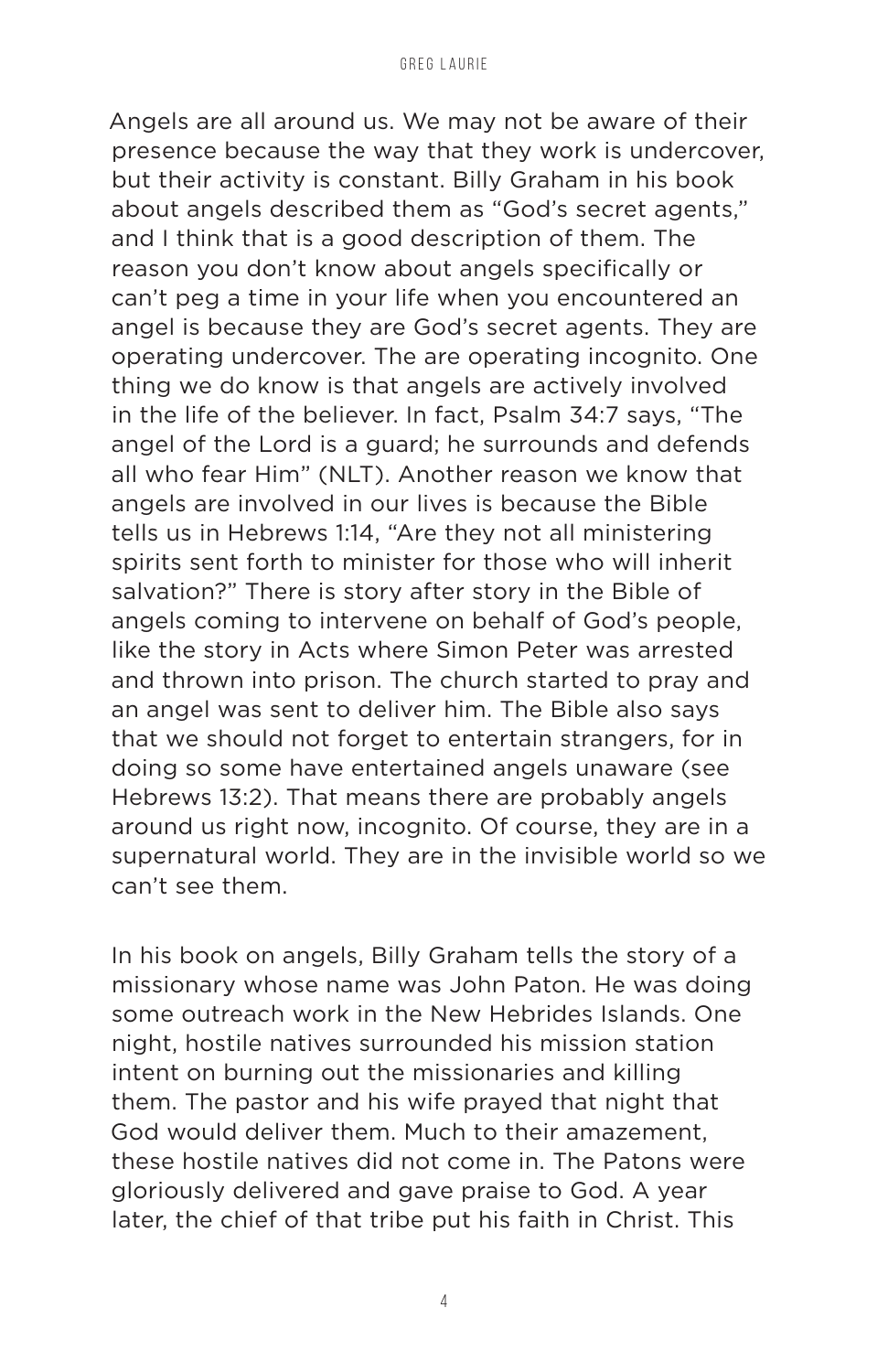missionary talked to him and said, "You have to tell me what happened on that night when you guys were coming to kill us and all of a sudden you turned back." The chief was surprised that John Paton would ask him this. The chief said, "Let me ask you this. Who were those men that were with you there?" John Paton said, "I didn't know about any men who were present." The chief said that he was afraid to attack because he had seen hundreds of big men in shining garments with drawn swords circling the mission station. Could that be angelic intervention? It very well could be. It sounds like it to me. Angels are involved in our lives.

Have you ever put on polarized sunglasses and then looked at the ocean? You see stuff you wouldn't normally have seen. You can see reefs in the water and subtle color changes. In the same way, if we could put on a pair of supernatural glasses, we would see that there are angels all around us.

Or have you ever put on a pair of 3-D glasses? We went to the Disney park called California Adventure a while ago. They had a room you go into that was called *It's Tough to Be a Bug*. It was really good. You put on 3-D glasses. It's amazing because when you take these glasses off you don't see any of this stuff, but as soon as you put the glasses on there are bugs in front of you. You see things you don't normally see. In that case it was an illusion. But if we could see into the invisible world, this supernatural realm, we would see that there are angels around us doing the work that they do.

There is a good illustration of this in the Bible. It is when the prophet Elisha was with his servant. As it happened, their enemies surrounded them. Elisha was relaxed. He wasn't worried. But his servant was freaking out. His servant wakes him up and says, "Master, what are we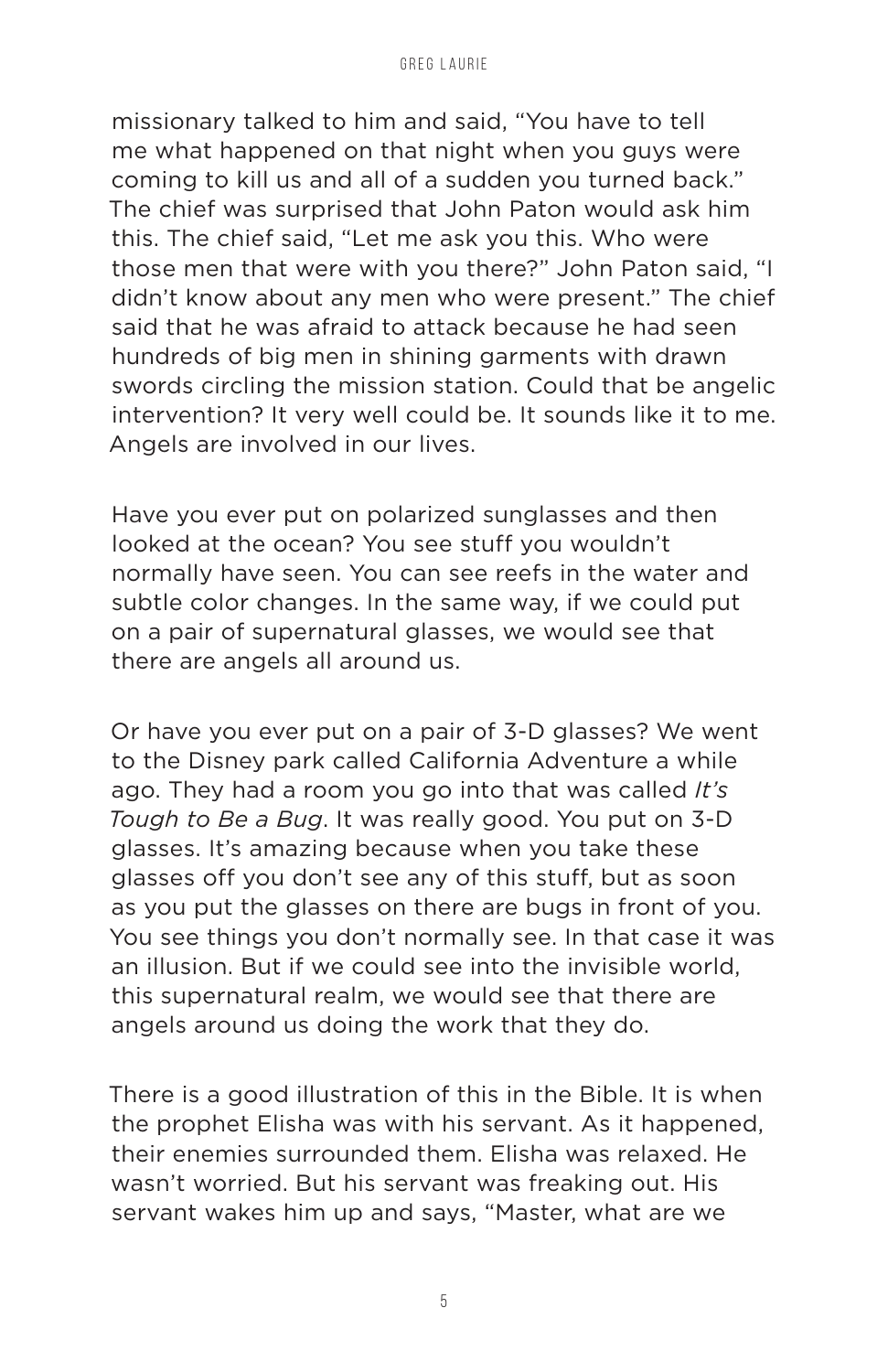going to do? We are surrounded by our enemies." Elisha says, "Lord, would You just open his eyes." The Bible tells us that God opened that servant's eyes to the supernatural realm and the servant suddenly saw the mountains full of horses, and chariots of fire surrounding Elisha. What happened was that his servant was given a behind-the-scenes look at the supernatural world. Around Elisha were God's angels (see 2 Kings 6:15–20). The same is true of each of us. The angels of the Lord guard those that fear Him.

## **Angel Mania**

The fact of the matter is that the topic of angels is very popular. You see it reflected in TV programs and movies. If you go down to any bookstore, you will find so many books on angels written by people who say they have conversations with angels, or that angels give them special revelations and visions. You have to buy the book to find out what those are. There have been articles in magazines written about people who actually go to angel seminars. They have angel calendars, angel postcards, angel T-shirts, angel sunglasses, and even angel collectors clubs. One article that I read said that people will get together in retreats and discuss angelic encounters. One person talked about getting in touch with your inner angel. That confuses me because I thought I was supposed to be getting in touch with my inner child. Now I have an angel and a child inside me? I wonder what else I have in there. This is ridiculous when you stop and think about it.

*Life* magazine did a cover story on angels. The person who wrote it mentioned that he went to a meeting in Irvine, California, of the ACCA, which is the Angel Collectors Club of America. This is what he said. "Talking to people at the ACCA meeting, I soon learned that the strong, relatively silent type that dominated angel-dom ever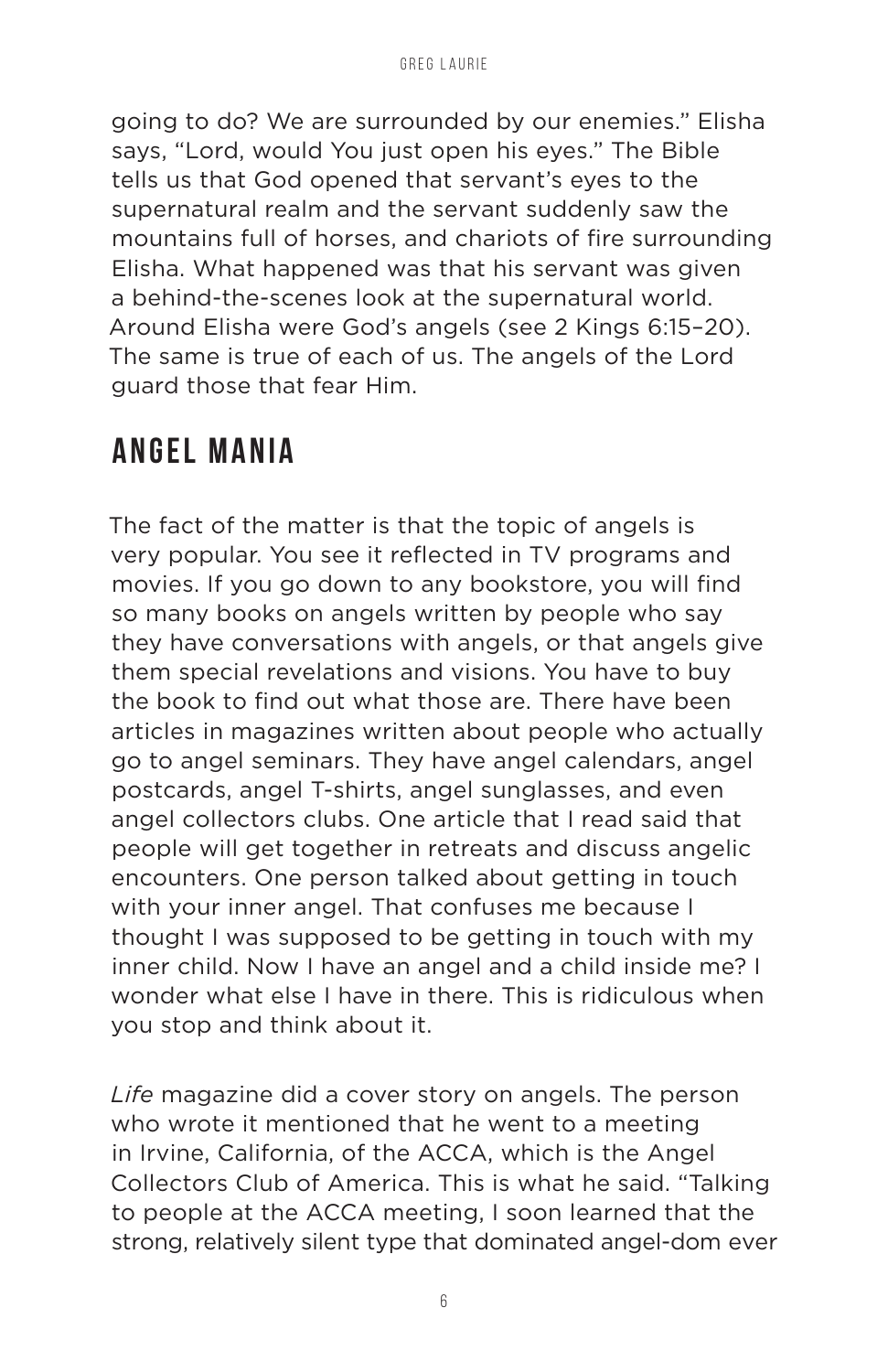since celestial beings destroyed Sodom and Gomorrah and saved Daniel in the lions' den have given way to a more benign and bite-sized kind of angel, cuddly as a lapdog, and conscientious as a school crossing guard." This writer said, "I heard angels likened to spiritual kissing cousins and flower delivery messengers."

*Time* magazine also did a cover story on angels. They came to this conclusion: "For those who choke too easily on God and His rules, theologians observe, angels are the handy compromise, all fluff and meringue, kind, nonjudgmental. And they are available to everyone, like aspirin." Some people in this meeting talked about how they have angels that help them to find parking spaces. Angels help them to make better casseroles. This is nuts. These aren't angels at all. At best these are figments of people's imaginations. At worst they are demons masquerading as angels. These angels are taking the place of God in the lives of these people. They can make the angel into their own image. We should not be asking the angels to give us some message; nor should we be trying to get in touch with our inner angel. That is not the role or purpose of angels at all. Angels basically fly under the radar to do the bidding and work of God.

Sometimes the question is asked, "How many angels are there?" No one can answer with certainty, but there are lots and lots of them. Do you remember when the angels appeared to the shepherds keeping watch over their flocks by night? It says there was a great company of the heavenly host saying, "Glory to God in highest heaven, and peace on earth to those with whom God is pleased" (Luke 2:14 NLT). Daniel 7:10 tells us that there are thousands upon thousands of angels and that ten thousand times ten thousand stood before the Lord. That would be 100 million angels. I think there are plenty to go around.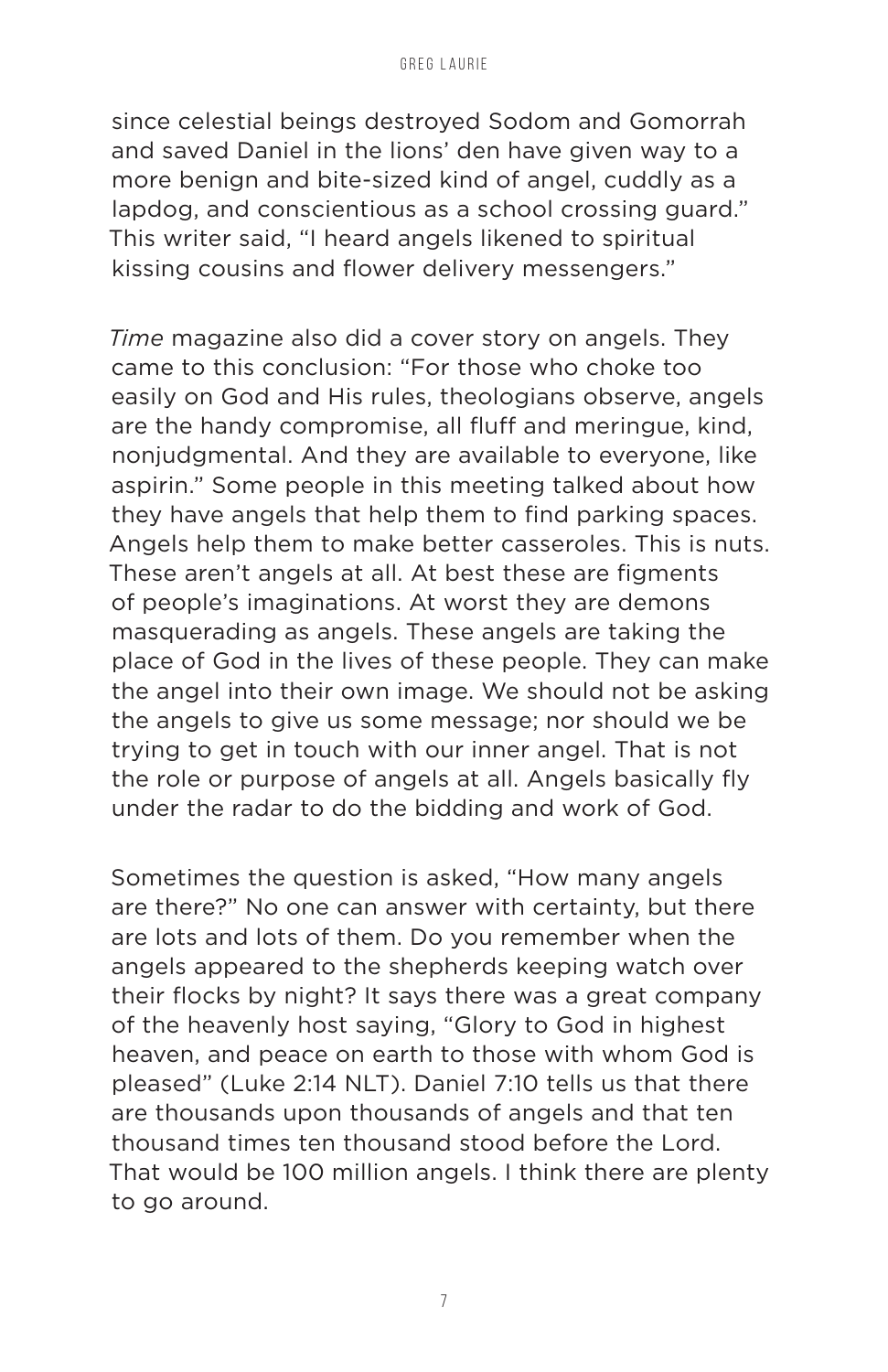Not only are there lots of angels out there, but they are very well organized. 1 Peter 3:22 tells us that the angels have rankings. It says that Jesus Christ "has gone into heaven and is at God's right hand—with angels, authorities and powers in submission to him" (NIV). Note the rankings in Heaven. There are angels, authorities, and powers; different rankings of these supernatural beings. We don't know the names of these angels. There are different people that have a whole bunch of names that they will use for various angels, but the Bible only names three angels. We know there is Michael the archangel. There is Gabriel. And there is Lucifer, though he is a fallen angel. The top-dog angel, without question, is Michael, the powerful archangel.

## **Michael the Archangel**

Michael is the only one in Scripture that is actually called the archangel. It is interesting because this term *archangel* occurs only twice in the New Testament. In both instances it is used in the singular and it is preceded by the definite article *the*. He is *the* archangel, not *an* archangel or *one among many* archangels. We know that Michael will play a special role in the rapture of the church. 1 Thessalonians 4:16–17 says, "The Lord himself will come down from heaven, with a loud command, with the voice of the archangel and with the trumpet call of God, and the dead in Christ will rise first. After that, we who are still alive and are left will be caught up together with them in the clouds to meet the Lord in the air. And so we will be with the Lord forever" (NIV). When the Lord takes us up to meet Him in the rapture, we will hear the voice of the archangel Michael.

To better give you an idea of his ranking as the archangel, there is an amazing story in Daniel 10. The prophet Daniel had been praying. He prayed and prayed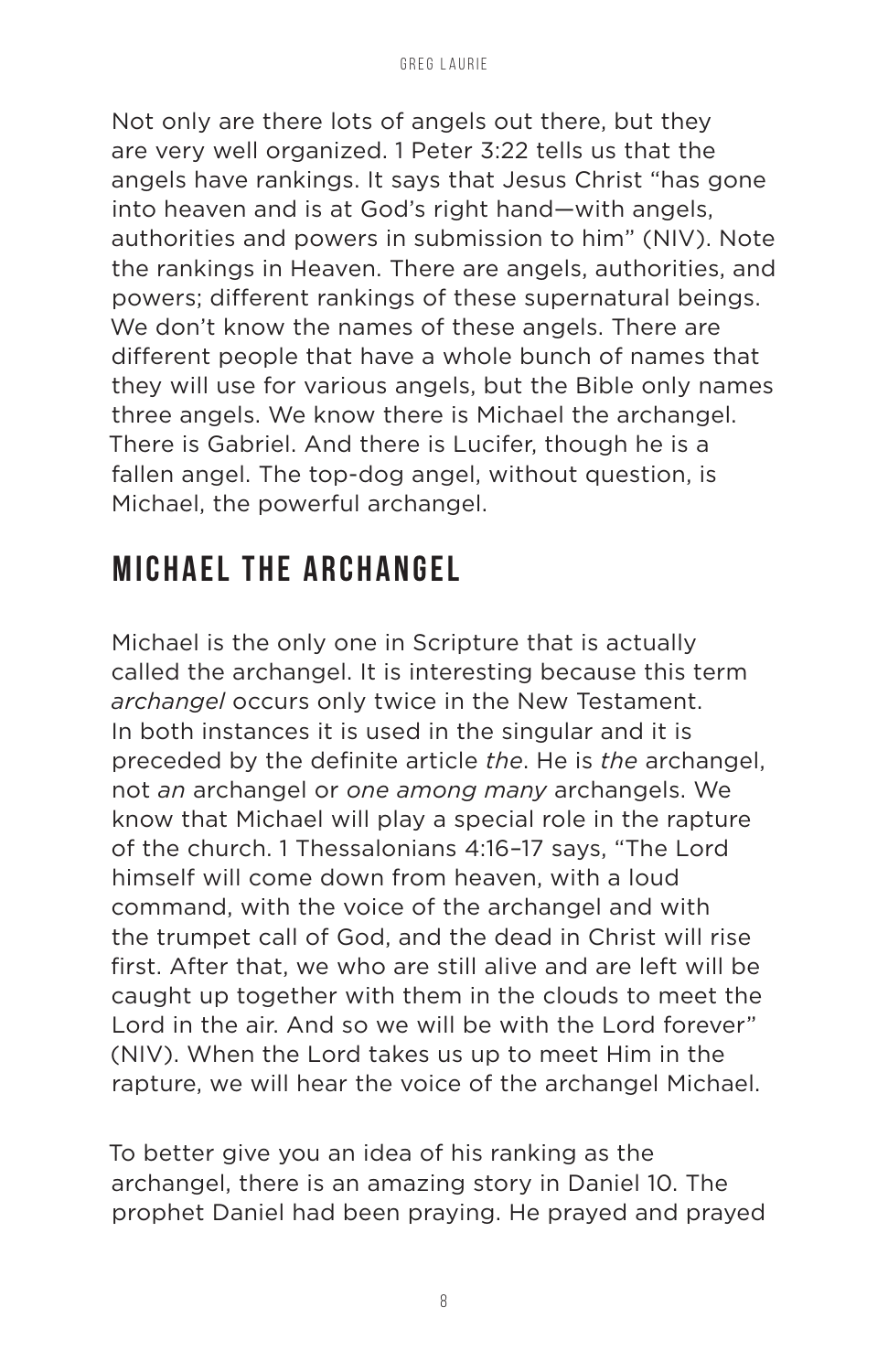for a certain thing. Suddenly a powerful, dazzling, and glorious angel stood before him. Daniel was awestruck. We read in Daniel 10:5–6, "I looked up and saw a man dressed in linen clothing, with a belt of pure gold around his waist. His body looked like a precious gem. His face flashed like lightning, and his eyes flamed like torches. His arms and feet shone like polished bronze, and his voice roared like a vast multitude of people" (NLT). You can see that Daniel is reaching for the best words to describe the awesomeness of this angel. And he was so overtaken that he was weak in the knees and he sank down. The angel reached down, lifted Daniel to his feet, and proceeded to tell him an amazing story.

This angel essentially said, "Daniel, remember that thing you started praying for about 21 days ago? Here is what happened. I was sent from Heaven with an answer to your prayer. As I was on my way to you with the answer, I was met by a high-ranking demon power known as the Prince of Persia. I was grappling with the Prince of Persia and I could not overcome him" (see Daniel 10:12–13). Here is this angel fighting with this high-ranking demon. Then God dispatched Michael to get this lesser angel out of the jam he was in. Michael intervenes. The angel is released and finally comes to Daniel with the answer to his prayer. This is interesting because it shows that there are some high-ranking demon powers potentially stronger than some angel powers.

What an amazing behind-the-scenes look at what happens when you pray. That means that when you bring a petition before God, there might be an angel dispatched with an answer. It also shows you the power of Michael. God had to call out a heavyweight to help this angel that couldn't quite overcome his adversary. It also reminds us that sometimes when our prayers are not answered as quickly as we would like them to be,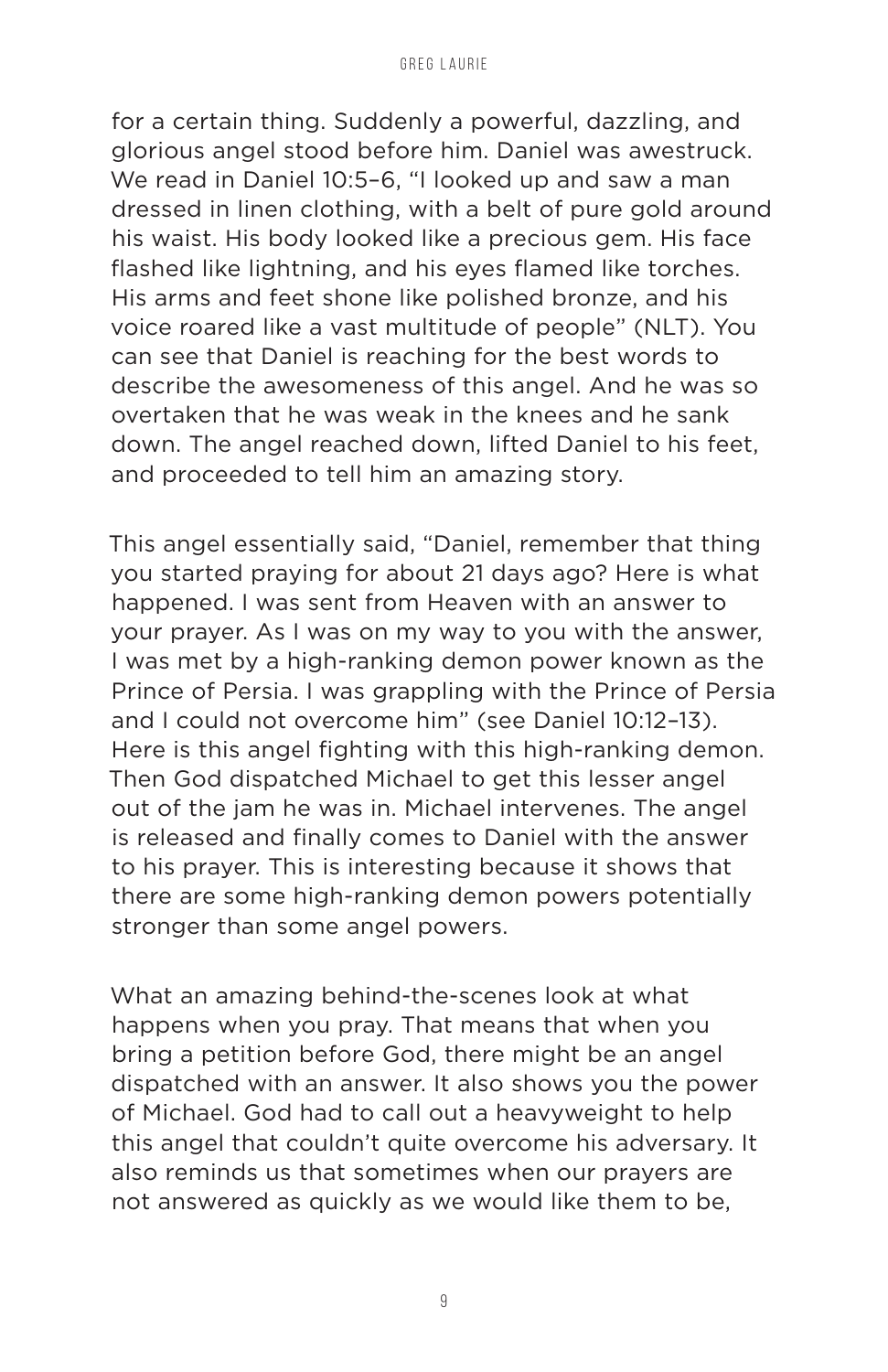it doesn't mean that God isn't answering our prayers. God's delays aren't necessarily His denials. Sometimes God says yes. Sometimes He says no. Sometimes He says wait. Why does He say wait? Maybe because He wants us to learn something first. Maybe because there is some heavy duty behind-the-scenes spiritual warfare going on that we don't even know about. There might even be an angel dispatched with an answer to your prayer right now, but there is a spiritual battle that is raging.

We also know that one day Michael is going to prevail over Satan. Revelation 12:7 says, "Then war broke out in heaven. Michael and his angels fought against the dragon, and the dragon and his angels fought back. But he was not strong enough, and they lost their place in heaven. That great dragon was hurled down—that ancient serpent called the devil, or Satan, who leads the whole world astray. He was hurled to the earth, and his angels with him" (NIV).

## **Gabriel**

Whenever Gabriel showed up, you knew that something big was going to happen. There are angels and then there are *angels*. We don't know if Gabriel is an archangel. The Bible doesn't specifically say, but we know that he is heavy duty. He is very powerful as well as very privileged. We know that Gabriel had the great honor of revealing the future to Daniel the prophet (see Daniel 8). And when Jesus was coming to this earth, of course the Lord pulled out all the stops. He needed a major angel. He sent Gabriel—first dispatched to the aged Zacharias. The angel told him he was going to be the father of the forerunner of Jesus—John the Baptist.

Look, Zacharias was an old dude. He was using his senior citizen discount at the movie theater along with his wife,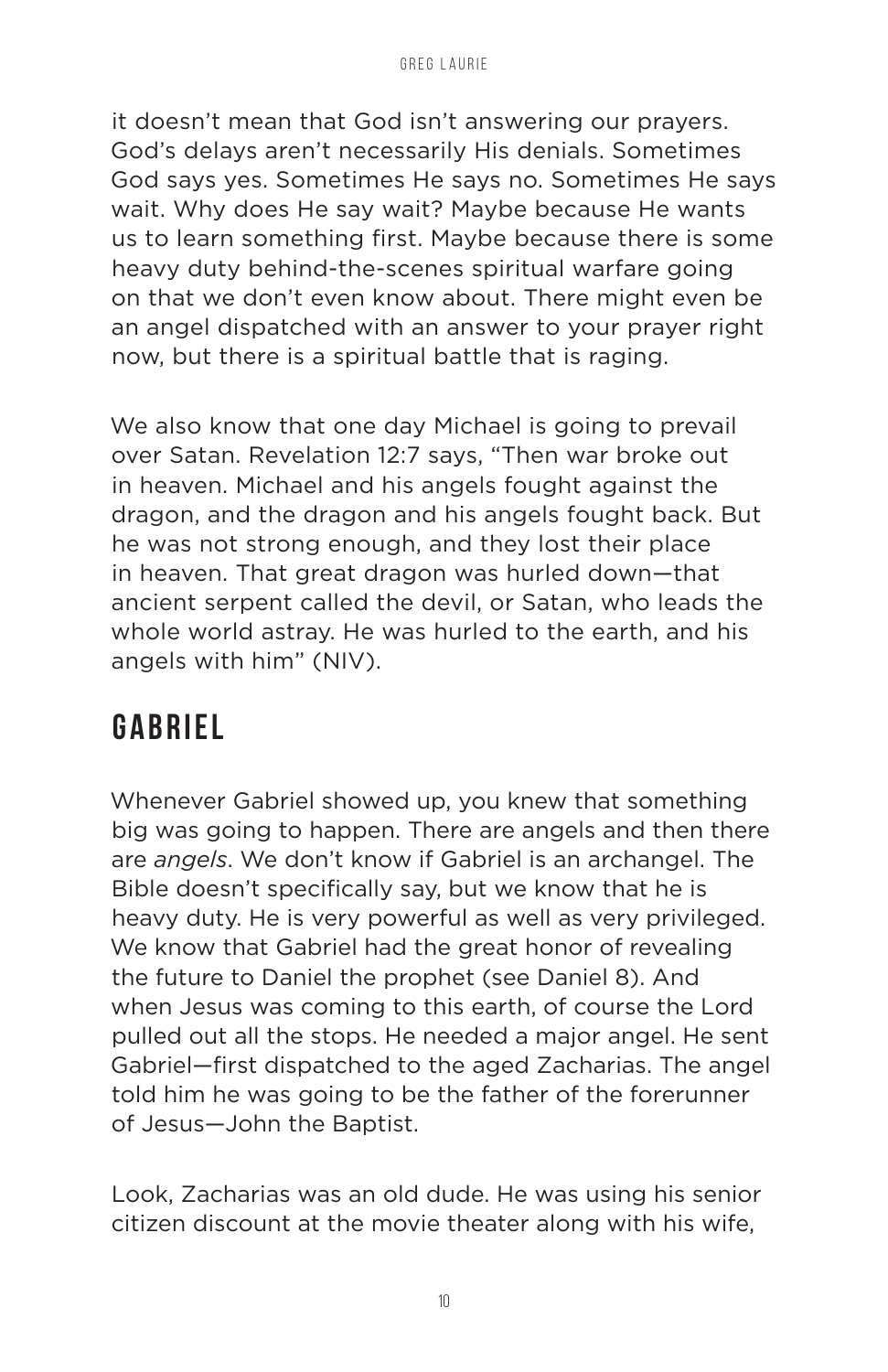Elisabeth. He wasn't really sure if Gabriel was legit. "How do I know if you are really an angel?" I love what Gabriel says to him. He says, "I am Gabriel. I stand in the presence of God." It is like, "What is wrong with you? I am not just any old angel, though that would be more than enough. I am Gabriel. Maybe you have heard of me before." Why is Gabriel significant? Because he stands in the presence of God (see Luke 1).

Gabriel also had the great privilege of personally announcing to Mary that she was going to give birth to a child who would be the Messiah of Israel. In Luke 1:26 we read that the angel Gabriel was dispatched to Nazareth. It had been 400 years since Israel had heard from God. No prophets. No angelic appearances. No miracles. No messages from Heaven. Just sort of an icy silence. God broke the silence and sent not just any angel but the mega angel Gabriel to Mary, a peasant girl living in the little village of Nazareth. It was Gabriel, dispatched from Heaven, who said to Mary in Luke 1:30–31, "Do not be afraid, Mary, for you have found favor with God. And behold, you will conceive in your womb and bring forth a Son and shall call His name Jesus." It was revealed to her that this Son of God would be supernaturally conceived in her womb. Can you imagine being in Mary's shoes and trying to explain that to someone else? Fortunately, Gabriel also appeared to Joseph in a dream and told him to take Mary as his wife, for she was going to bring forth a Son, and Joseph was to "call His name Jesus, for He will save His people from their sins" (Matthew 1:21).

## **Cherubim**

There are two other types of angels we read about specifically in the Bible. They are the cherubim and the seraphim. The cherubim are depicted in Scripture as powerful and majestic angelic creatures that surround the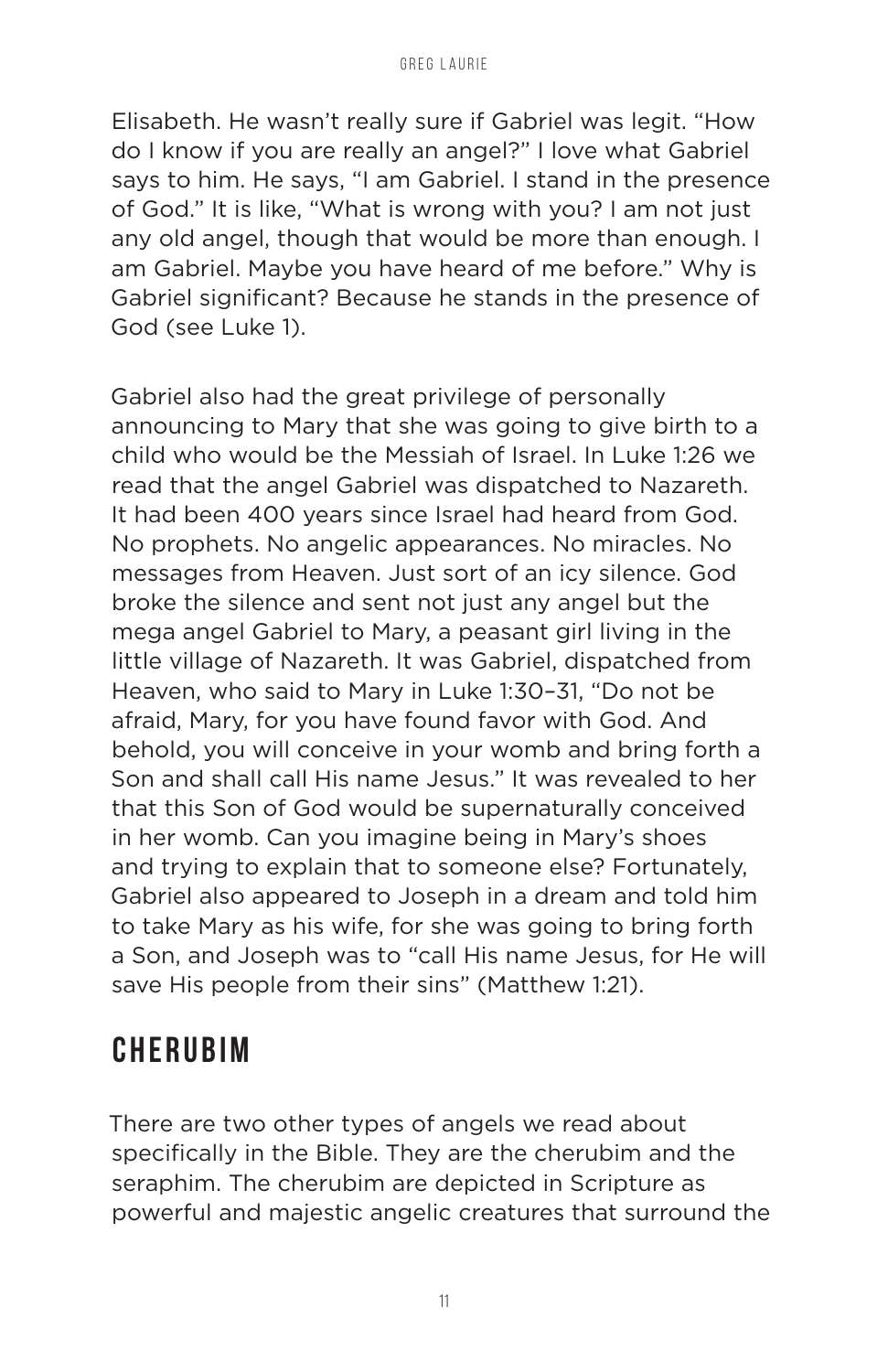throne of God. Their unusual appearance is described in Ezekiel 1:5–14:

*They had the likeness of a man. Each one had four faces, and each one had four wings. Their legs were straight, and the soles of their feet were like the soles of calves' feet. They sparkled like the color of burnished bronze. The hands of a man were under their wings on their four sides; and each of the four had faces and wings. Their wings touched one another. The creatures did not turn when they went, but each one went straight forward. As for the likeness of their faces, each had the face of a man; each of the four had the face of a lion on the right side, each of the four had the face of an ox on the left side, and each of the four had the face of an eagle. Thus were their faces. Their wings stretched upward; two wings of each one touched one another, and two covered their bodies. And each one went straight forward; they went wherever the spirit wanted to go, and they did not turn when they went.* 

*As for the likeness of the living creatures, their appearance was like burning coals of fire, like the appearance of torches going back and forth among the living creatures. The fire was bright, and out of the fire went lightning. And the living creatures ran back and forth, in appearance like a flash of lightning.*

Interestingly, not only do these angelic creatures surround God's throne, but God sent them to guard the Garden of Eden after the expulsion of Adam and Eve. Remember when Adam and Eve sinned against God? The Lord sent cherubim to guard it so Adam and Eve would not go back in again. We read in Genesis 3:24, "After he drove the man out, he placed on the east side of the Garden of Eden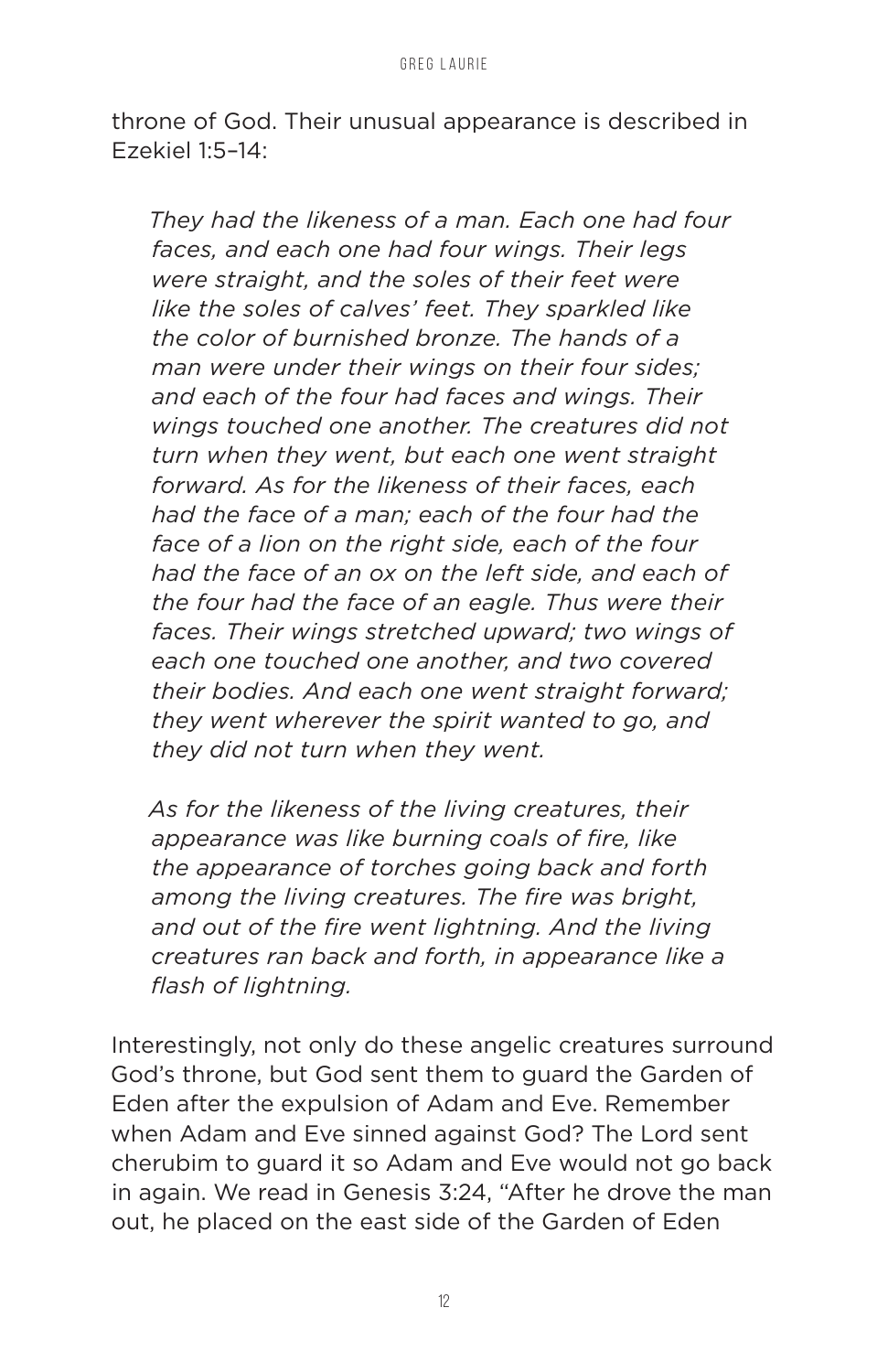cherubim and a flaming sword flashing back and forth to guard the way to the tree of life" (NIV).

## **Seraphim**

Isaiah vividly describes the magnificent angelic creatures known as seraphim in Isaiah 6:1–3. He says,

*In the year that King Uzziah died, I saw the Lord sitting on a throne, high and lifted up, and the train of his robe filled the temple. Above it stood seraphim; each one had six wings: with two he covered his face, with two he covered his feet, and with two he flew. And one cried out to another and said: "Holy, holy, holy, is the LORD of hosts; the whole earth is full of His glory!*

The seraphim seem to have the special privilege of waiting before the throne of God and worshipping Him.

## **An Angel in the Lions' Den**

Now let's look at one of the most well-known stories about angels in Scripture. In Daniel 6, we read the story of Daniel in the lions' den. Daniel was God's man. King Darius had placed him in a position of great influence. Darius was not a believer in the true God, but he was very impressed with Daniel's wisdom and his uncompromised stance. He always knew that Daniel would speak up for what he believed. Darius had so much respect for him that he let Daniel worship his God and live the way that he wanted to live.

Daniel had enemies, as every true believer will. They were looking for a way to trip him up. They carefully scrutinized his life, looking for some sin, some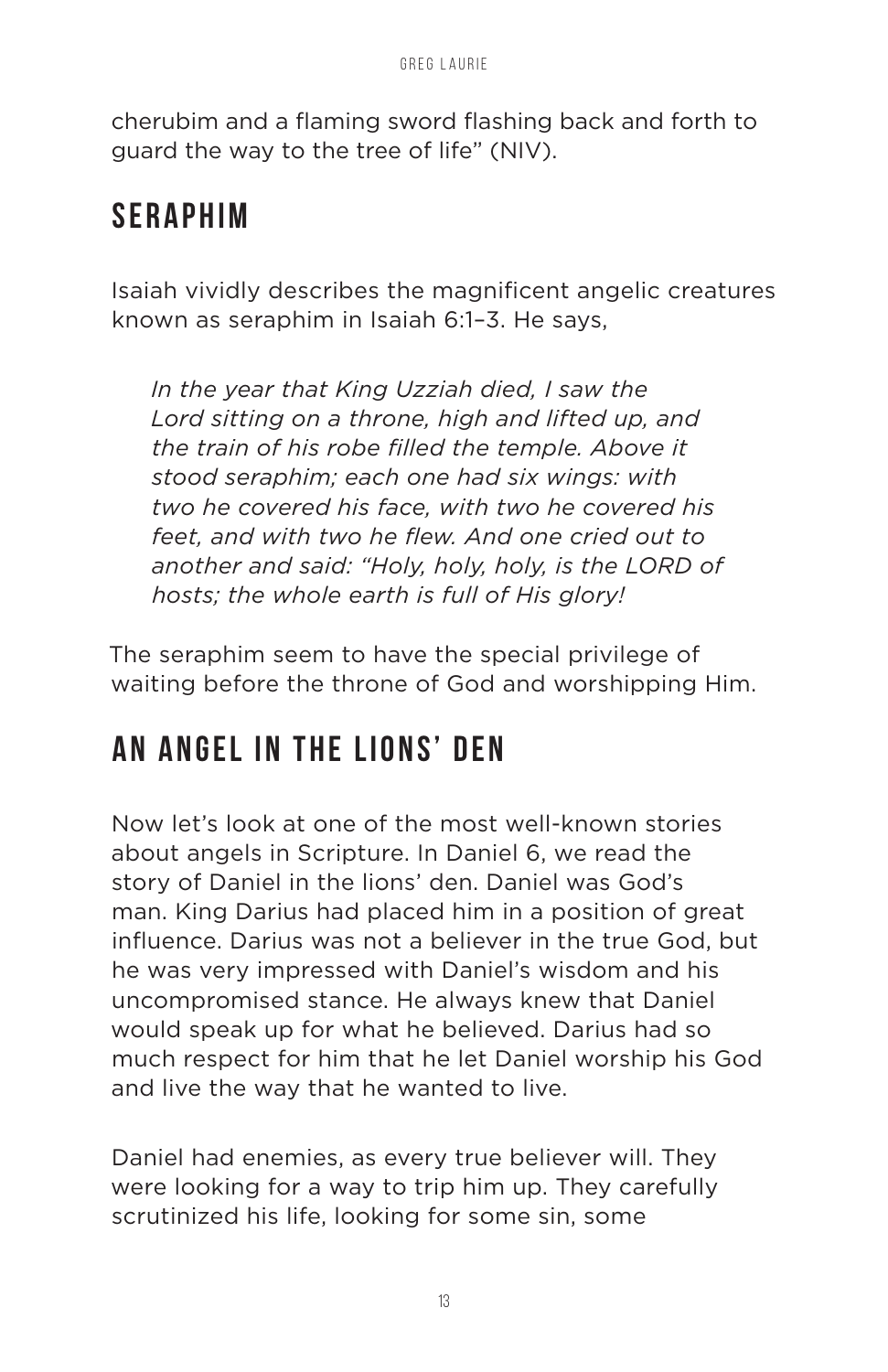inconsistency, or something wrong. Your enemies will do the same with you, wanting to trip you up or find something wrong so they can conveniently hang their doubt on that and say, "These Christians are all a bunch of phonies." Daniel was such a godly man that his enemies couldn't find anything wrong with him.

They determined the only way they would be able to trip him up was if they found something concerning him and his God. Daniel had a custom, and it was a good one. Every day he would bow his head in prayer and face Jerusalem. He would open up his shutters and pray toward Jerusalem, bowing before God. His enemies thought, "This is what we can do: we can go to the king and get him to sign some decree that he doesn't even understand saying no man can pray to any god except the king. If he does, he is breaking the law." They went to the king with this. He signed this and put his signet ring into the wax, not realizing that he essentially sealed the fate of his friend Daniel. Sure enough, the next day, though he knew about this decree, Daniel still prayed.

If you were in Daniel's sandals, wouldn't you be tempted to maybe not pray that particular time? Or at least pray incognito? Maybe you've been embarrassed or intimidated to pray when you are out at a restaurant with a nonbeliever. You are afraid of what they are going to think of you, that you are not cool. Daniel was in a predicament far worse than that. It was not just that someone was going to think he was uncool. It was that he could lose his life. Would you still pray publicly if you knew that you could be put to death for it? That was the dilemma that Daniel was in. But for him, there was no question what he was going to do. He was going to pray like he always did. He wasn't about to change it now. He opened up his shutters, got down on his knees and prayed. He was arrested and brought before the king.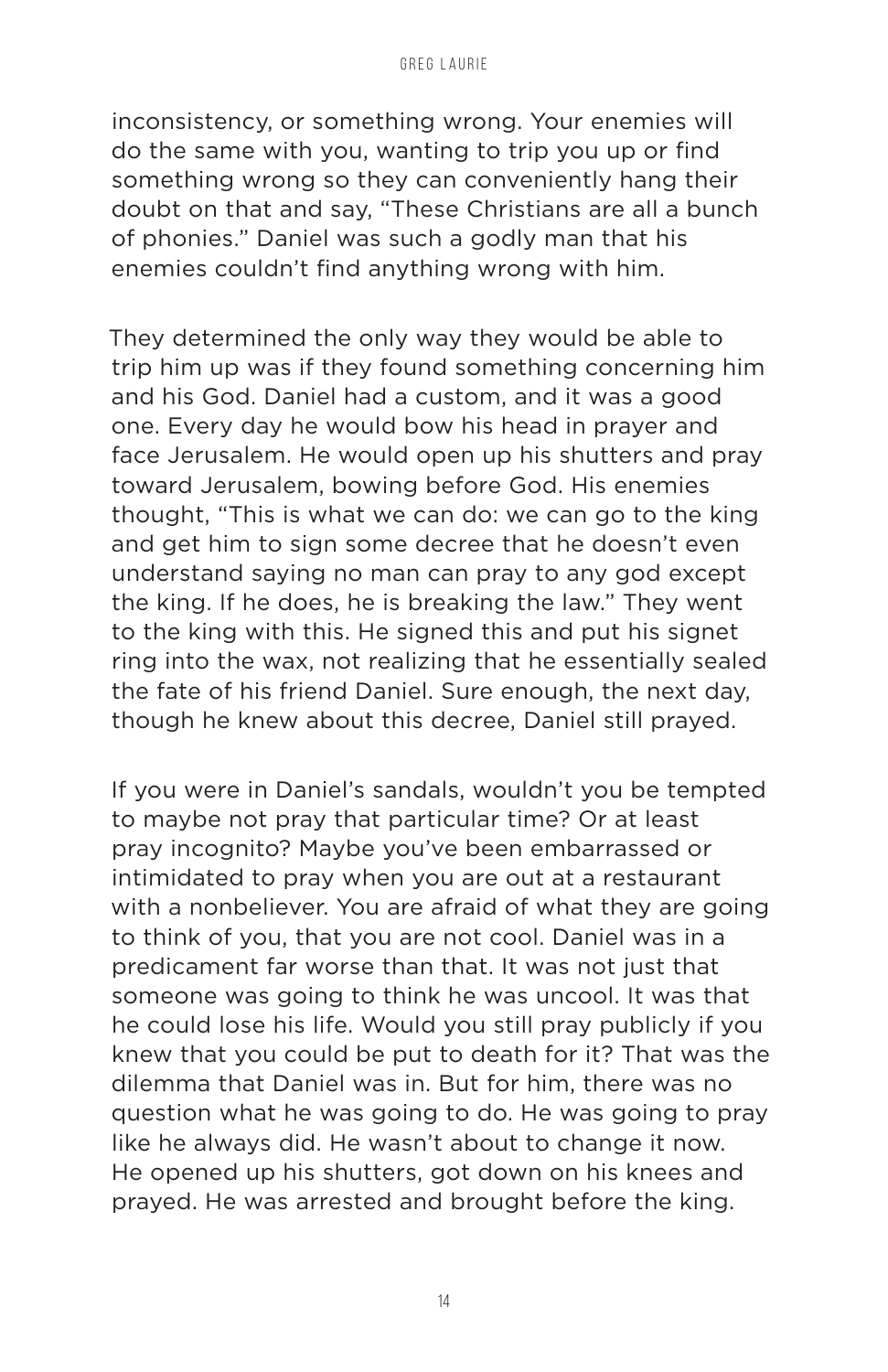In Daniel 6:16–22, we read:

*So the king gave the command, and they brought Daniel and cast him into the den of lions. But the king spoke, saying to Daniel, "Your God, whom you serve continually, He will deliver you." Then a stone was brought and laid on the mouth of the den, and the king sealed it with his own signet ring and with the signets of his lords, that the purpose concerning Daniel might not be changed. Now the king went to his palace and spent the night fasting; and no musicians were brought before him. Also his sleep went from him. Then the king arose very early in the morning and went in haste to the den of lions. And when he came to the den, he cried out with a lamenting voice to Daniel. The king spoke, saying to Daniel, "Daniel, servant of the living God, has your God, whom you serve continually, been able to deliver you from the lions?"* 

*Then Daniel said to the king, "O king, live forever! My God sent His angel and shut the lions' mouths, so that they have not hurt me."*

This is a great story of angels working behind the scenes. All appeared lost for Daniel on what could have been his last night on earth. But God was at work. He dispatched one of His secret agents, an angel of the Lord, sent there to deliver Daniel. Here is the king in all of the comforts of the palace having a sleepless night. Meanwhile Daniel slept like a baby in the midst of a den of hungry lions. This is a scary thought. Lions are frightening creatures.

It reminds me of when I was in Ethiopia. I was with my friends Dennis Agajanian and Franklin Graham. We went to the Ethiopian Zoo. There was nobody watching it. There were no zookeepers. It was practically empty. We go to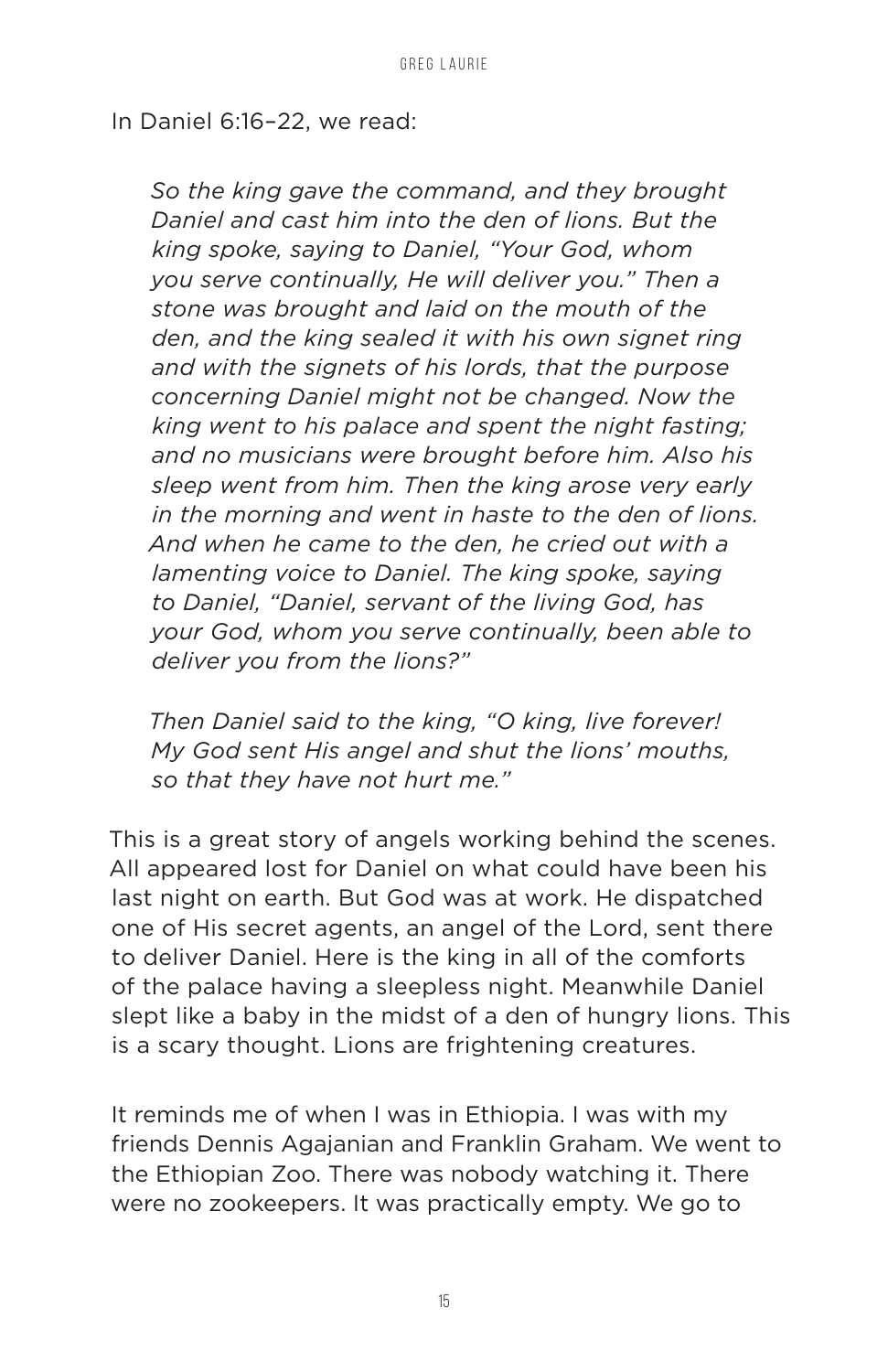this cage and there are lions in it. You can go right up to the cage. There is no barrier where you can't get to them. So we go up to the cage and over in the corner are these emaciated lions. I have never seen more miserably thin lions in my life. I looked at them and said, "Those don't look like fierce lions to me." Dennis, being as crazy as he is, started shaking the bars and screaming. This one scrawny lion stands up and lets out a roar reminding us he was still a lion. It is enough to make your blood curdle. I think he was looking at Dennis thinking that he would be a good meal.

A lions' den is a frightening prospect. Do you envision this scene of Daniel in there with the lions hanging around? I think initially the lions saw him, got a hungry look on their face, and started moving toward him. Then the angels intervened. Daniel felt safe. Better to be in a lions' den with God than anywhere else without Him. You are safe in the arms of Jesus.

The great thing about being a Christian is you can say, "My life is in God's hands. If this is my day to go, then I am going to be lunch for Leo and the boys and that is it. If this isn't my day, then no matter what those lions are thinking, I am going to still be around. My life is in the hands of God." Essentially a Christian is indestructible until God is done with him. Even kryptonite can't stop us. But when our number is up, it's up. Isn't it interesting that those lions had enough sense to know the power of an angel?

## **An Angel, a Sword, and Balaam's Donkey**

Another animal story in the Bible where an angel is involved is found in Numbers 22. Balak was king of the Moabites, enemies of the children of Israel. He hated the Israelites and wanted to kill them. So he looked for a prophet to curse them and bring the judgment of God upon them. He found a prophet for hire named Balaam.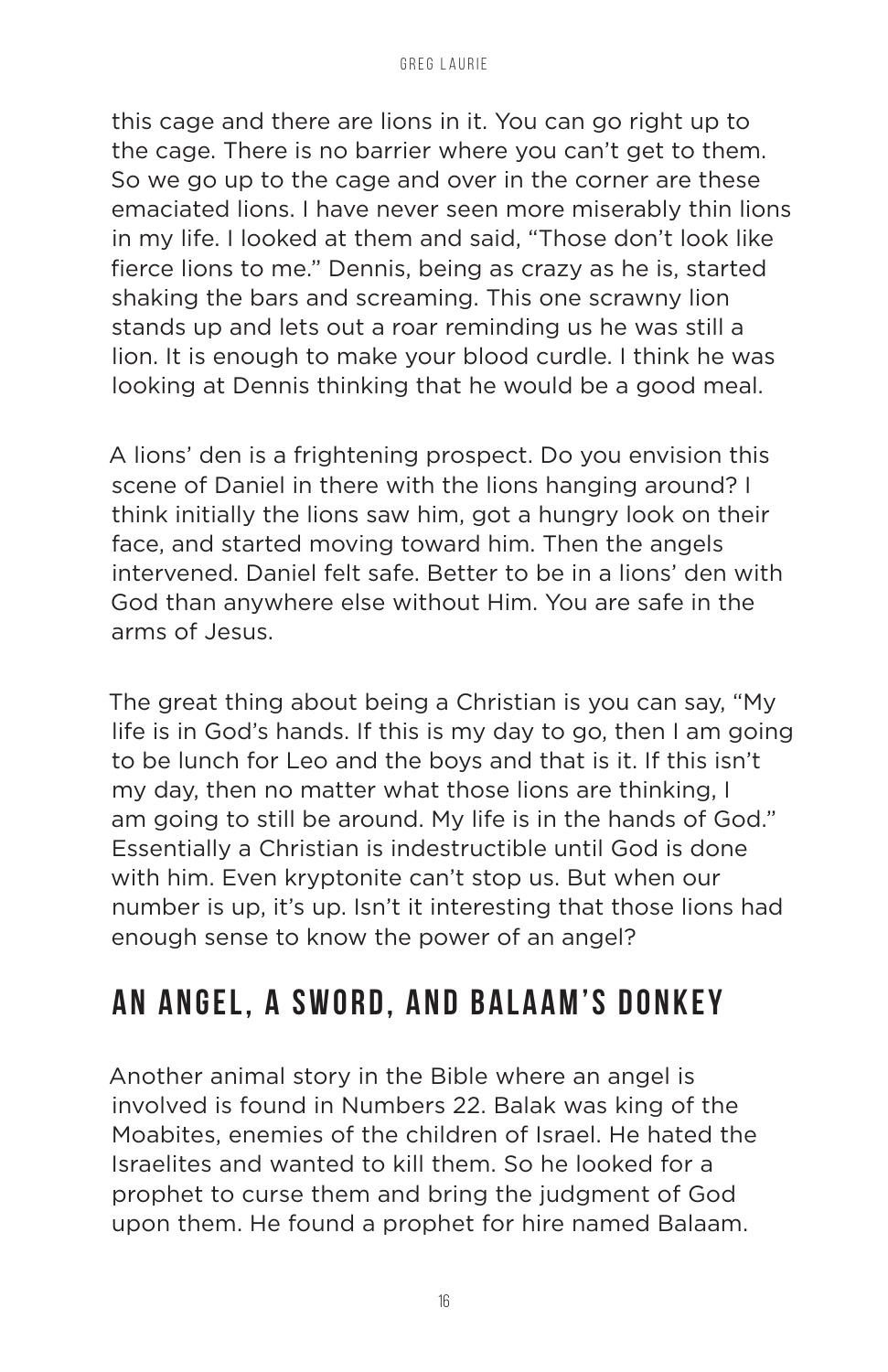When you look at Balaam it seems like his title should have been spelled *profit* instead of *prophet*. Balak asked, "Would you come and curse these Israelites?" Balaam says, "Is there money in it?" Balak says, "Lots of money." So Balaam says, "I will do it." But when Balaam is getting ready to curse the Israelites, God comes to him and says, "Don't you dare curse those people. Those are My people." Balaam still wanted that money so he saddles up his donkey and decides he is going to curse the Israelites anyway, and the Bible says, "God's anger was aroused because he went" (see Numbers 22).

As he is on his way with his donkey, suddenly the donkey saw the angel of the Lord standing in the way with his drawn sword in his hand and turns out of the way into a field. Balaam says, "Come on, you stupid donkey. Let's go." Then the donkey goes a little further and stops and actually goes up against a wall and is crushing Balaam's leg. Balaam is getting angrier and is beating the donkey and yelling at the donkey. Finally, the donkey just lies down and stops. The Bible says that the Lord opened the donkey's mouth. The donkey said, "Why are you beating me? What have I done to deserve this beating these three times?" That is amazing that the Lord opened a donkey's mouth. What is more amazing to me is that without missing a beat, Balaam says, "Because you are not doing what I told you to do," as if he normally had conversations with his donkey.

Have you ever noticed how people talk to dogs or cats? I've done it before and thought, "Why am I doing this?" I would say to my dog, "How are you today? What have you been doing?" and the dog would just look at me. Who knows what he was thinking? Probably, *I am going to get some toilet water in a moment, but I will sit here for now.* Why would I talk to a dog? The only time he would answer back was when I asked, "Has it been a good day or a rough day?" *Ruff!* "What is a tree made out of?" *Bark!*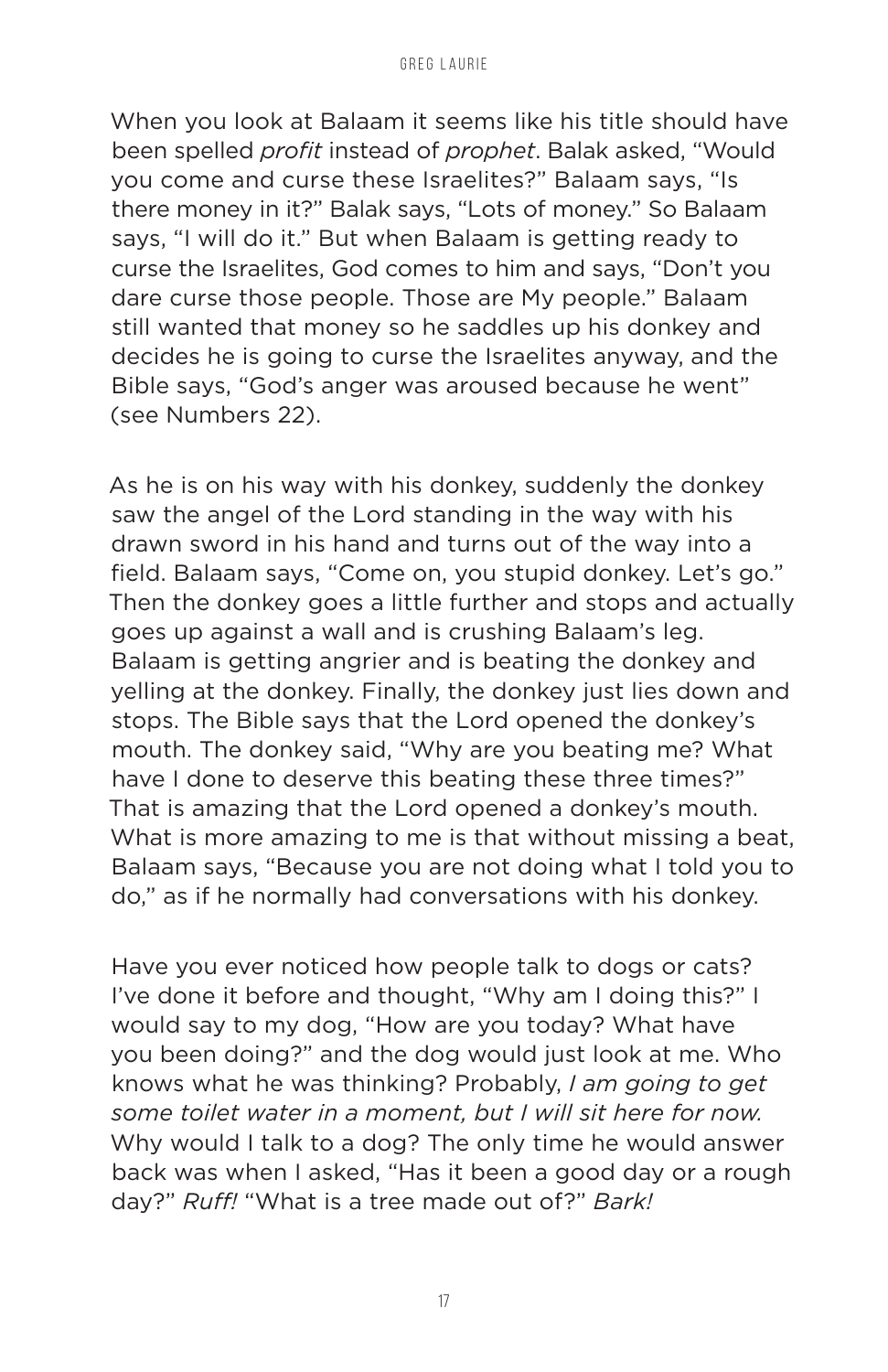Anyway, the Lord opened the donkey's mouth and they are having this ridiculous conversation. Suddenly the Lord opened Balaam's eyes and he sees what the donkey has been seeing, an angel standing in front of them with a sword in his hand. The angel said, "Why did you beat your donkey three times?" The angel didn't like him beating on his donkey. Then the angel says, "I came to stop you because you were headed for destruction. Your donkey saw me. It is a good thing that he stopped because I was about to kill you and spare the donkey." This is a true story of angelic intervention and a talking donkey found in the Bible (see Numbers 22:22–40).

## **Guardian Angels**

Personally, we don't know when angels have worked behind the scenes, when they have spoken to us, when they have delivered us. But the one question that I am probably asked more than any other about angels is, "Do we have guardian angels?" I am not quite sure where this whole idea started. I mentioned in the beginning that many Americans believe they have their own guardian angel—a personal angel that is assigned just to you. Perhaps some of us might need two or three because of the way that we live, depending on how reckless we are. I don't know that I can say with certainty that we each have a personal angel, though there are a couple of verses that imply we do.

In Matthew 18:10, Jesus said, speaking of children, "See that you do not despise one of these little ones. For I tell you that their angels in heaven always see the face of my Father in heaven." (NIV). Notice "their angels in heaven." Some would assume perhaps Jesus was suggesting or outright stating that at least children have guardian angels.

In Acts 12, Peter was imprisoned by King Herod, and it says that he was guarded by four squads of four soldiers each,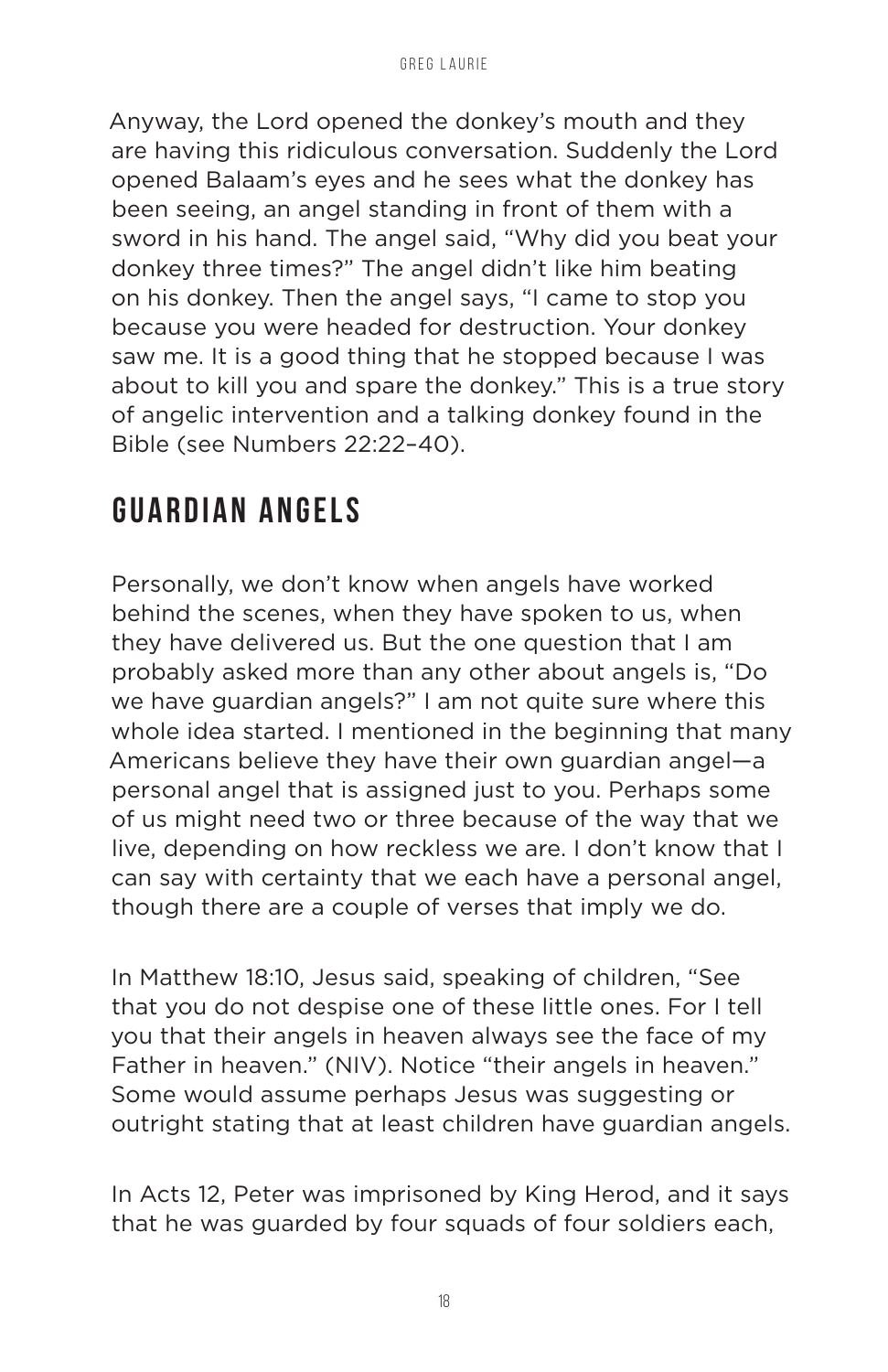until a public trial could be had after the Passover. The church earnestly prayed to God for Peter. The night before the trial, an angel was sent to deliver Peter. After loosing Peter's chains, the angel and Peter passed the first and second guards, made way to an iron gate which opened by itself, and they walked down the street. Suddenly the angel left. After the angel got Peter out of prison, Peter came and knocked on the door of a house where some Christians were praying. A girl named Rhoda answered the door. This is a comical scene. They are praying for the deliverance of Peter. This girl answers the door and it is Peter. She goes to this back room where these great men of God are praying. She interrupts. They basically tell her, "Don't bother us. We are praying."

"But the answer to your prayers is standing in the front room. Peter is here," she answers. Then they pretty much tell her she is out of her mind. God had answered their prayer. What amazes me about that story is that it says Rhoda told them that Peter was there and they said, "It must be his angel." That says something to me. They believed that Peter might have had his own angel. If I knew there was an angel in the other room, I would stop and go out and talk to him. Wouldn't you? Perhaps we have guardian angels. No one can say with complete certainty if we do or not, but we do know that angels are involved in our lives.

Psalm 91:1–2 says, "He who dwells in the secret place of the Most High shall abide under the shadow of the Almighty. I will say of the Lord, 'He is my refuge and my fortress; my God, in Him will I trust.'" That is the condition to a whole bunch of unbelievable promises. One of those promises given to you in Psalm 91 is angelic protection. If you will live in fellowship and communion with God—if you will seek to walk in His will—then, Psalm 91:11–12 says, "He will command his angels concerning you to guard you in all your ways; they will lift you up in their hands, so that you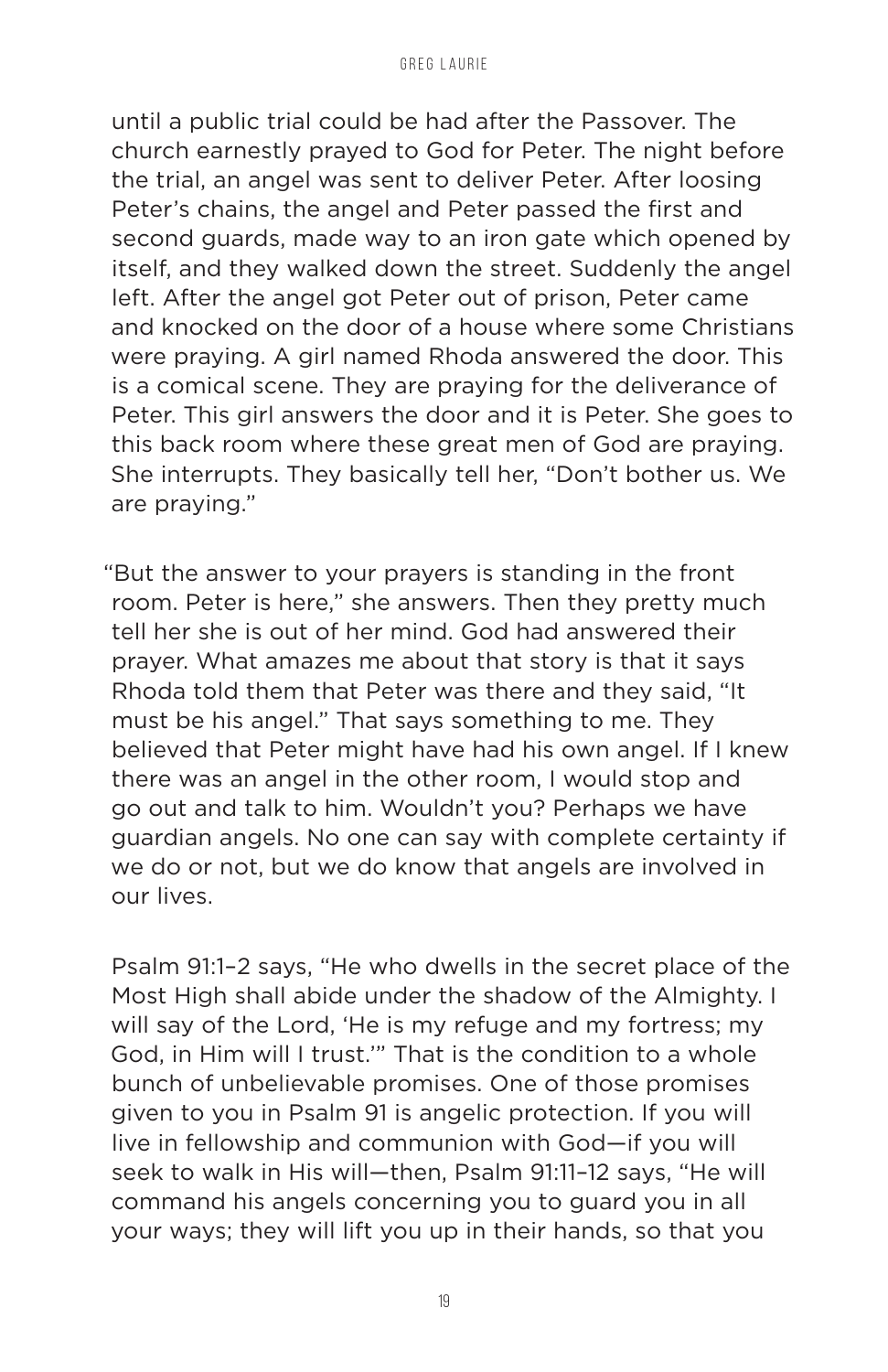will not strike your foot against a stone" (NIV). That means, if you seek to the best of your ability to walk in the will of God, He will dispatch His angels, His secret agents, to protect you, to guide you, and to lead you. You have to make sure that you are doing your part.

In other words, the context of Psalm 91 is conditional. *If* you are walking in fellowship with God, seeking to do the will of God, He will keep you in all your ways because your ways are His ways. In contrast, if you are rebelling, if you are breaking His commandments, if you are being foolish and stupid and testing the Lord, that promise is not necessarily there for you.

Clearly any promise of angelic protection is not given to humanity as a whole. It is given to the follower of Jesus Christ. In fact, to be very blunt with you, if you are not a Christian, you don't have angelic protection. If you are not a Christian, you don't have angels working in your life. Let me take it a step further. If you are not a Christian, there are fallen angels (demons) that are at work in your life seeking to lead you astray, which I will talk about more later in this book.

## **Angels and Our Lord**

Not only are angels involved in our lives, but angels played a dramatic role in the life of our Lord. They were there announcing His birth. They were there in the Garden of Gethsemane when He contemplated the horrors of Calvary and He said, "If it is possible, let this cup pass from me" and an angel was sent to comfort Him (see Luke 22:42–43). You can be sure that they were there with swords drawn at the cross just waiting for the signal. *Lord, just call on us and we will lop off so many Roman heads they wouldn't know what hit them.*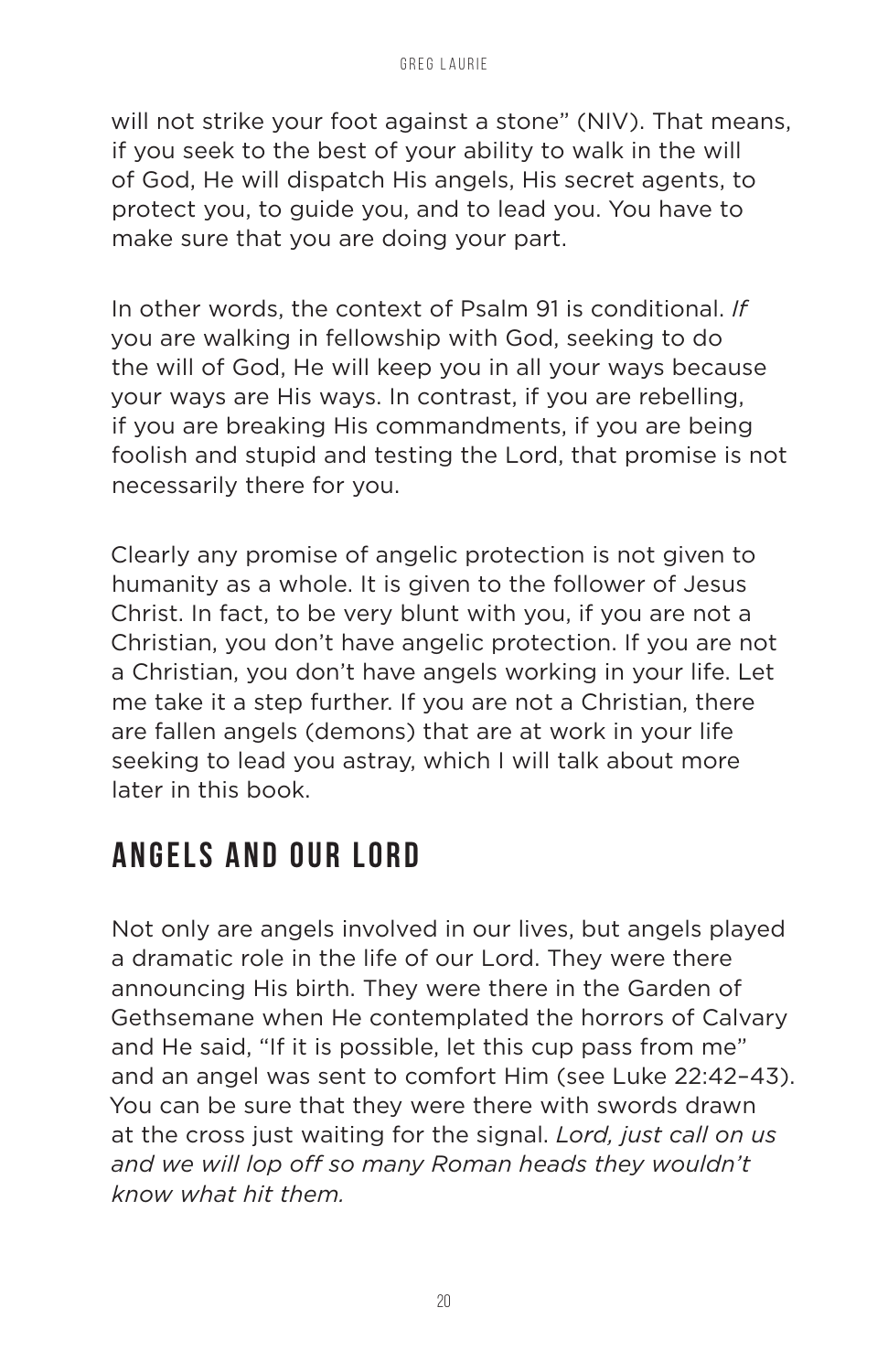But Jesus wouldn't call upon the angels for deliverance. Even when Simon Peter tried to save Him there in the Garden of Gethsemane, when he pulled out his sword and cut off a guy's ear, Jesus said to Peter, "Don't you realize that I could ask my Father for thousands of angels to protect us, and He would send them instantly?" (Matthew 26:53 NLT). A legion is around 6,000 soldiers. Jesus is using Roman military jargon here and is saying to Peter, "Buddy, listen. I have 72,000 angels at my beck and call right now. I really don't need your help. Thank you very much." The angels were held at bay because Jesus had to die on the cross for the sin of the world. After Jesus was resurrected from the dead, it was angels that were at his tomb announcing His resurrection. They played an important role in the life of our Lord.

## **An Angelic Escort to Heaven**

We could probably all say that we know of a young person, maybe a child, who died. So where was their guardian angel? Taking a break? Was God asleep on the watch? No. Understand that angels have a job to do. Their job is to protect you, watch over you, and do the work of God in your life until God is done with you and it is time to go home. When it is time for you to go home, the roles of angels change. Instead of protecting you, their position now is to personally usher you into the presence of God.

In the Book of Luke there is the story of Lazarus and the rich man. Lazarus was a poor man who was covered in sores and lived a miserable existence but who had faith in God. The rich man is not named, but he fared sumptuously, or in other words, he flaunted his wealth. He had the ultimate crib. He had the mega-estate. In fact, he would take bread and wipe his fingers with it. They didn't use napkins in those days. They wiped the oils and grease off their fingers with bread. This rich man wiped his hands on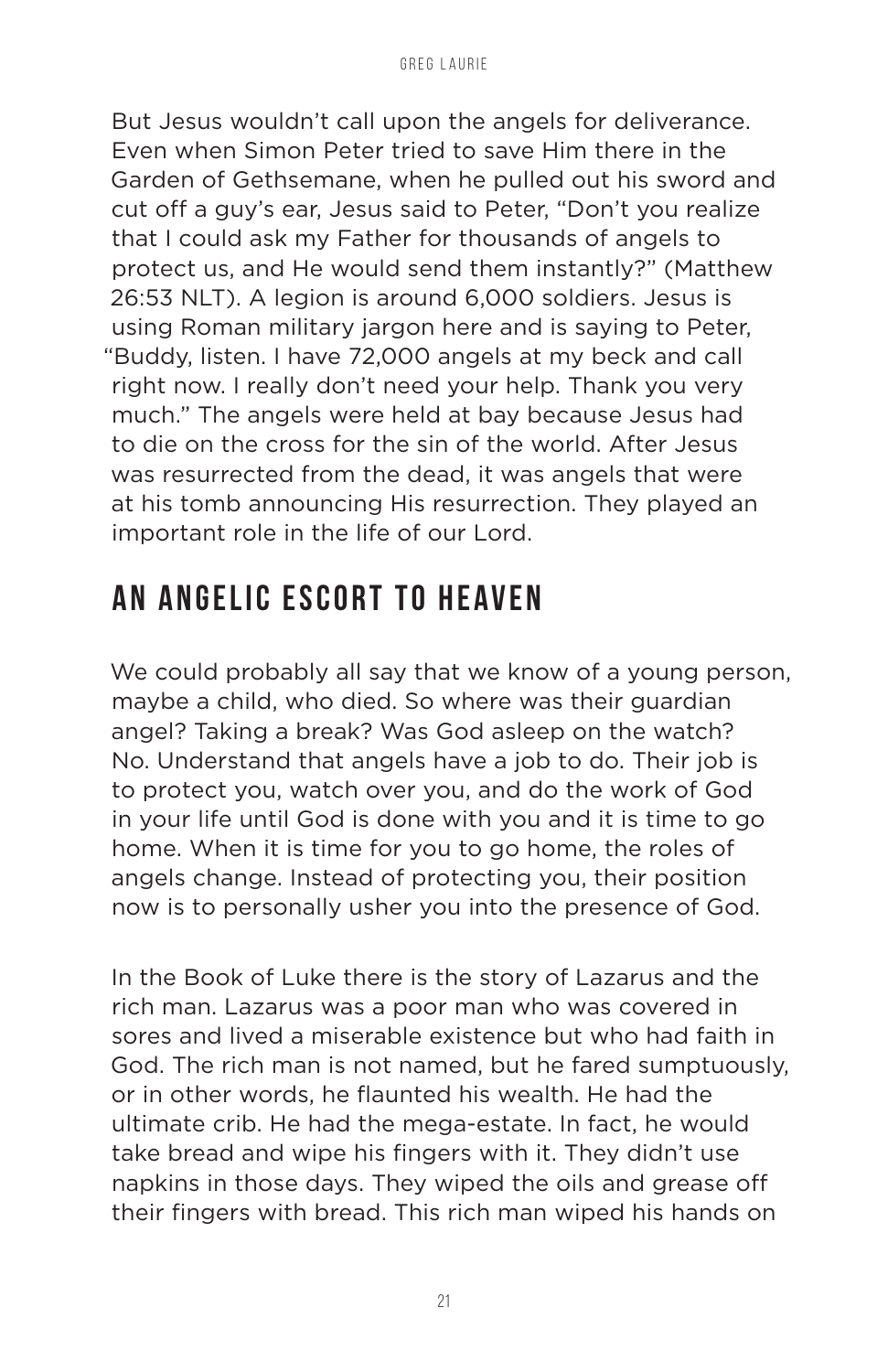this bread and threw it out. Guess what Lazarus lived off of? That bread. That was all he had. Every day the rich man would come out in his big chariot and cruise by. Here is Lazarus, this poor guy, getting a used piece of bread and eating it. It was pathetic.

But then death came, and death is the great equalizer. It doesn't matter if you are Bill Gates or if you are someone people have never heard of before. It doesn't matter if you are powerful and influential or completely anonymous death comes to everyone. There is no getting around it.

It was a different scene beyond the grave. The Bible tells us that the rich man was taken to a place of torment—not because he was rich, but because he had no place in his life for God. He couldn't care less about God. Lazarus was taken into a place of comfort into the bosom of Abraham. The Scripture says in Luke 16:22, "The beggar died, and was carried by the angels to Abraham's bosom." When you die as a believer, the angels personally escort you into the presence of God. That is great to know. An angelic escort.

While you are here on earth doing the work of God, seeking to walk in the will of God, angels will protect you. Angels will watch out for you. When your day comes to go meet the Lord as a Christian, you will be taken into the presence of God and you will receive your reward. When the nonbeliever dies, they don't have that hope. In fact, we got a glimpse of it in this story. The rich man who had no faith in God went to a place of torment. When a nonbeliever dies, he goes to this place of torment known as Hades. Ultimately nonbelievers will go to Hell. When a believer dies, they go straight into the presence of God. The moment you take your last breath on earth you take your first breath in Heaven. When a nonbeliever dies, they go to this place of judgment, and will ultimately stand before the Great White Throne Judgment of Jesus Christ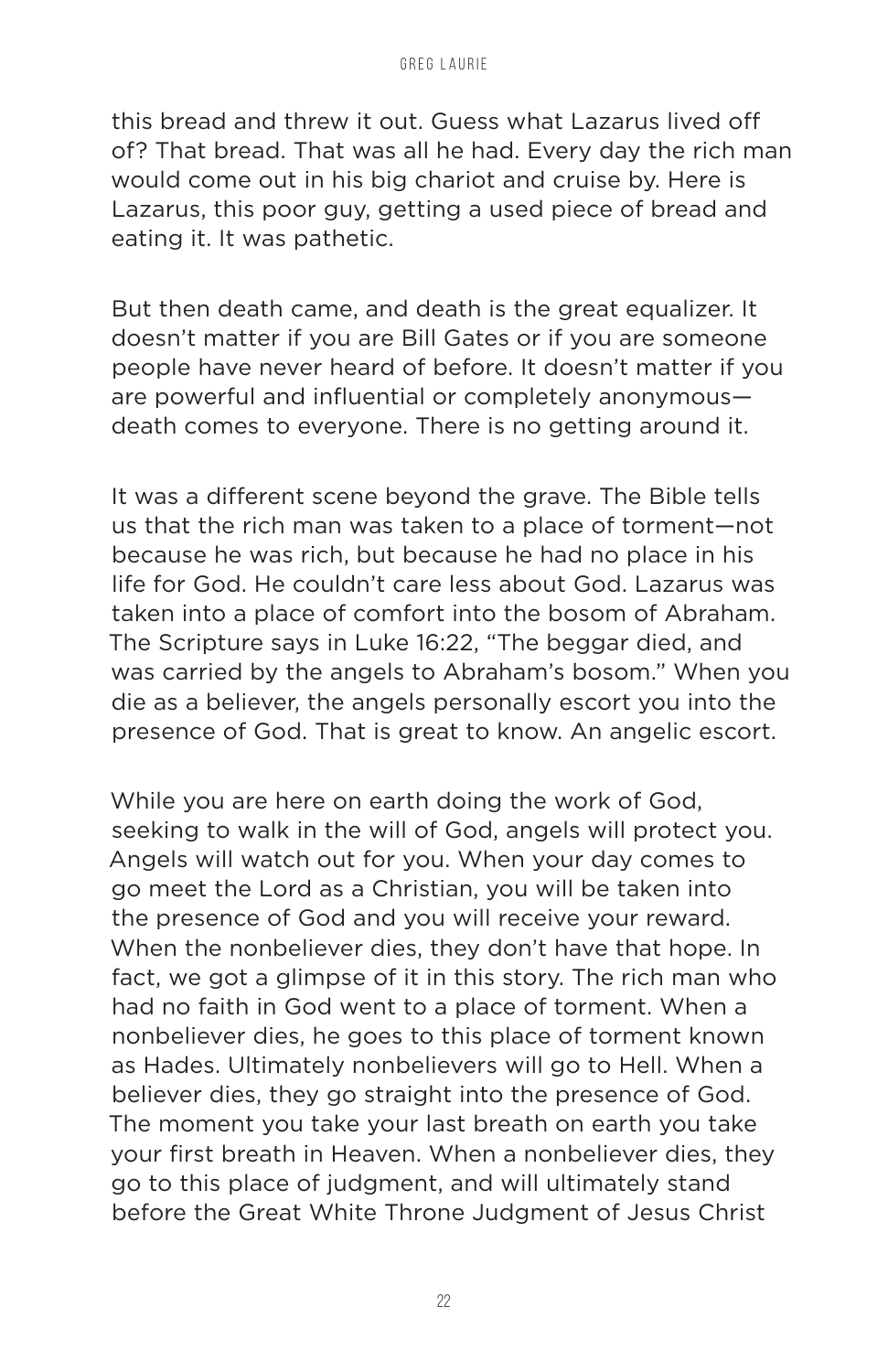and then will be sent to the Lake of Fire. There are no other chances. What is going to happen to you when you die? Are you going to have an angelic escort to Heaven or are you going to face judgment in Hell like the devil and his demons?

## **Satan, the Fallen Angel**

Talking about the devil and demons is a subject that most of us would like to avoid and, I think, for good reason. Yet at the same time, I think we need to know more about these mysterious creatures known as Satan (Lucifer, the devil) and his demons.

The problem is that references to the devil are so commonplace today that many would dismiss him as a mere metaphor. In fact, you will hear the devil's name to describe so many things. If you are sick, you might say, "I have caught the devil of a cold." If you mess up, you say, "You have the devil to pay." If you disagree with someone, you say, "Let me play the devil's advocate for just a moment." If you are talking about somebody and they come walking into the room unexpectedly, you say, "Speak of the devil."

Because his name is used this way and we have this caricatured cartoon version of him, sometimes I think we become a little desensitized that there really is a person, a powerful spirit being, known as the devil. In fact, he is very popular in youth culture and design. Go down to any skateboard shop and look at how many decks have images of Satan or demons on them. Sometimes they are drawn in a cartoon way, but other times in a very frightening style. You see it on tattoos and things like that. The very image of Satan is very much a part of our culture today. I think we have to be very careful.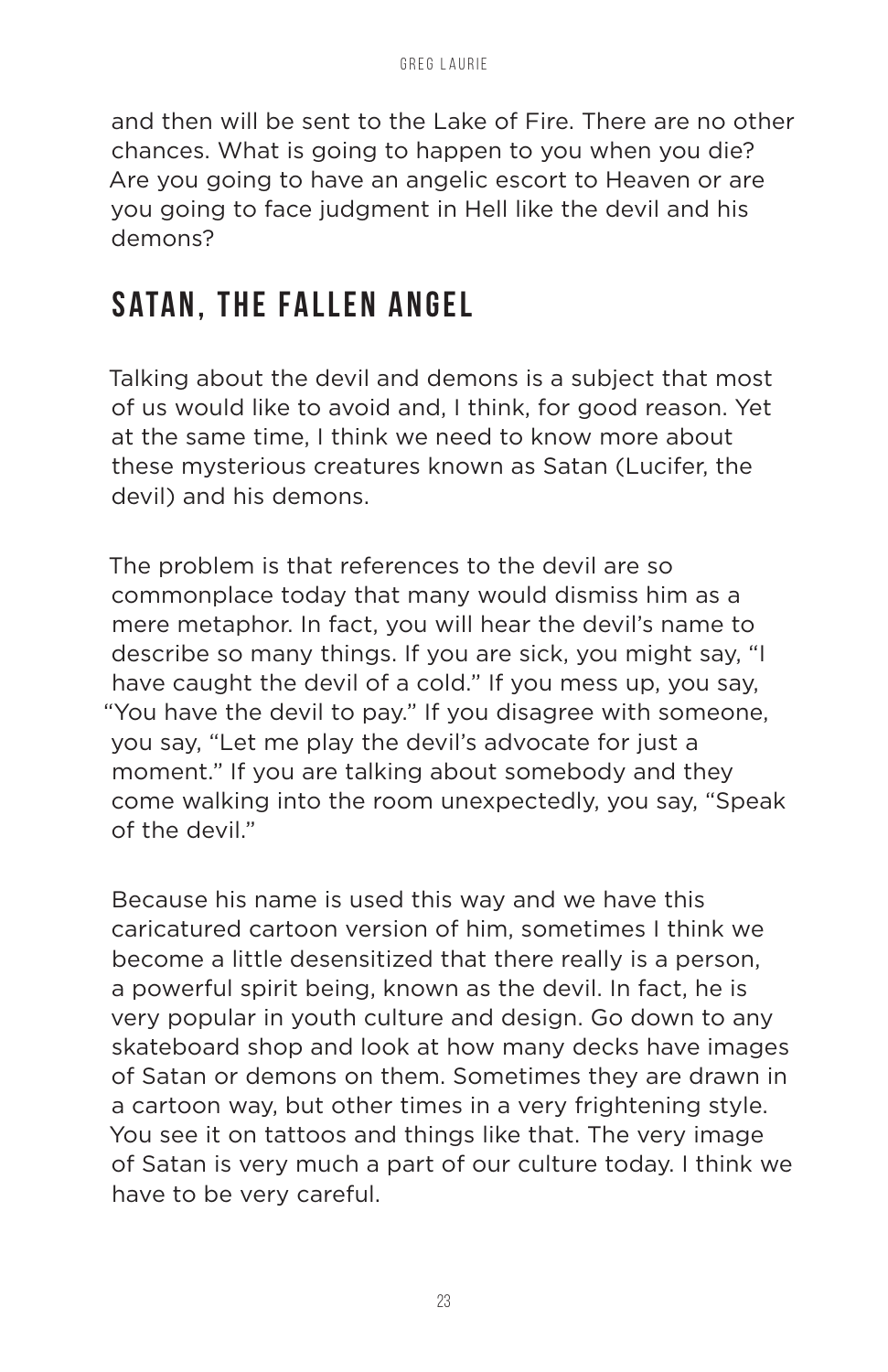You might think this is all innocent and it doesn't matter, but you don't want to mess around with the devil. The great British author C. S. Lewis made this statement, "There are two equal and opposite errors into which our race can fall about the devils. One is to disbelieve in their existence. The other is to believe, and to feel an excessive and unhealthy interest in them. They themselves are equally pleased by both errors and hail a materialist or a magician with the same delight." We have to be careful about both of these extremes.

As we look at mankind, in spite of our rapid and dramatic advances in technology and learning, look at the wickedness that happens in our culture today, ranging from the Holocaust to a more present-day illustration like school shootings. How is it possible that someone could do what Adolph Hitler did, or do what one young man did in Parkland, Florida, or do the other senseless and radical acts of violence we hear about on the news: Columbine, Sandy Hook, Las Vegas, San Bernardino, Sutherland Springs—the list continues to grow. It is because there is a devil, the mastermind to all of it, and there are his demons. Know this: just as surely as there is a God in Heaven who loves you, there is a Satan and demons who hate you. Let's consider now what the Bible says about the devil. Where did he come from? Or as it is often phrased, how could a God of love create someone as horrible as the devil?

Before I answer that question, I have to address the premise of it. It is really based on flawed reasoning to say something like "How could a God of love create someone as horrible as the devil?" The very question implies that God somehow messed up and essentially the asker is putting himself in a position to critique God. There are those who will jump to the conclusion that God is not just because He created someone as horrible as the devil and somehow He blew it.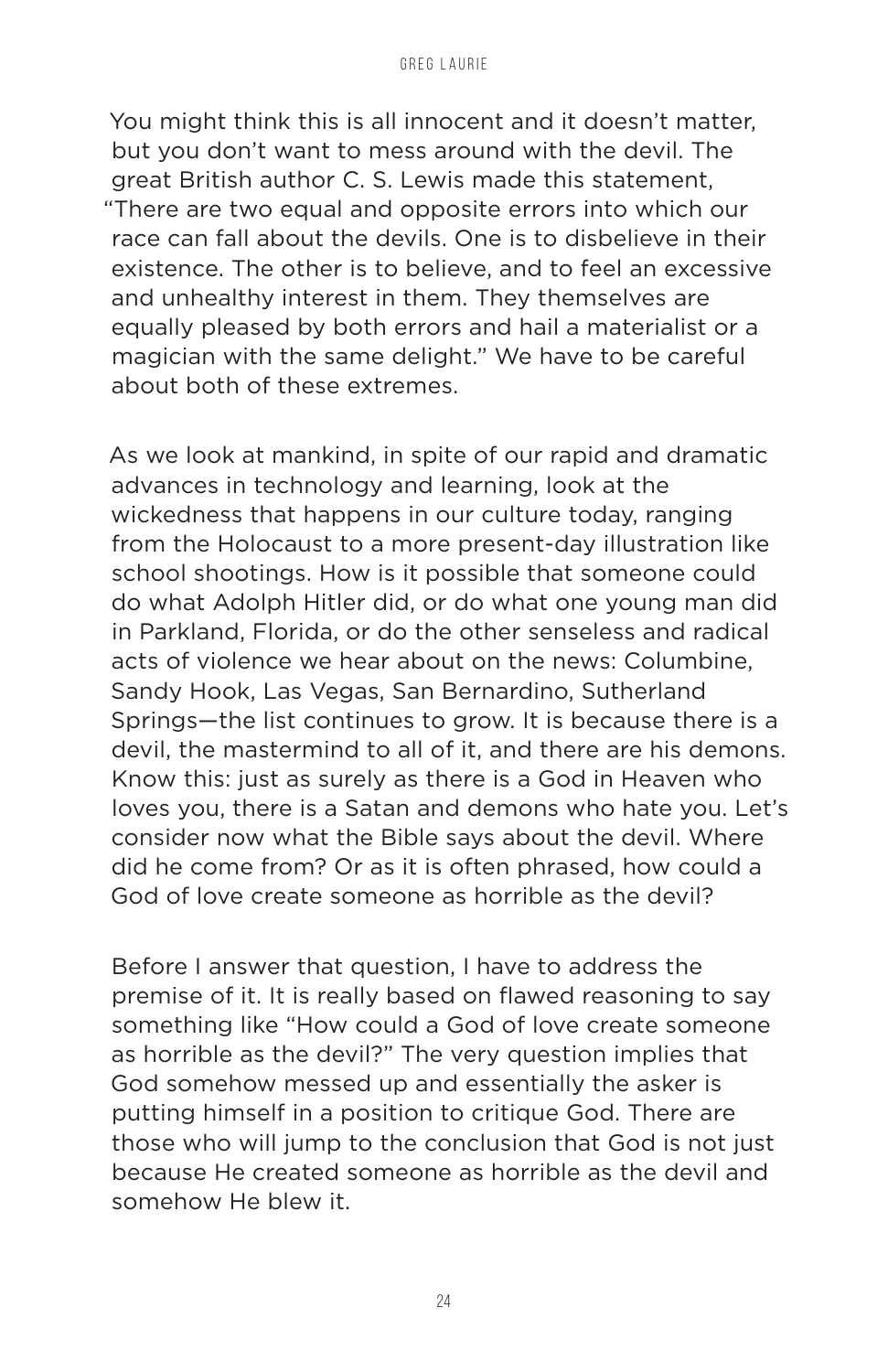A Gallup poll revealed that 70 percent of all Americans believe in the devil—half of them saying that he is a personal force and half of them saying he is an impersonal force. First of all, God did not create the devil (or his demons) as we know him today. A chain of events took place that resulted in that wicked personality we know today as Satan. We read in Genesis 1:31 that when God created the world, He saw that everything He made was good. That means that at that point in the angelic world there had been no fall or rebellion yet, because everything was good. By the time we get to Genesis 3, we find that Satan is coming in the form of a serpent and tempting Eve to sin. Therefore something dramatic happened between the events of Genesis 1 and Genesis 3. That something that happened was a rebellion in the angelic realm with many angels turning against God and becoming evil, and Satan himself leading this rebellion.

Why? We will probably never know. Apparently angels, including Lucifer, have a free will just as we do. They can choose to do the right thing or the wrong thing. We need to realize that Satan was not always this wicked personality that we know today. In fact, at one time he was a high-ranking angel known as Lucifer. Some even wonder if he might have been an archangel. Though we can't say for sure about that, we know certainly he was in a position of great prominence. The Bible says this of Lucifer before his fall:

*You were the seal of perfection, full of wisdom and perfect in beauty. You were in Eden, the garden of God; every precious stone adorned you. . . . You were anointed as a guardian cherub, for so I ordained you. You were on the holy mount of God; you walked among the fiery stones. You were blameless in your ways from the day you were created till wickedness was found in you. Through your widespread trade you were filled with violence, and you sinned. So I drove you in disgrace from*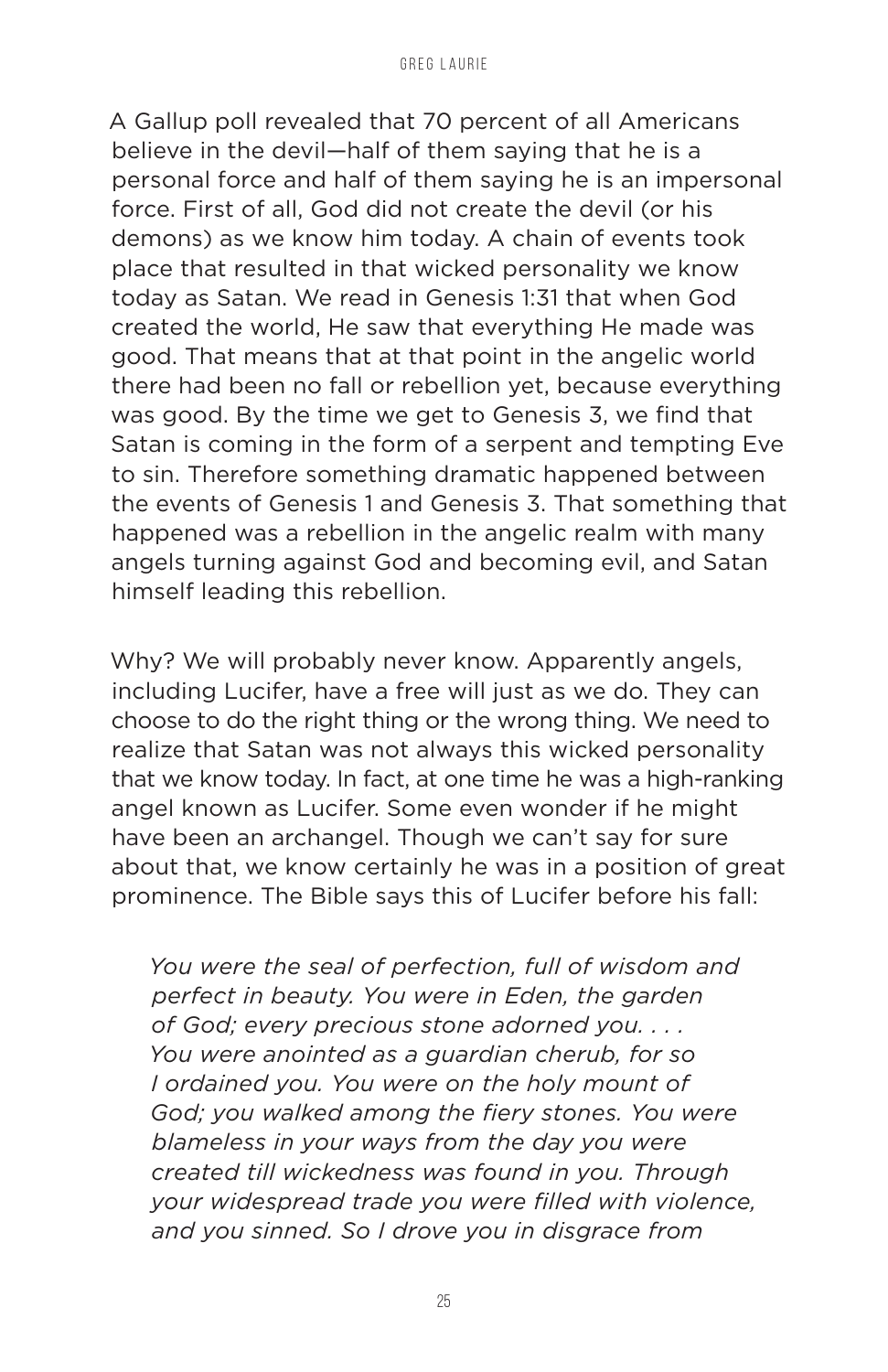*the mount of God, and I expelled you, guardian cherub, from among the fiery stones. Your heart became proud on account of your beauty, and you corrupted your wisdom because of your splendor. So I threw you to the earth; I made a spectacle of you before kings.* 

*Ezekiel 28:12–17 NIV*

Satan was once a guardian cherub. He was a beautiful and magnificent angel. He was known as Lucifer. Lucifer means "star of the morning." That is what he once was. But he sinned. What happened? It says that wickedness was found in him. His heart was lifted up because of his incredible beauty. Lucifer allowed his perfection to be the cause of his corruption. God's judgment came upon him as a result. Isaiah recorded the event in chapter 14, which says,

*How you are fallen from heaven, O Lucifer, son of the morning! How you are cut down to the ground, you who weakened the nations! For you have said in your heart: "I will ascend into heaven, I will exalt my throne above the stars of God; I will also sit on the mount of the congregation on the farthest sides of the north; I will ascend above the heights of the clouds, I will be like the Most High." Yet you shall be brought down to Sheol, to the lowest depths of the Pit.*

*Ezekiel 28:12–15 NIV*

When Satan fell, he did not fall alone. We are told in Revelation 12 that he took a third of the angels with him in his fall. How many that is no one can say with complete certainty. As I've already mentioned, Daniel 7 tells us that there are millions and millions of angels. So if Satan took one third of those angels that would mean he has a formidable demon force now doing his bidding—demons that are now under his control. The devil has an army, so to speak. He is not alone. He has a well-organized network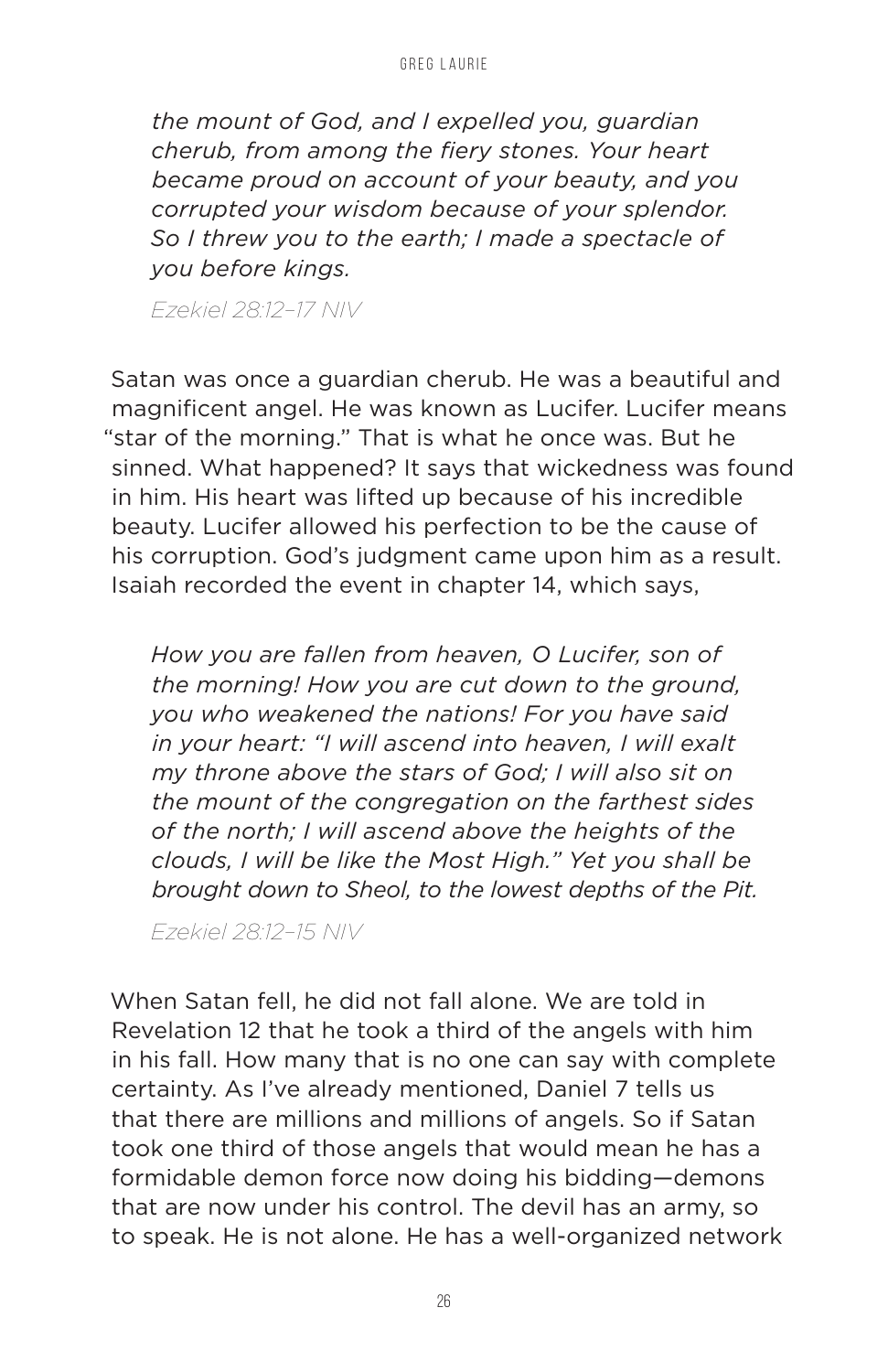of demon powers helping him to accomplish his purposes. What are those purposes? As given to us by Jesus in John 10:10, "The thief comes only to steal and kill and destroy" (NIV). If you have ever wondered what the devil's ultimate agenda is, there it is in a nutshell: to steal, kill, and destroy.

So Satan is a powerful spirit being with many demon entities under his control. And he hates God. And he hates anybody that follows God. And that is why he hates you. And that is why he wants to bring you down. The question is asked why God would let this happen. Why didn't God just skip this whole devil/demons episode? Because God gave to Lucifer and the angels the same thing that He gave to you and me. It is called free will. It is the ability to choose to do the right or the wrong thing. And Satan exercised that free will in the wrong direction.

There are many titles given to Satan in the Bible. Each one will help us gain a little more insight into what his agenda and character are really all about.

#### **1. THE BIBLE LIKENS HIM TO A DRAGON.**

Revelation 20:2 labels him "the dragon, that old serpent, who is the Devil and Satan." We also read of that dragon taking one third of the stars with him. The dragon interestingly is a very popular symbol today.

#### **2. HE IS REFERRED TO IN THE BIBLE AS BEELZEBUB.**

When Jesus was casting demons out of people, the Pharisees said that he did it by the power of Beelzebub, the prince of the demons. The name or title *Beelzebub* originally meant the lord of the flies, but the Jews later changed it to the lord of the dunghill. I guess Satan is the lord of poop.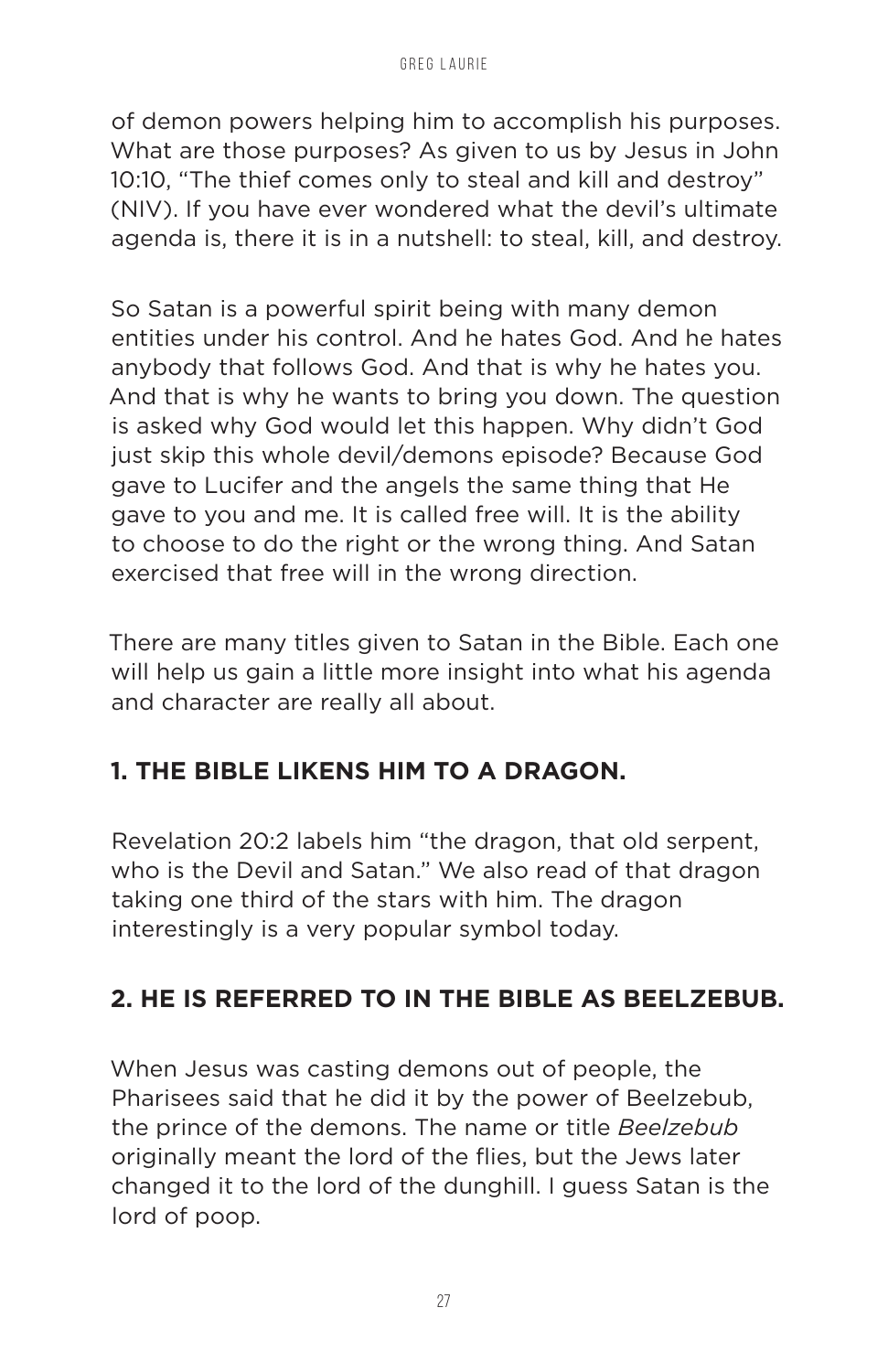#### **3. HE IS THE PRINCE OF THIS WORLD.**

Jesus said in John 12:31–32, "Now is the time for judgment on this world; now the prince of this world will be driven out. And I, when I am lifted up from the earth, will draw all people to myself" (NIV). What does this mean? We understand the idea of a dragon or the lord of the flies, but what is with "the prince of this world"? This speaks of Satan's rule and influence on culture and the government of this world.

#### **4. HE IS ALSO REFERRED TO AS THE PRINCE OF THE POWER OF THE AIR.**

Ephesians 2:2 says, "You used to live like the rest of the world, full of sin, obeying Satan, the mighty prince of the power of the air. He is the spirit at work in the hearts of those who refuse to obey God" (NLT). This is essentially the same as calling him the prince of this world. It just shows his power and influence in the culture.

#### **5. HE IS REFERRED TO AS THE GOD OF THIS WORLD.**

2 Corinthians 4:4 says, "Satan, who is the god of this world, has blinded the minds of those who don't believe. They are unable to see the glorious light of the Good News" (NLT).

#### **6. SATAN IS REFERRED TO AS AN ANGEL OF LIGHT.**

This is interesting. On one hand he is a dragon and the lord of the flies but on the other hand he is the prince of the power of the air, he is the god of this earth, and the angel of light. We always think of Satan as someone who comes to us in a wicked personification. But we must realize that he is a fallen angel. He can come under the guise of religion, mysticism, spirituality, and things of that nature.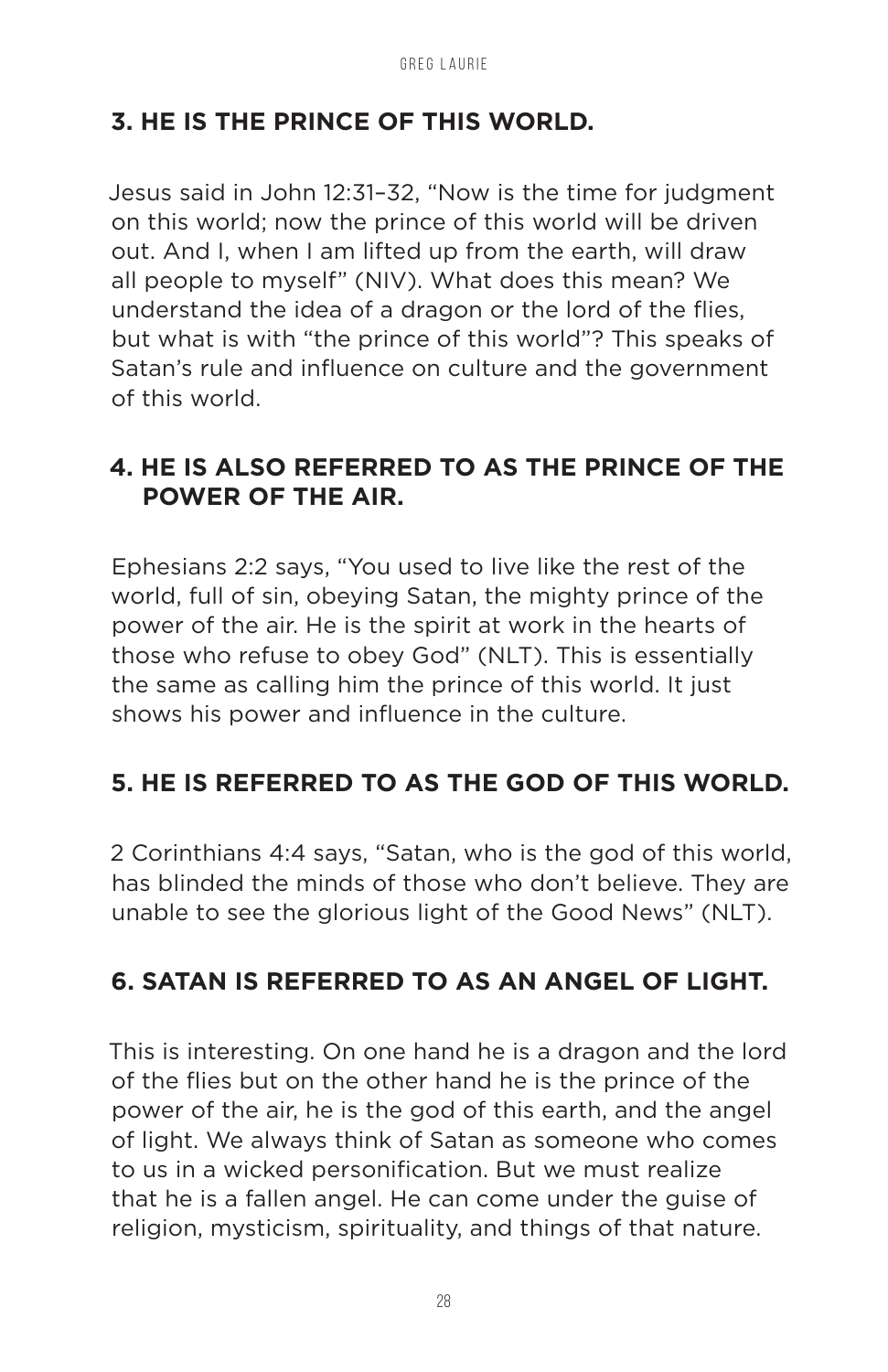New Age spirituality is so popular in our culture, but in many ways it is just Lucifer masquerading as an angel of light giving a false message for people to believe so they will not believe in the true message of the Bible. It is a Satanic substitute with enough truth to make it believable but enough error to ultimately destroy you.

#### **7. HE IS THE FATHER OF LIES.**

In John 8:44, Jesus says, "You [speaking to the religious leaders] belong to your father, the devil, and you want to carry out your father's desires. He was a murderer from the beginning, not holding to the truth, for there is no truth in him. When he lies, he speaks his native language, for he is a liar and the father of lies" (NIV).

So we as Christians are in a battle. Not a physical battle, but a spiritual one that's just as real. The Bible tells us that we are fighting against principalities and powers and spiritual might in high places—in the supernatural realm. Ephesians 6:12 says, "We do not wrestle against flesh and blood, but against principalities, against powers, against the rulers of the darkness of this age, against spiritual hosts of wickedness in the heavenly places." It would blow our minds if God were to pull back the curtain and let us see into the spiritual world—the world of God and Satan, the world of angels and demons, the world of Heaven and Hell. As I have often said, the Christian life is not a playground; it is a battleground. So here is our choice. We are either going to win or lose in this battle. We are either going to gain ground or lose ground. We are going to advance or retreat. It is a decision we need to make.

Revelation 12 describes a war in Heaven. Who would ever think there would be a war in Heaven? Indeed there is. It is a war among the angels. Earlier, in Revelation 8, angels are likened to stars. This is literally "star wars" here. We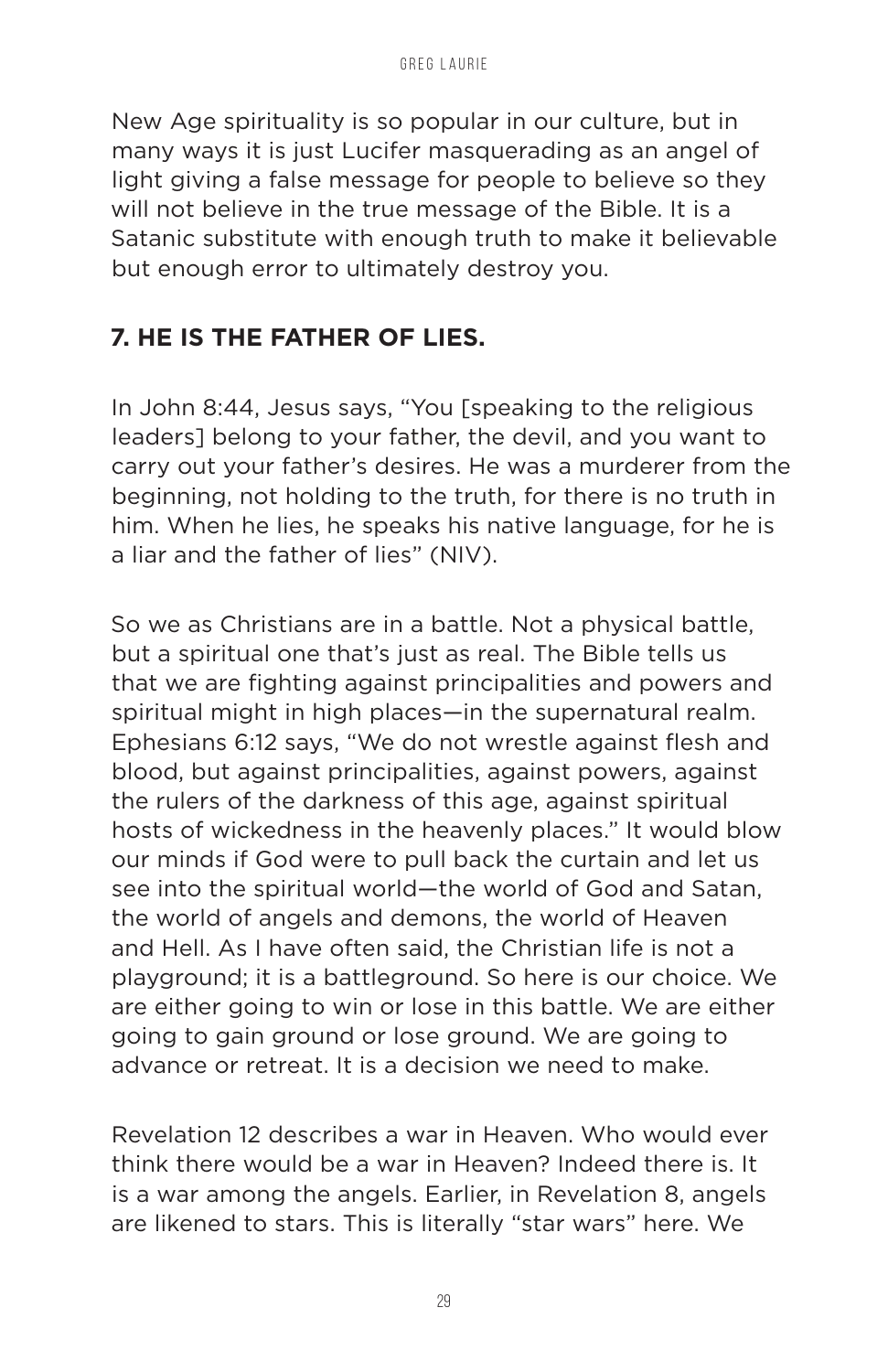see Michael the archangel duking it out with Satan, who is called the dragon.

*And war broke out in heaven: Michael and his angels fought with the dragon; and the dragon and his angels fought, but they did not prevail, nor was a place found for them in heaven any longer. So the great dragon was cast out, that serpent of old, called the Devil and Satan, who deceives the whole world; he was cast to the earth, and his angels were cast out with him.* 

*Then I heard a loud voice saying in heaven, "Now salvation, and strength, and the kingdom of our God, and the power of His Christ have come, for the accuser of our brethren, who accused them before our God day and night, has been cast down. And they overcame him by the blood of the Lamb and by the word of their testimony, and they did not love their lives to the death. Therefore rejoice, O heavens, and you who dwell in them! Woe to the inhabitants of the earth and the sea! For the devil has come down to you, having great wrath, because he knows that he has a short time."*

*Revelation 12:7–12*

Here in this heavenly scene we have Michael and Satan fighting it out. Not God and Satan. Because if Satan has an equal, it would be Michael the archangel—not God. These two powerful angels are warring against each other. This is ironic because they once served on the same side. Not unlike the Civil War. Remember General Grant led the Union forces and General Lee led the Confederate forces. Prior to that, they both attended West Point together. They both fought side by side in the Mexican-American War. But in the Civil War they found themselves on the opposite side of each other. Ultimately General Grant prevailed over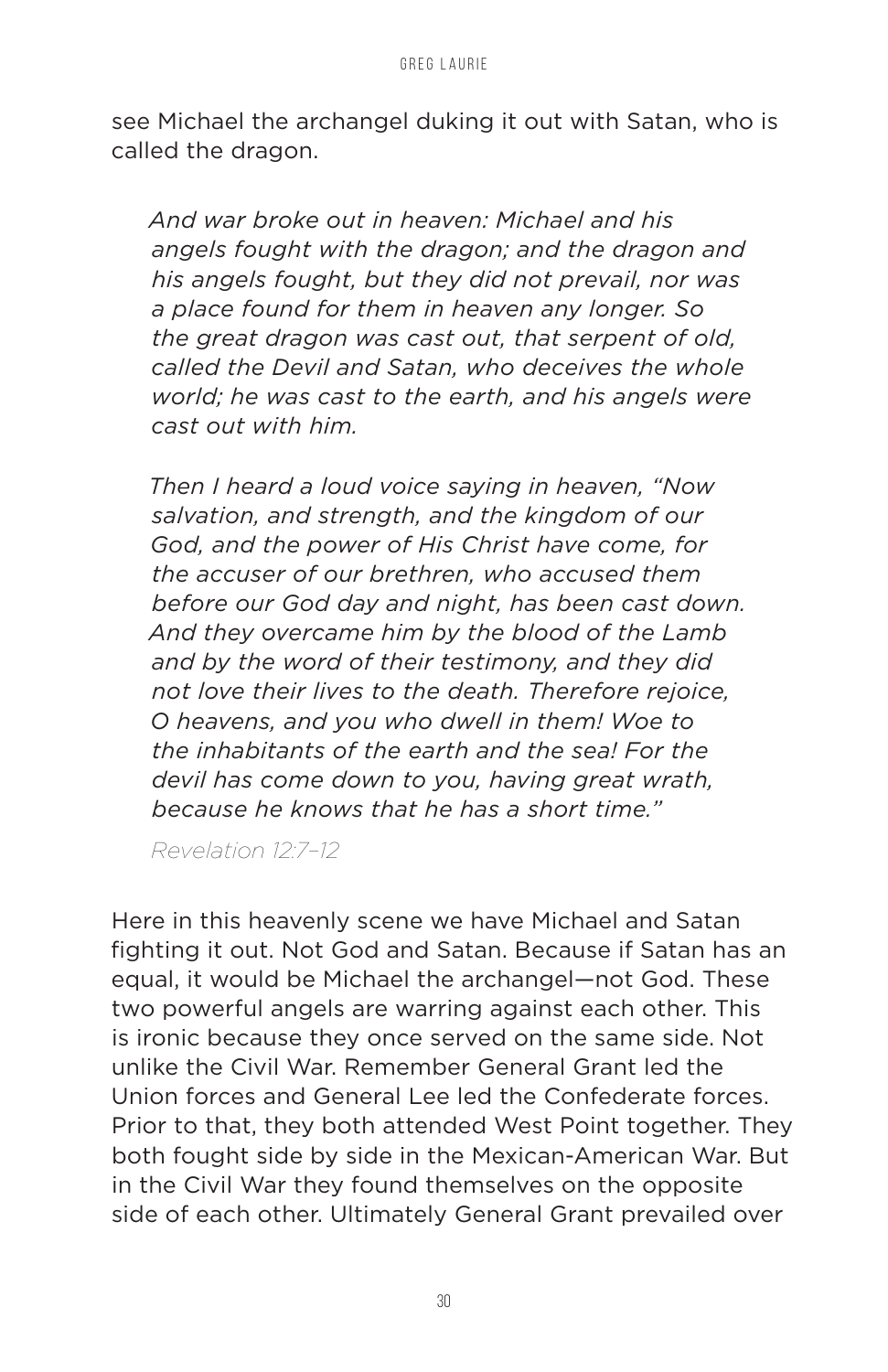General Lee. In the same way, we find Michael prevailing over Lucifer.

Revelation 12 is an exciting chapter. I don't think the devil wants us to read this chapter. I certainly don't think the devil wants us to discover some very important truths that are revealed in it. Here are some things he doesn't want you to know.

#### **1. SATAN IS NOWHERE NEAR TO BEING THE EQUAL OF GOD.**

Satan is mighty, but God is almighty. Satan is a destroyer, but God will ultimately destroy the destroyer. Here is what we know about God: He is omnipotent. He is omniscient. He is omnipresent. Omnipotent means He has unlimited power. Omniscient means He has unlimited knowledge. Omnipresent means He is present everywhere. The devil does not have those qualities. The devil is certainly not omnipotent. He has a lot of power but nothing like the power of God. He is not omniscient. Satan knows quite a few things, but he doesn't know *all* things like God. He is not omnipresent. He can only be in one place at a time. When we say, "The devil was tempting me," the fact is it was probably one of the demons. He has a well-organized network of fallen angels that do his bidding.

#### **2. THE DEVIL CAN DO NOTHING IN THE LIFE OF THE CHRISTIAN WITHOUT GOD'S PERMISSION.**

This may come as a surprise to some, but the devil has some access to Heaven. Revelation 12:8 says, "They did not prevail, nor was a place found for them in heaven any longer." What we see in Revelation 12 has not happened yet. This is still in the future. But at the current moment, the devil does have some access to Heaven. However, it is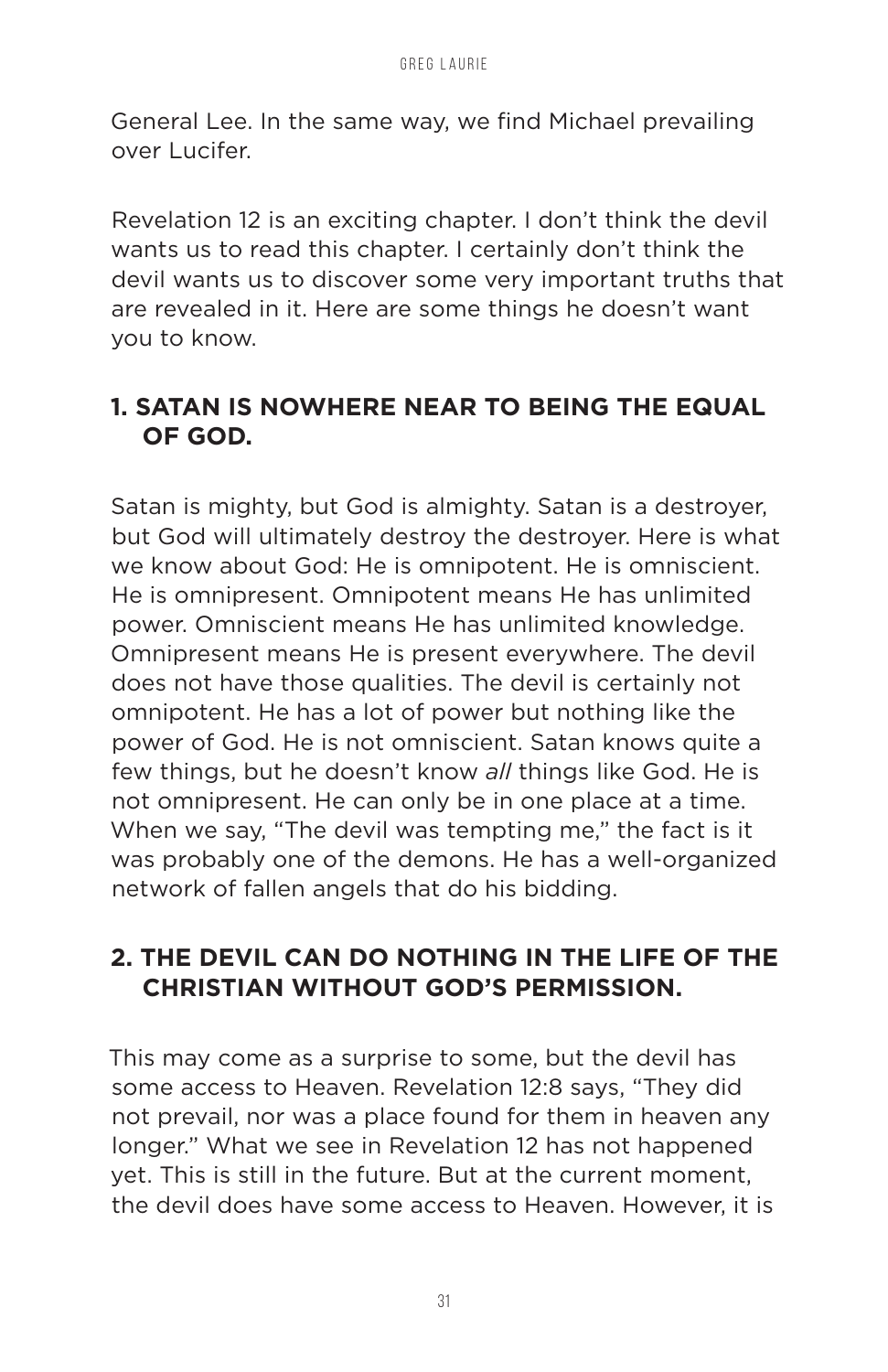not unlimited access. Now, before his fall, Lucifer had an all-access pass. He was a high-ranking angel in some kind of a worship-leading role. Then he rebelled against God and led an angelic rebellion. He lost his all-access pass, if you will, but he does have some access still in Heaven. One thing is clear. Satan is on his way down. If you follow him, you are going to go down with him.

Periodically, the devil is called into the presence of God. We have a behind-the-scenes look at this in the Book of Job. We read in Job 1, "One day the angels came to present themselves before the Lord, and Satan also came with them. The LORD said to Satan, 'Where have you come from?' Satan answered the LORD, 'From roaming throughout the earth, going back and forth on it'" (Job 1:6– 7 NIV). What a perfect description of Satan. Just roaming about like a lion looking for prey. Checking everything out.

"Then the LORD said to Satan, 'Have you considered my servant Job? There is no one on earth like him; he is blameless and upright, a man who fears God and shuns evil'" (verse 8 NIV). The devil says (loose paraphrase here), "Give me a break. Does Job fear You for nothing? He fears You because You have put a hedge of protection, a wall, around him" (see verses 9–10).

But here is the point. The devil wanted to attack Job but he recognized there was protection around God's servant. In the same way, when the devil comes our way, he has to first get permission from God. He cannot just run through our life willy-nilly. Know this: whatever God allows in your life, He allows it for a purpose.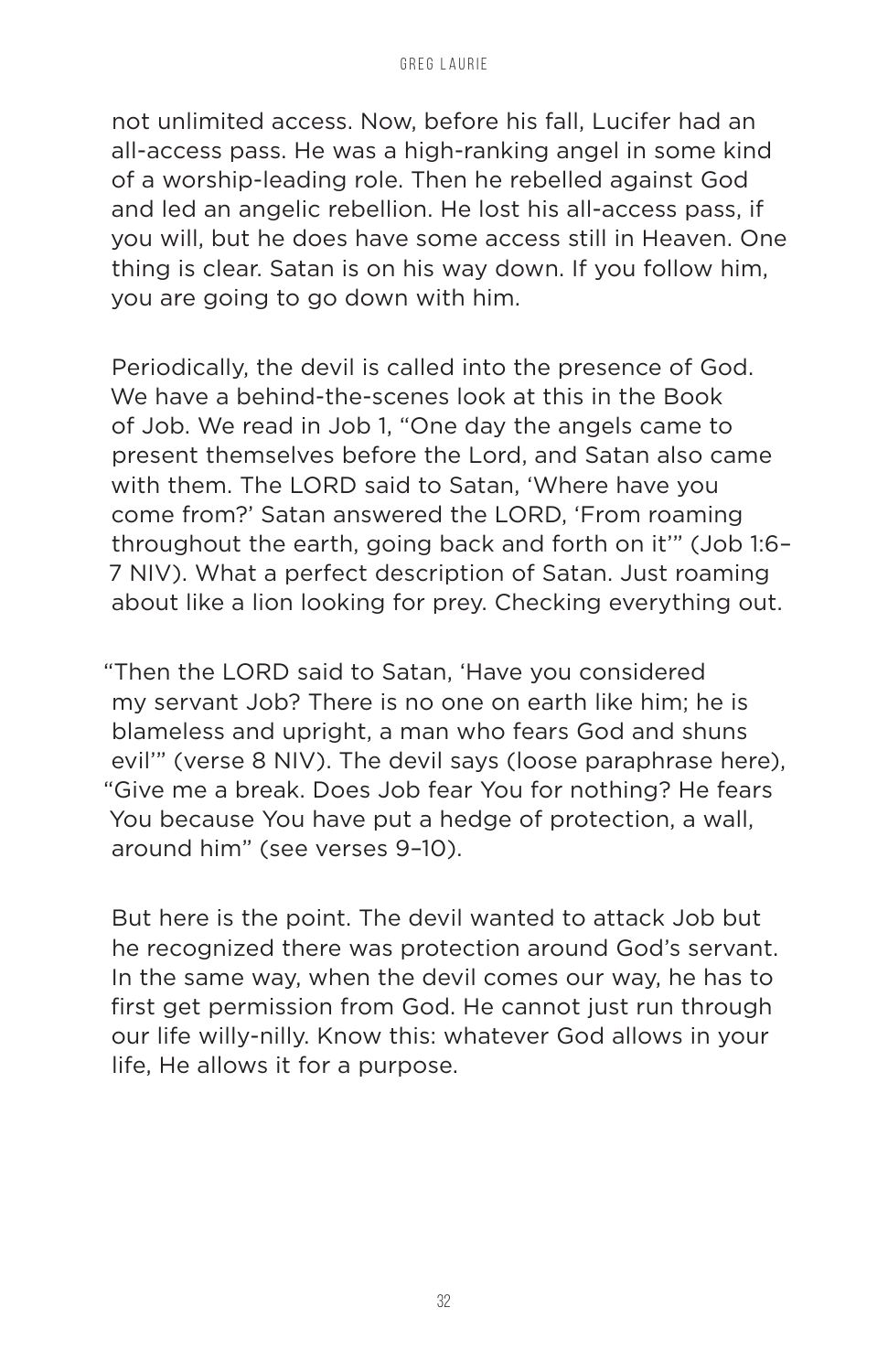#### **3. THE DEVIL DOES NOT WANT YOU TO KNOW HE IS DOOMED.**

Commentator John Phillips wrote the following: "Satan is now like a caged lion enraged beyond words by the limitations now placed upon his freedom. He picks himself up from the dust of the earth, shakes his fist at the sky and glares around choking with fury for ways to vent his hatred and spite among humankind." Well said.

Why is the devil behaving as a cornered animal ready to strike? Why is Satan filled with so much venom and hatred? Why does Satan want our destruction? Because He knows Jesus Christ is coming back again. Revelation 12:12 says the devil has come down to you in great anger and he knows he has little time. Listen, even if some liberal theologians don't believe it, the devil believes Jesus Christ is coming back. His goal and objective is to wreak as much havoc as he can in that time. We need to wake up to the reality of it. That is why the devil attacks us.

Sometimes it seems like we are getting hit from every side. I heard a story from the Korean War that illustrates the attitude that we ought to have. As enemy forces were advancing, Baker Company was cut off from the rest of the regiment. For several hours, no word was heard, even though headquarters was trying to communicate with this missing unit. Finally a faint signal was received. Straining to hear each word, a corpsman asked Baker Company, "Do you read me?" The reply: "This is Baker Company."

"What is your situation?"

Baker company replied, "The enemy is to the east of us. The enemy is to the west of us. The enemy is to the south of us and to the north of us." After a brief pause the sergeant from Baker Company said, "And we are not going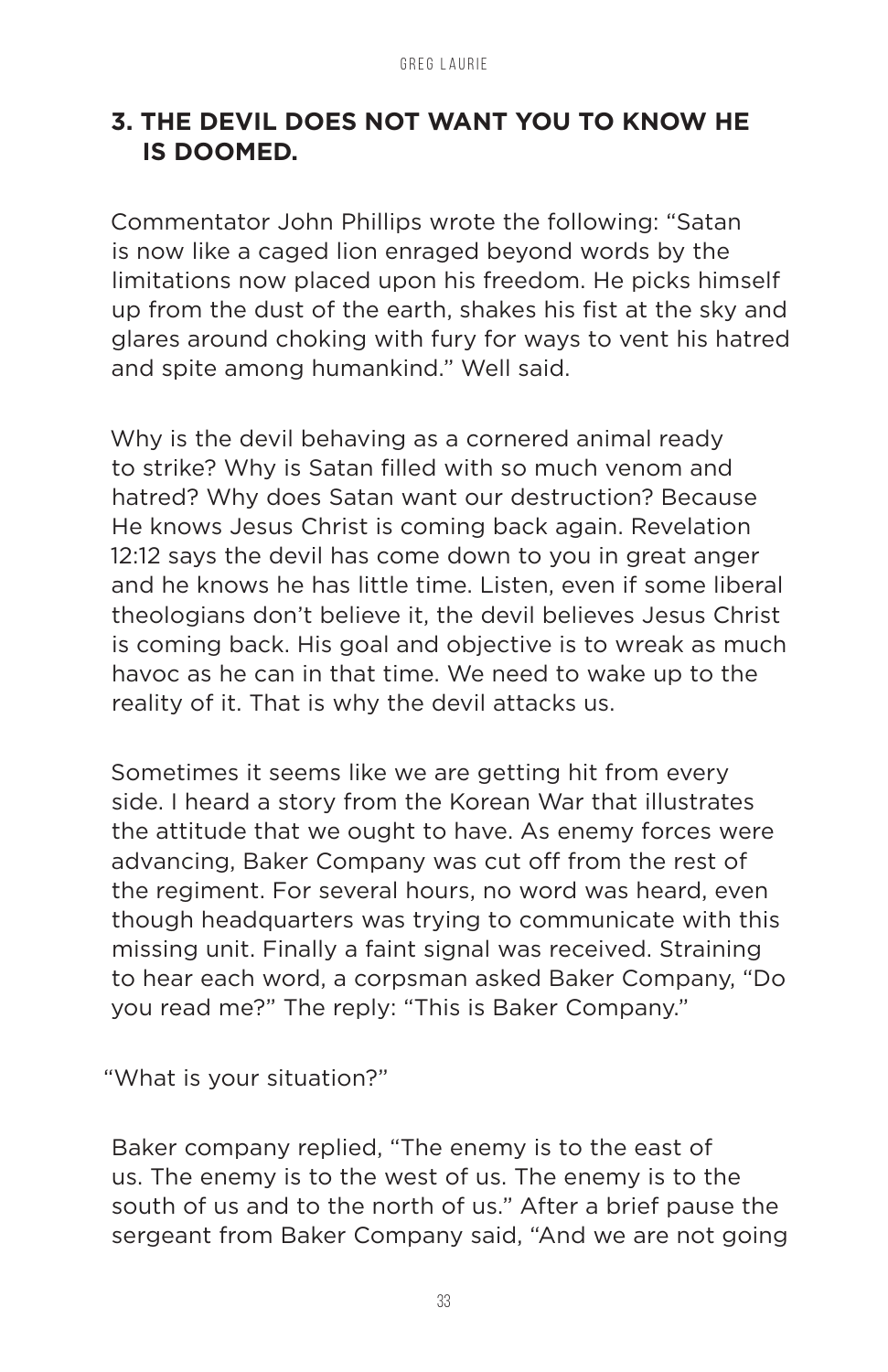to let them escape this time."

I like that. That is the attitude. Sometimes it feels like the devil is hitting us from the north and the south and the east and the west. Everywhere we turn, there is an attack, there is a temptation, there is a problem, there is an issue. But listen, God will give us the strength to get through these things.

#### **4. HE DOESN'T WANT YOU TO KNOW THAT HE ATTACKS PRIMARILY THROUGH ACCUSATION.**

It is good for us to know how the devil works. Paul said, "We are not ignorant of his devices" (2 Corinthians 2:11). It was Victor Hugo, author of the book *Les Miserables*, who wrote these words, "A good general must penetrate the brain of his enemy." How does the devil attack us? Often through accusation. Look at Revelation 12:10. "Then I heard a loud voice saying in heaven, 'Now salvation, and strength, and the kingdom of our God, and the power of His Christ have come, for the accuser of our brethren, who accused them before our God day and night, has been cast down.'" That is the devil: he is the accuser of the brethren.

He is quite clever. Here is how it works. He comes to you with a temptation. By the way, it is not a sin to be tempted. Sometimes I don't think we know that. It is not the bait that constitutes the sin; it is the bite. So let's say you do give in to a temptation. The devil tempts you and you take the bait. Now he comes to you and says, "You are a hypocrite. God would never hear your prayer. Don't ever even think about going to God in prayer and asking for His forgiveness. You are not worthy to approach God."

Your response to the accusations of the devil is the intercession of Jesus on your behalf. Jesus is standing in the gap for you. Jesus said to Peter once, "Peter, the devil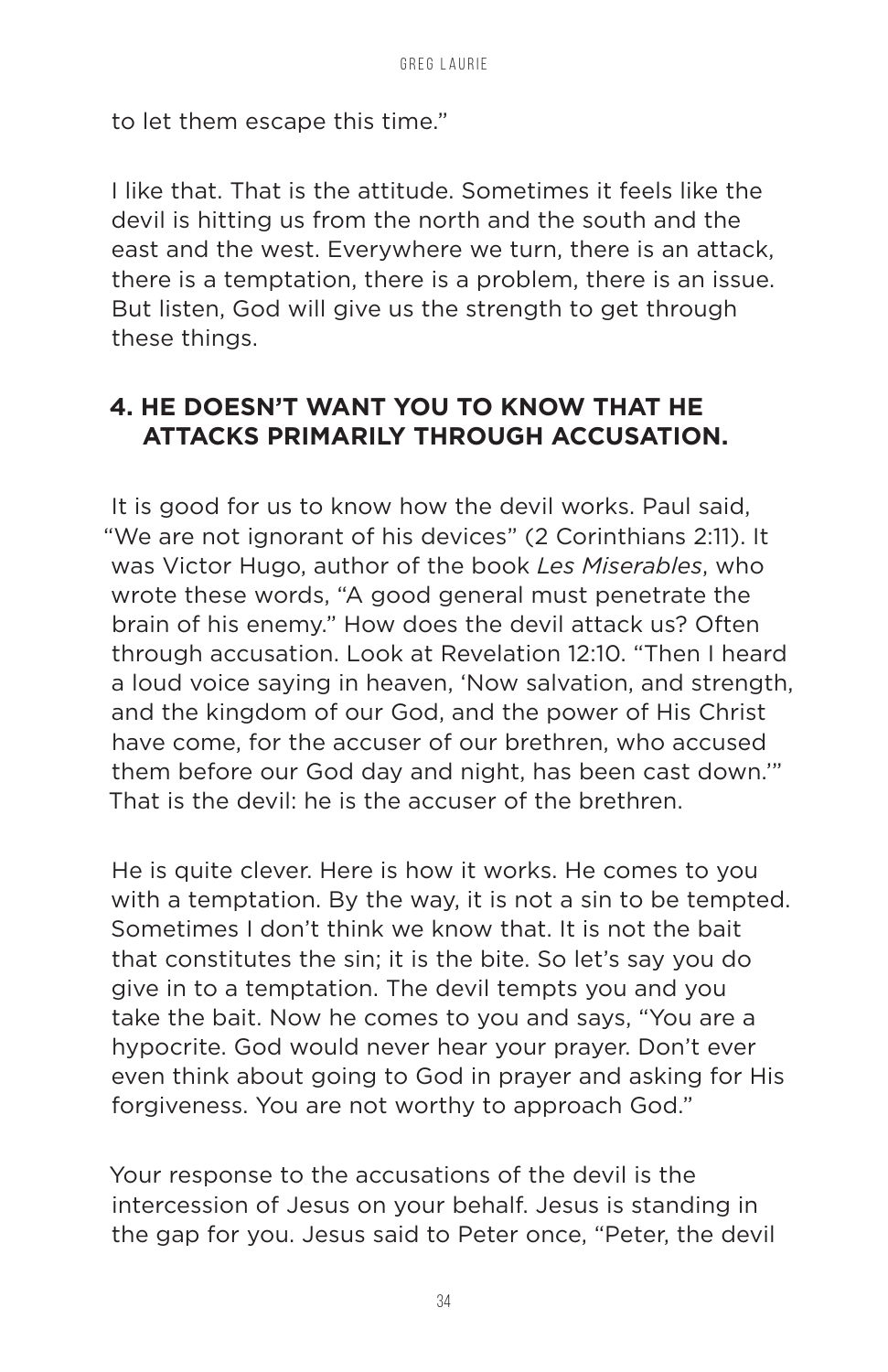has been asking for you by name. But I have prayed for you. I am interceding for you" (see Luke 22:32). The Bible tells us that Christ intercedes for us in Heaven. Romans 8:33–34, "Who will bring any charge against those whom God has chosen. It is God who justifies. Who then is the one who condemns? No one. Christ Jesus who died—more than that, who was raised to life—is at the right hand of God and is also interceding for us" (NIV).

## **Demons**

Revelation 12:4 mentions the one-third of the angels that rebelled with Satan. These fallen angels are now demons doing his dirty work. They are Satan's demonic forces. Ephesians 6:12 says, "For we do not wrestle against flesh and blood, but against principalities, against powers, against the rulers of the darkness of this age, against spiritual hosts of wickedness in the heavenly places." The J. B. Phillips translation puts it this way: "For our fight is not against any physical enemy: it is against organisations and powers that are spiritual. We are up against the unseen power that controls the dark world, and spiritual agents from the very headquarters of evil." That helps us to grasp it a little bit easier in our mind. Just as God has His holy angels, Satan has his unholy secret agents doing his bidding from the headquarters of evil.

What is the agenda of demons? They want to hinder the purposes of God and extend the power of Satan. Whenever we engage in the work of the Lord we should expect, anticipate, and brace ourselves for demonic attack. Yes, God will allow demons to tempt us, to bother us, to harass us at times. Even the great apostle Paul had to deal with this. In fact, he talked about his thorn in the flesh. We don't know what it was. Most commentators believe it was some kind of a physical disability that he probably acquired after one of his multiple beatings or stonings. But here is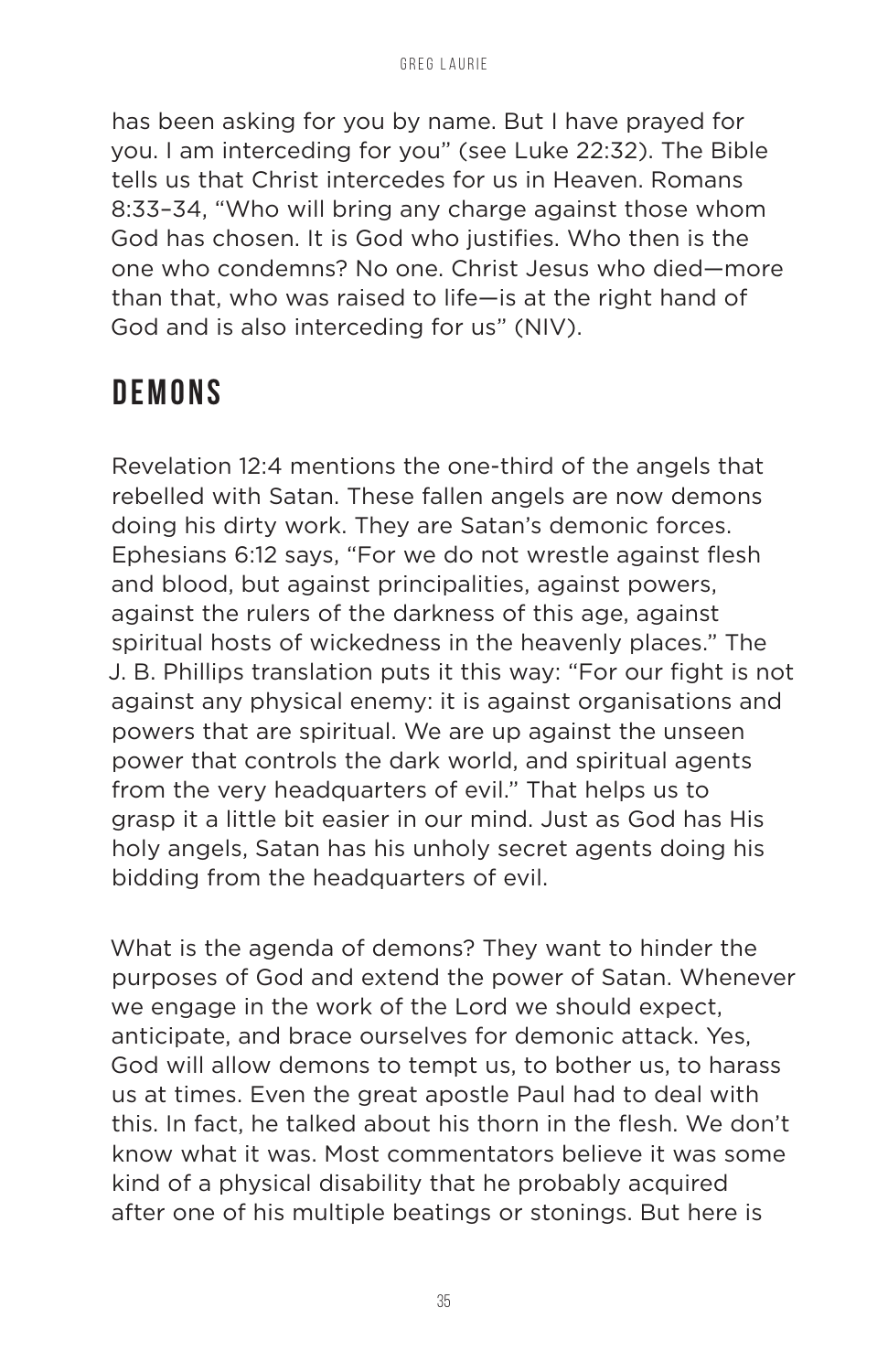what Paul said in 2 Corinthians 12:7–8: "To keep me from becoming conceited, I was given a thorn in my flesh, a messenger of Satan, to torment me. Three times I pleaded with the Lord to take it away from me" (NIV). And by the way, the word that Paul uses for *torment* means to strike with a fist. This is the real thing. Demons are real and are powerful.

Many times we will say things like "the devil really tempted me the other day" or "the devil is hassling me right now." The fact of the matter is that it is highly unlikely that most of us have ever been tempted by Satan himself. You were probably tempted by one of his demons, because Satan can only be in one place at one time. He doesn't tempt every person directly; I suppose that he would probably be after the big fish that are out there.

In John 13, we see Judas Iscariot under Satan's direct control. Look at verse 27: "When Judas had eaten the bread, Satan entered into him" (NLT). Those are ominous words. We read in the Gospels about people being possessed by demons. But here's Judas. He wasn't just demon possessed; he was Satan possessed. The big guy himself. Satan entered his heart, which helps us understand that he's on another level of evil. I bring this up because sometimes people want to paint Judas as a victim. *Poor guy was just a pawn in the hand of God, and you know God knew that Jesus would die on the cross and someone had to bring it about. So God just made Judas do this. He had no choice*. Nonsense. He had plenty of choice. And he was handpicked by Jesus and he was loved by Jesus. But he made this horrible choice. In fact, the only person who would ever equal Judas in wickedness will probably be the Antichrist.

It's worth noting that Judas was so effective in his lying and so cunning and so skillful an actor, no one even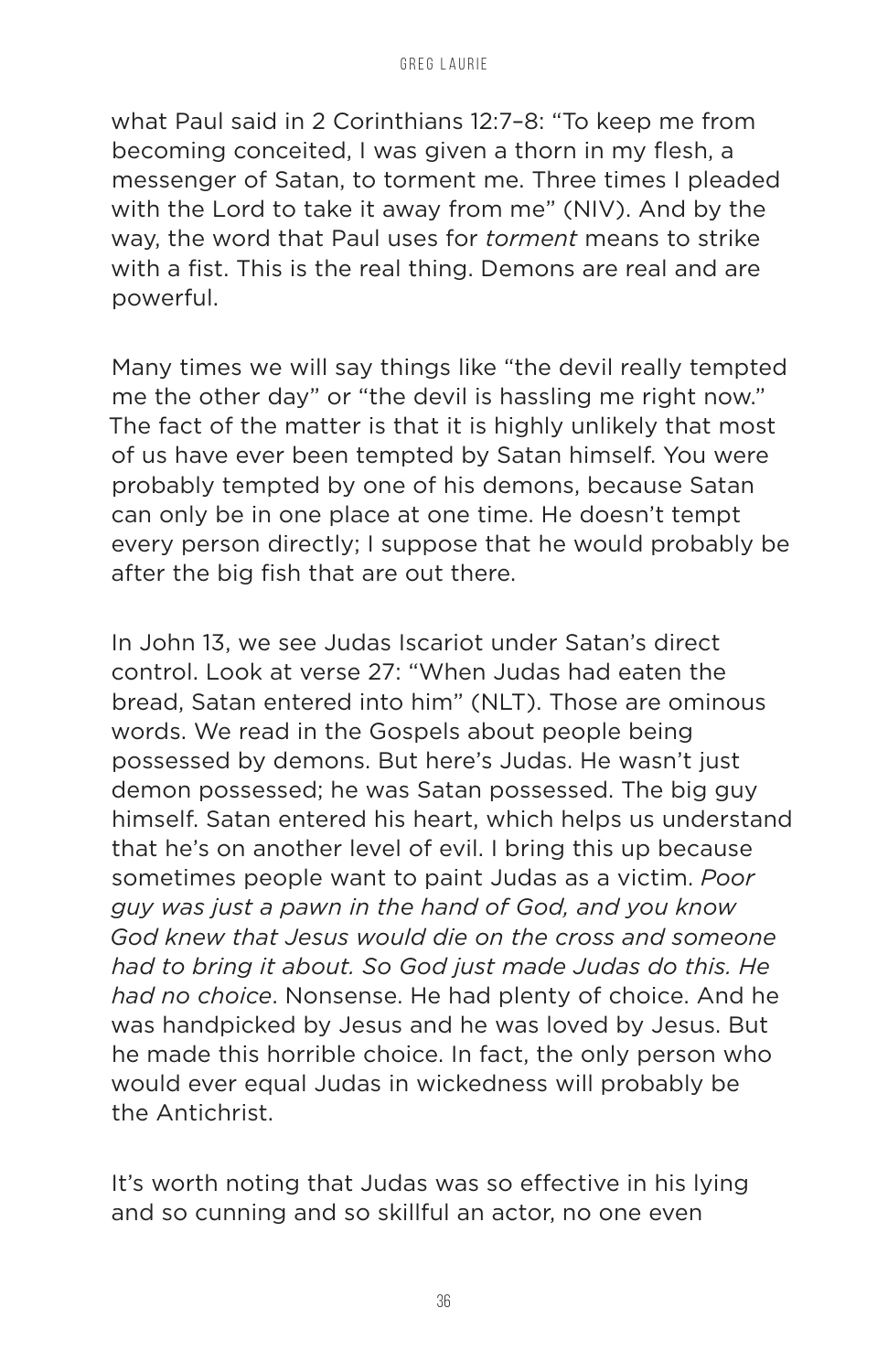suspected him until Jesus made it clear that he was the one. Judas fooled everyone but Jesus. Know this: you can fool all of the people some of the time, you can fool some of the people all of the time, but you can't fool God any of the time. Jesus had Judas' number.

It's really incomprehensible that a man with such opportunity could so squander it. I mean, think about it. Judas Iscariot spent every waking hour walking and talking with God incarnate. What a privilege that was. He was one of the original Twelve. Judas Iscariot heard with his own ears the Sermon on the Mount. He saw Lazarus resurrected from the dead. He saw Jesus walking on the water. He saw the feeding of the 5,000 with the loaves and the fishes. And Judas Iscariot heard the teaching of the Lord when he talked about the wheat and the tares together—how the tares looked like the wheat but they're not and they uproot the wheat; they are imitations of the wheat. And that would certainly apply to Judas. But instead of turning to God, he allowed Satan to enter in and became filled with anger, jealousy, and bitterness.

There is an interesting parallel character to Judas in the Old Testament; it is King Saul, the first king of Israel. Saul was a man who was initially blessed and called by God to be the king. He began well. But there were some small compromises that led to larger ones and ultimately he was rejected by God. The Bible tells us an evil spirit began to torment him, but there was a young shepherd boy named David that would come in and would play a stringed instrument. So David would come in to play a song for King Saul and the demons would not torment the king for that short period of time as David would sing worship songs to the Lord. But when David left, the demon would come back and torment Saul again. Saul would call for David to come back. Then one time, Saul got angry at David and threw a javelin at him, almost killing him. So David was a little apprehensive of performing for Saul,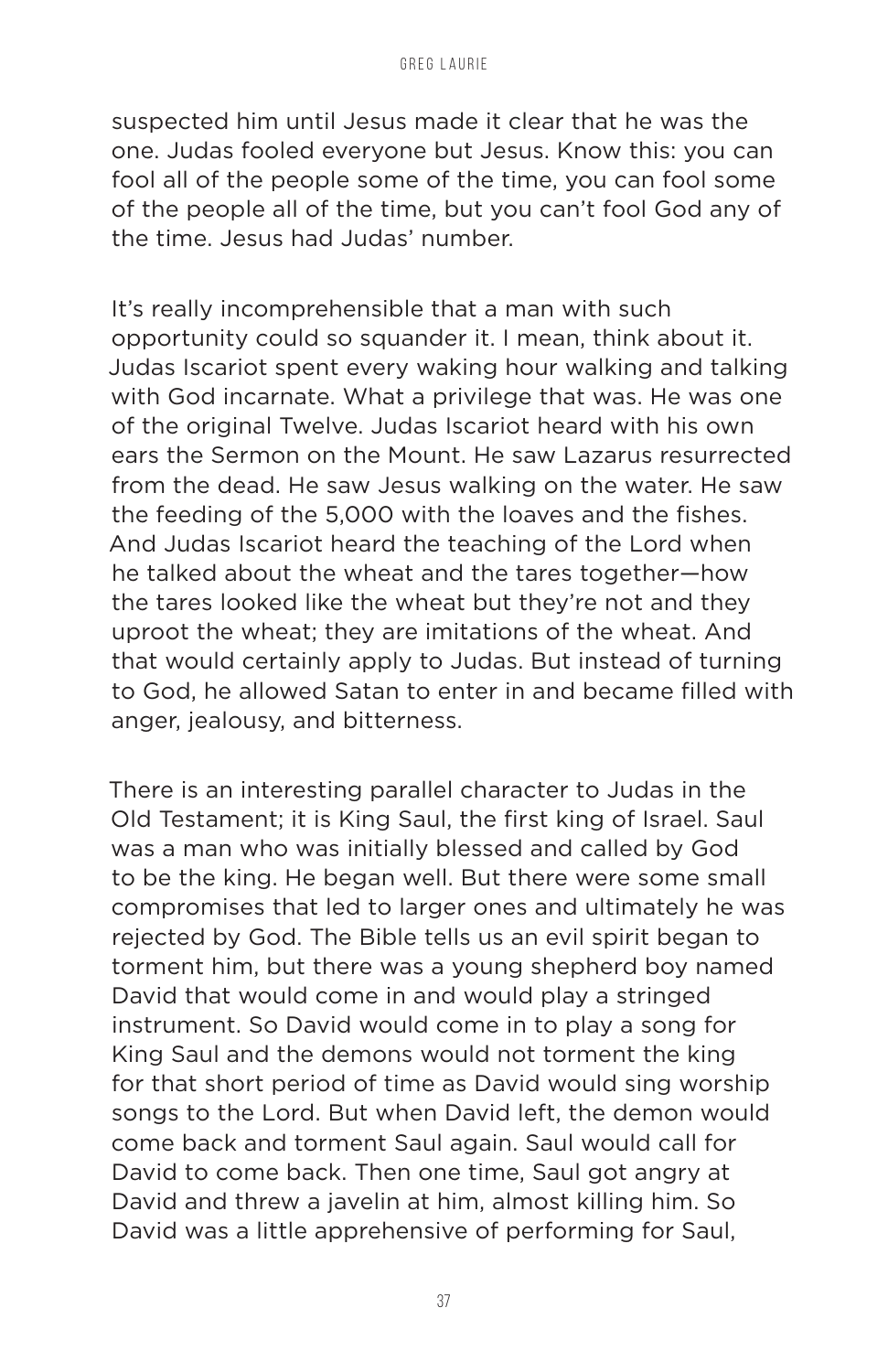as you can understand. I find this interesting. You would think, *Why wouldn't Saul believe in the God that David worshipped and then he wouldn't be tormented by these demons?* 

Sometimes I think nonbelievers feel like they may be in need of a little religion. They have gone through this trauma or that crisis. So they'll go to church every now and then to get a little religion—read a little bit of the Bible, sing a little bit of the worship songs. That makes them feel a little bit better. That's fine. We are glad the worship helps and the message helps, but ultimately the answer isn't found in a little religion. They need a lot of Jesus in their life. That's the answer.

Another mention of demons is found Matthew 12:43. Jesus said, "When an unclean spirit goes out of a man, he goes through dry places, seeking rest, and finds none." Jesus is referring to demon powers in this passage. "An unclean spirit" describes the wicked, vile nature of this demon. But apparently this demon was not as evil as he could have been, for in this story he brings along other demon friends that were worse than himself. Jesus also says that this unclean spirit goes out of a man and he goes to dry places seeking rest and finds none. From this and other passages in the New Testament, it appears that demons prefer inhabiting or occupying bodily creatures—human beings and even animals.

Yes, animals can be demon possessed. A good case in point is a story of the two demon-possessed men that Jesus came to in Matthew 8. As He was preparing to cast the demons out, the demons spoke and said, "'Have you come here to torment us before the time?' Now a good way off from there was a herd of swine feeding. So the demons begged Him, saying, 'If You cast us out, permit us to go away into the herd of swine'" (verses 29–31). Jesus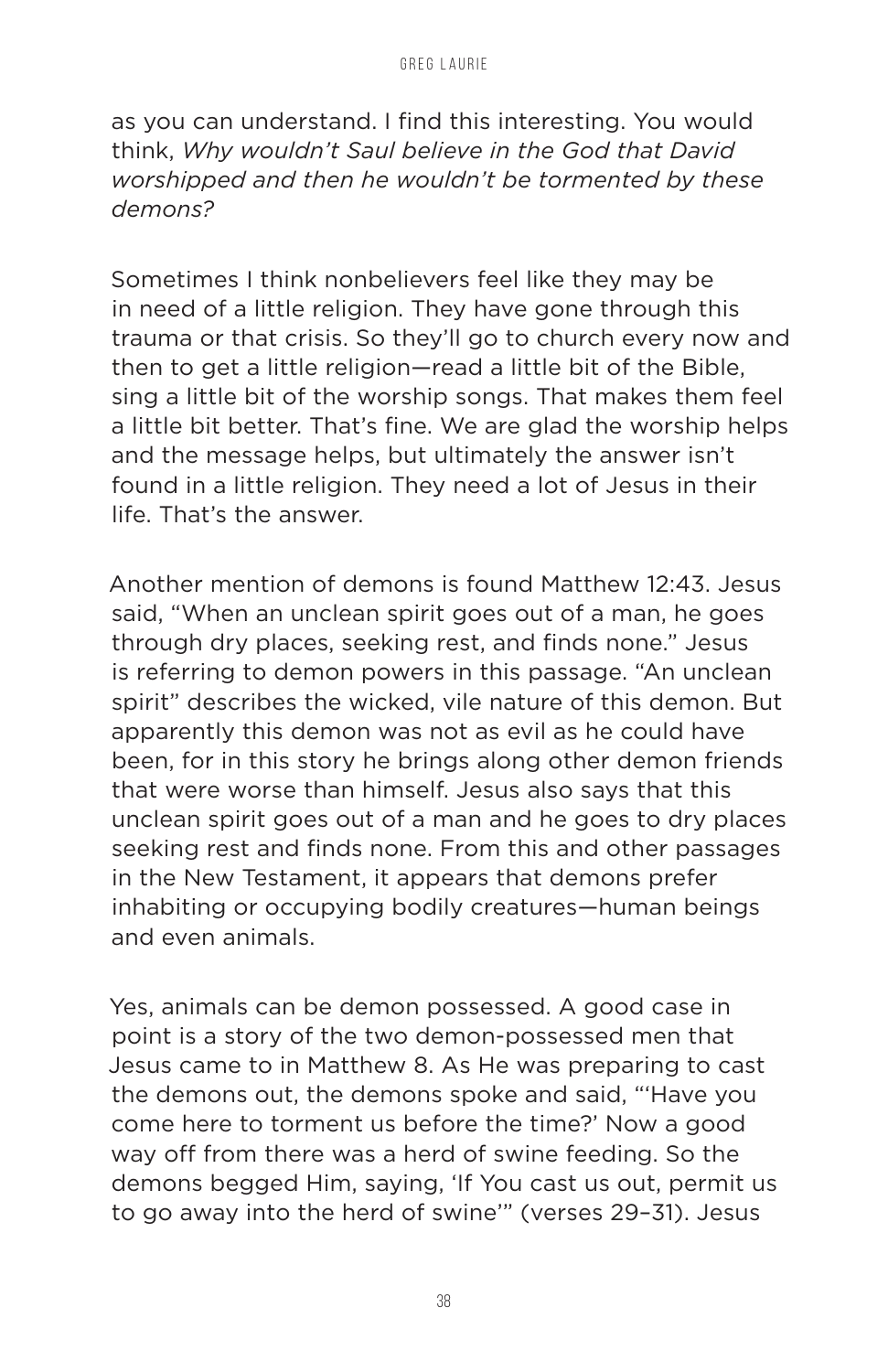agreed to the request of the demons. He cast them into the pigs, and all of the pigs became demon possessed and went over the side of a cliff. The pigs committed mass suicide. It's the first case of "deviled ham" in history. But it's an interesting request that the demons brought to Jesus. Why would they not just sort of hover about? Instead, they actually asked to be cast into living creatures. It is clear that the devil is at his most effective as he works through people. It's through human beings that Satan has done his most devastating work.

But going back to the unclean spirit in Matthew 12, look what verse 44–45 says. "Then [the demon] says, 'I will return to my house from which I came.' And when he comes, he finds it empty, swept, and put in order. Then he goes and takes with him seven other spirits more wicked than himself, and they enter and dwell there; and the last state of that man is worse than the first."

This is interesting. The demon comes back to the house that he once inhabited and found it swept. You see, Jesus is comparing the human life and heart to a house. And what this is saying is that this person who was once possessed by this unclean spirit seemed to have had a housecleaning. His house was swept and put in order to some degree. It would appear that the man that Jesus is speaking of had made some kind of a moral change. Let's understand the context. He is speaking to moral, religious people that don't really know God. The gist of what He is saying is that morality will not save you. Religion will not save you. This man had swept his house, so to speak, and had put it in order. There are people that will make changes in their lives for many reasons. People will say, "I have to change the way that I am living." Often when someone faces a crisis in life—it might be a heart attack, it might be the loss of a spouse through death or divorce, it might be some other crisis that hits them—they begin to evaluate their priorities and take stock of their life. They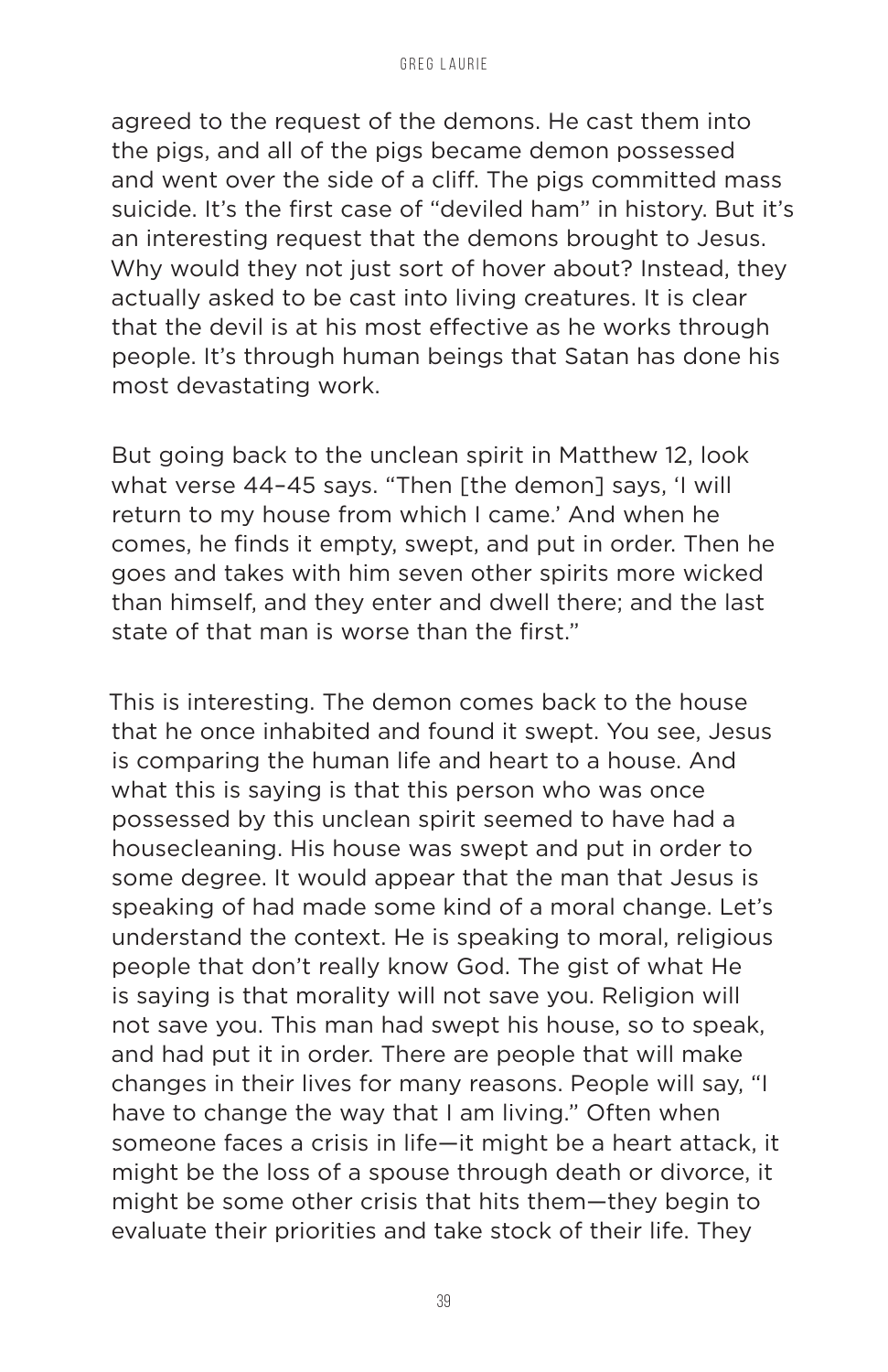determine that they need to make changes. But often these same people that make these great vows of change go back to their old ways.

We often hear of celebrities being admitted into drug rehab centers. They come on television and they tell their story. Maybe they write a book about it. We hear about the great changes that have happened to them. But then a few months later we read that they go back to their old ways. Why? Because the house is swept but it is still empty. I emphasize that word empty. We hear of people today who claim to have made a commitment to Jesus Christ. It's usually politicians around election time. When they are speaking to Christians, they speak of their great faith and trust in God. And then once elected, we usually don't hear about it again. Or other people when they hit the skids, they will turn to God. But then you see them a while later going back to the old ways. You wonder what happened. I would suggest to you that many of these people have never converted. They swept their house, but it remained empty. They went through the motions, but Christ never really became a part of their life.

These people that go back to their old ways after a month or two of saying they were believers will say, "I tried Christianity, but it didn't work for me." No. That's wrong. They never really found Christ—because if they really knew Him, they would not go back to that life the way they did. I suggest to you that many of these people have never been converted at all. And often they end up worse than they were before.

There is only one hope. It's when One stronger than the strong man comes in, according to Luke 11:22. That stronger One, of course, is Jesus Christ. It's not you. You can't throw out the strong man (Satan). You can't cast out the devil by your own ability. All of the religion and rituals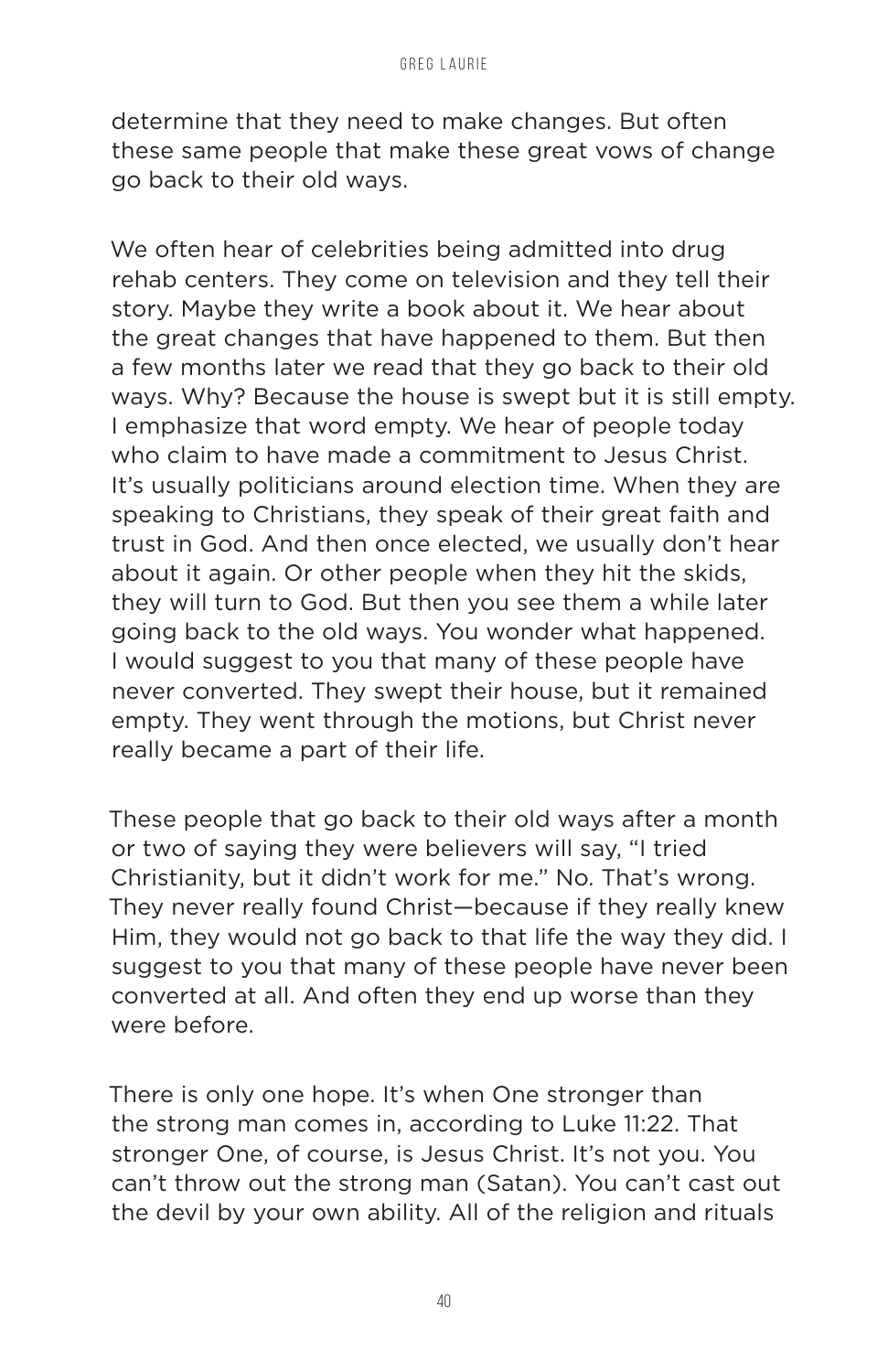and incense in the world aren't going to drive out a demon power. You need help. So that's what Jesus is talking about here. When He comes in, He takes residence. And He doesn't just do a basic housecleaning. He gets down and gets it very clean. *Dutch clean*, as they say. Clean from top to bottom. A thorough housecleaning. There has been a real change. No longer does that person have to fear the devil's intrusion into his home. The devil may knock on the doors and the windows. He may threaten to huff and puff and blow the house down. But One stronger than he is inside and he knows it. That person has come under the protection of Jesus Christ. As the Bible says, greater is He that is in us than he that is in the world (see 1 John 4:4). Christ, who takes residence in the heart of the Christian, demon-proofs us and we no longer have to fear the devil coming in with his spirit friends.

There's an interesting little twist in this story. Jesus says that the demons go in and live there. The phrase that He uses is a Greek term that means that they go and dwell there and settle down. This same verb that is used by Jesus is also used by Paul as he prays for the believers in Ephesus, where he says, "I pray that out of his glorious riches he may strengthen you with power . . . so that Christ may dwell in your hearts through faith" (Ephesians 3:16–17 NIV). It's that same phrase for *dwell*. That He may settle down and finally be at home.

In other words, God is saying you have a choice. You can have demons dwell in you and settle down and be at home. Or you can have Jesus Christ dwell in you and settle down and be at home. Where Jesus Christ lives, demons are not free to live. But when demons are there, you are under their control. So it's a choice that we make.

Maybe you have tried to make some moral changes. Maybe you have tried to turn over a new leaf. Maybe you have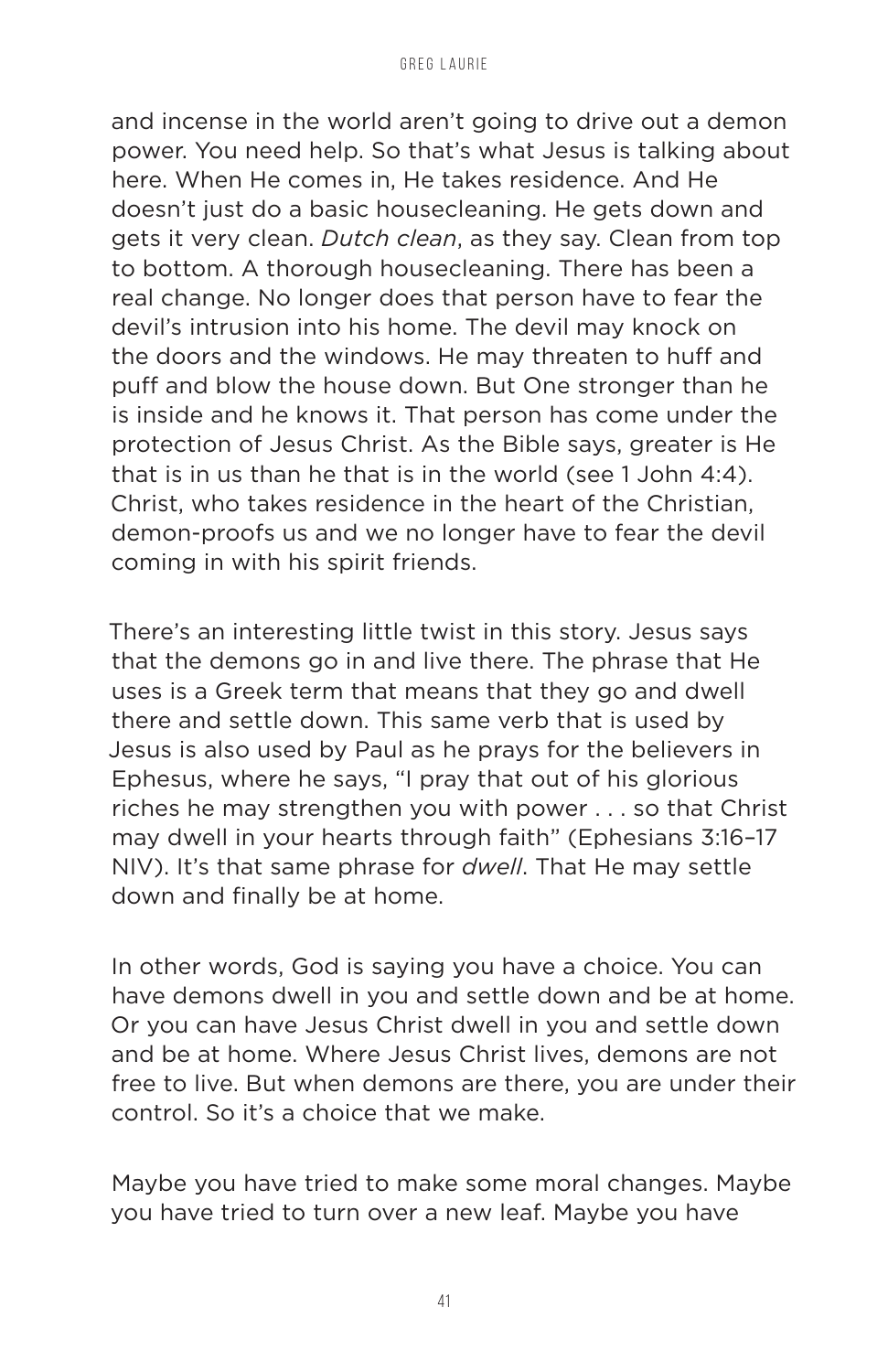tried to be a better person. But your problems persist because you haven't gotten to the root of them. The house can be swept clean, but it's still empty. You need Christ living in your heart. You may be a moral person. You may be a religious person. And those are good qualities. But if you trust in those things, the very things that can be good can also be damning because they deceive you as to your need for God. I hope that you will let Him be in your life and take control and change you.

The bottom line is that demon possession is real. Demons are real. Demons are powerful. But the good news is, when you become a Christian you're under divine protection and no demon can possess you. Demons can tempt you. Demons can harass you. They can attack you. But they cannot possess you. Only a nonbeliever can be possessed by a demon. And when Christ lives inside of you, there can be no demons. Jesus is not into a timeshare program. When He enters your heart, He's the sole occupant.

## **Conclusion**

We can see that there is a contrast between the devil's agenda for our lives and Jesus' agenda. The devil's agenda is to steal, kill, destroy, and quite frankly to ultimately take you to Hell. Yes, Satan is going to Hell. When he gets there, he is not going to rule and reign from a throne. He will be tormented in Hell for all eternity, and all who follow him will join him in Hell. He wants to take as many people with him as possible. That is his agenda for you.

In contrast, Jesus says, "I have come that they may have life, and that they may have it more abundantly" (John 10:10). You have God's offer and you have Satan's offer. Which offer are you going to take? You say, "I want to play around with sin. It is kind of fun." I will acknowledge that sin can be fun. I have had fun sinning. Payday is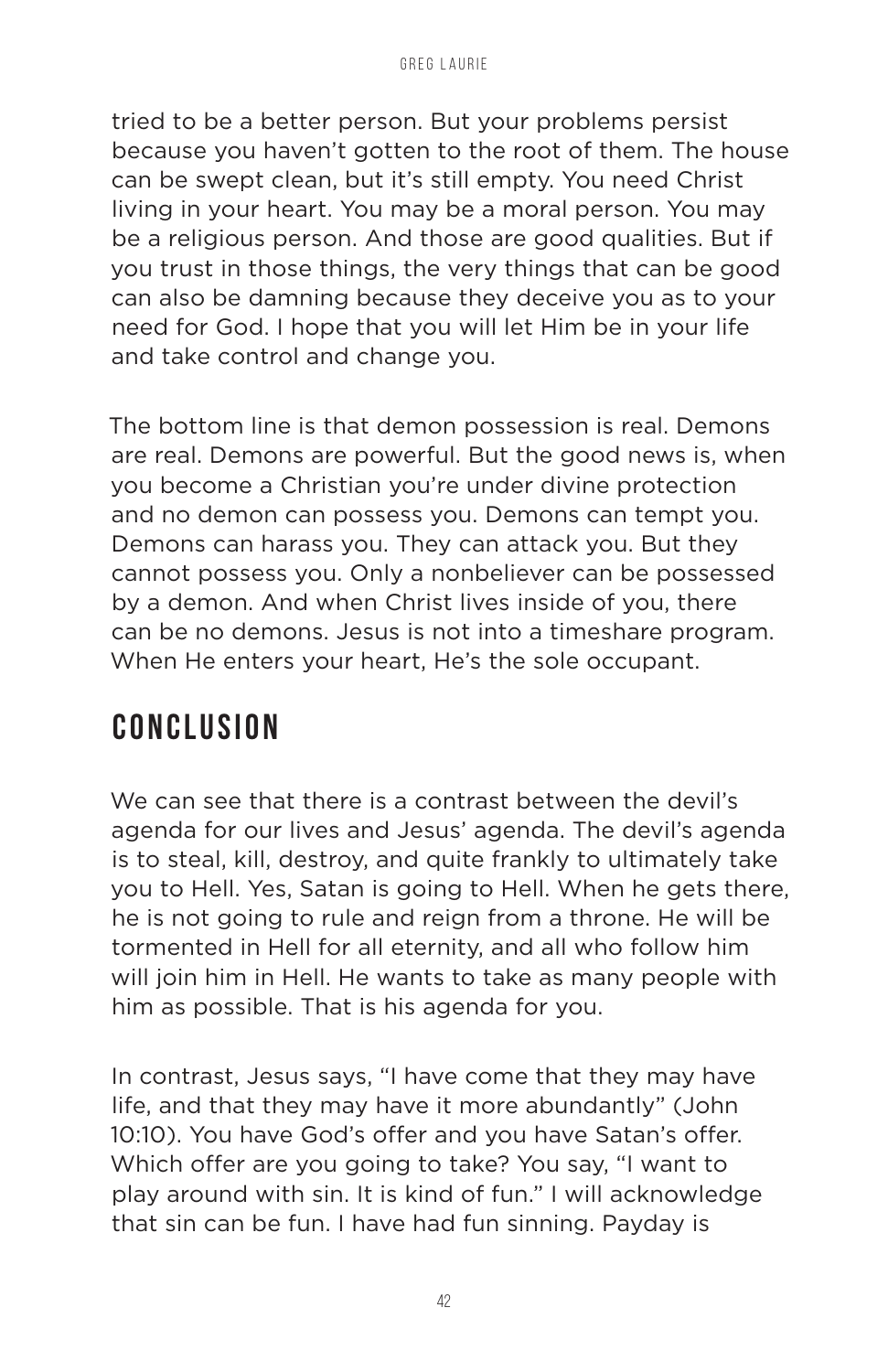going to come too. The devil will extend plenty of credit, but think of the payment that will be due. The Bible says, "The wages of sin is death" (Romans 6:23). There will be death and judgment as a penalty for breaking God's commandments.

This is not God's plan for you. God loved you so much that 2,000 years ago He put His judgment that should have come upon you upon His Son Jesus. Christ died there in your place and mine and then rose again bodily from the dead. The same Jesus that died and rose again is saying, "I stand at the door and knock, and if you will hear My voice and open the door, I will come in" (see Revelation 3:20). Here is your choice: you can follow Satan or you can follow Christ.

You say, "I reject that premise. I don't want to follow either one of them. I am going to follow myself. I am going to do it my way." The Bible says, "There is a way that seems right to a man, but its end is the way of death" (Proverbs 14:12). Let me tell you something. Your way is not your way at all. You are going the devil's way. The Bible says, "Broad is the way that leads to destruction, and there are many who go in by it. Because narrow is the gate and difficult is the way which leads to life, and there are few who find it" (Matthew 7:13–14).

You have a choice. You can get on the broad way. It is the popular way. It is the way that most people are going, but it is the wrong way and it is headed for destruction. Or you can have courage and get on the narrow road that leads to life and to Heaven and the presence of God. It is the way that Jesus offers. God says, "Behold I set before you life and death, blessings and cursings. Choose life that you might live" (see Deuteronomy 30:15). It is your choice. Heaven or Hell. Misery or fulfillment. Jesus or Satan.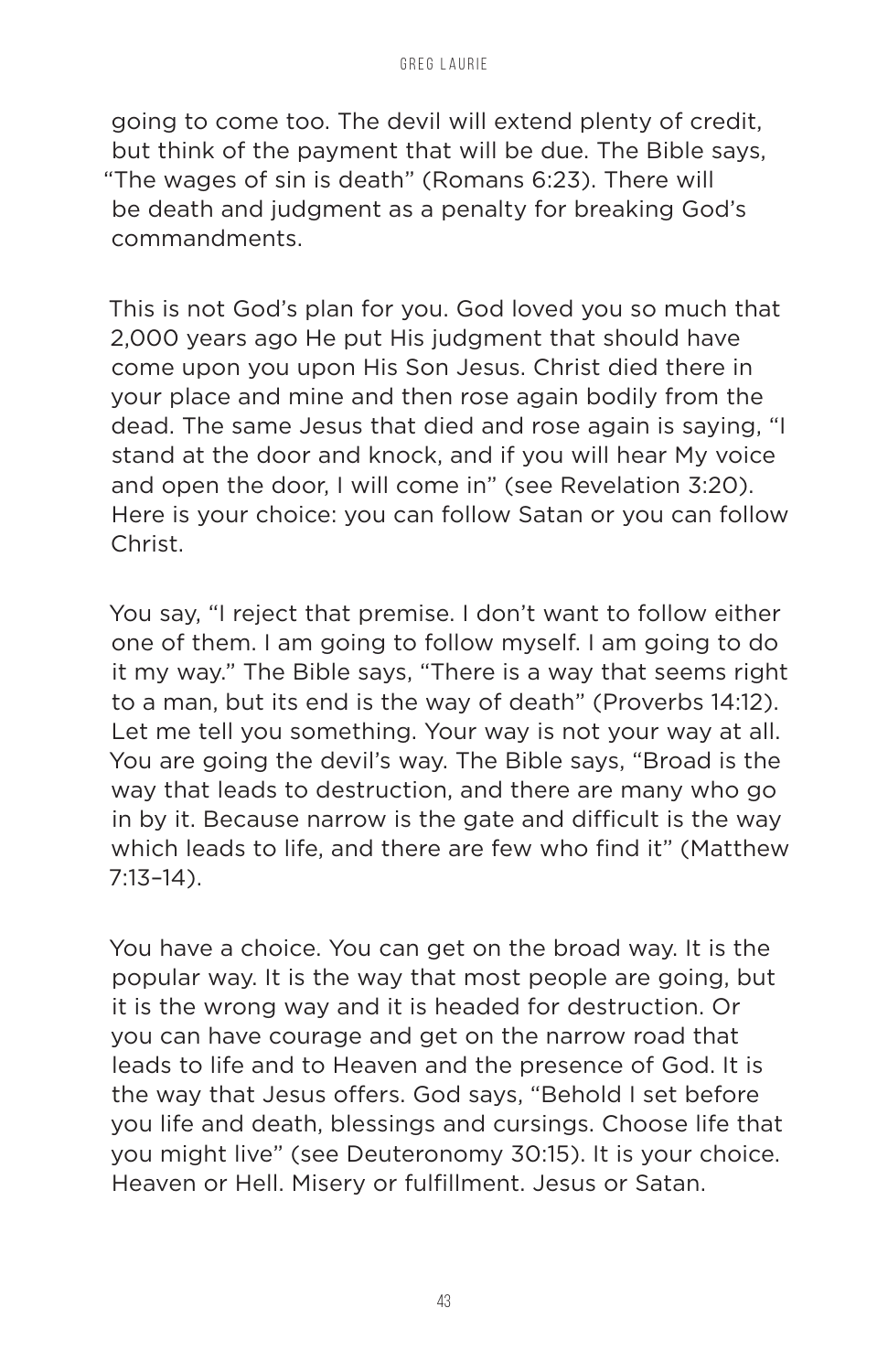Yes there is a devil. He hates you. Yes there is a God. He loves you. You decide whom you are going to follow. Jesus had to die for the sin of the world because every one of us has broken God's commandments. Every one of us has fallen short of His standards. It is because of this sin that we have a big hole in our heart—an emptiness inside of us that we can't fill with any amount of possessions. You can't fill it with any experience that this world can offer. You can't fill it with any drug. You can't fill it with any accomplishment. Even religion and moral living will not fill this void inside of you. This void has been created by sin. The only thing that is going to fill it is a relationship with God through Jesus Christ. God loved you so much that He sent His Son to die on that cross for you. There at Calvary, as those spikes were driven through Jesus' hands and feet, He shed His blood for you and paid the price for your sin. He took the penalty that you should have taken, that I should have taken, upon Himself. Then He rose again from the dead.

The same Jesus that died and rose again bodily on the third day is alive. He says, "I stand at the door and knock and if you will hear my voice and open the door, I will come in." Do you realize that? Wherever you are, Jesus Christ is there. Angels are around you too. The angels are glorious. They are impressive. But they are in a supporting role. Jesus Christ is the star. Jesus Christ is the Lord. He is the one who wants to come into your life and forgive you of your sin.

If you will put your faith in Him, there will be rejoicing in Heaven. Jesus says, "Whoever confesses Me before men, him I will also confess before My Father who is in heaven. But whoever denies Me before men, him I will deny before My Father who is in heaven" (Matthew 10:32–33). That is an amazing statement. That means if you would put your faith in Jesus, and by that I mean you would say, "I am sorry for my sin, God. I want Jesus to be my Savior and Lord," there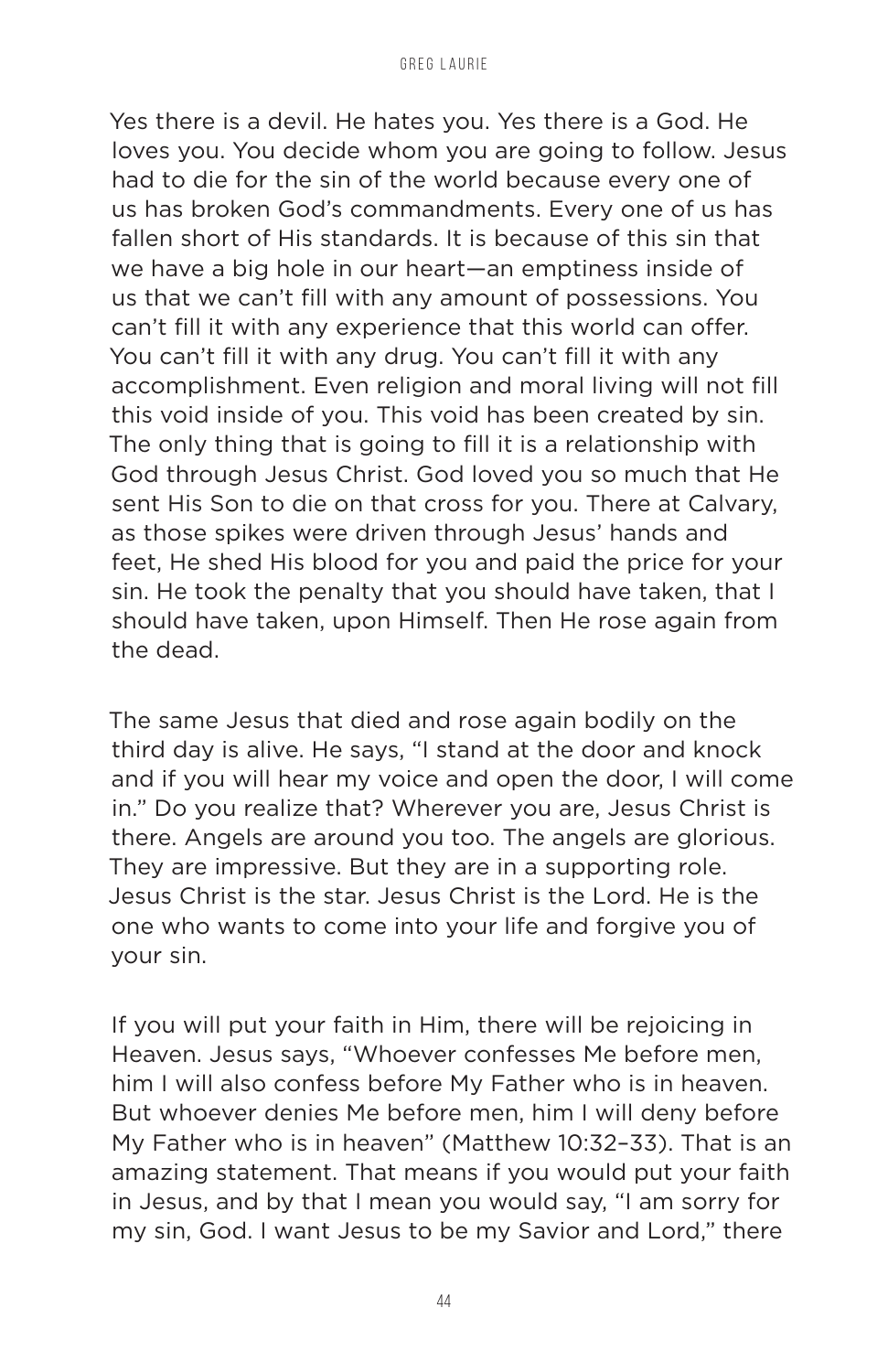would be a shout of joy among the angels in Heaven and Jesus would stand up before the angels and the Father and say, "This one belongs to Me. From now on they are My property. She is Mine. He belongs to Me. Devil and demons, you keep your hands off of this person. They are Mine and they are headed for Heaven." He would do that for you. Jesus said that Hell was created for the devil and his angels. Hell wasn't created for people. It was created for Satan and his demons and anyone who foolishly follows them. In Matthew 25:41, Jesus says, "Depart from Me, you cursed, into the everlasting fire prepared for the devil and his angels." God wants you to go to Heaven. God doesn't want to send people to Hell.

Yes, the bad news is that one third of the demons followed Lucifer. But the good news is that two thirds of the angels are still on our side. We still outnumber them. More importantly than the fact that the majority of angels are on our side is the fact that Jesus Christ, the Son of God, who conquered Satan at the cross, is on our side. That is why we don't have to be afraid. The Bible says, "Greater is He who is in us than He who is in the world" (see 1 John 4:4).

If you want Him to stand up for you in Heaven, you need to stand up for Him on earth. Daniel stood up for the Lord. He wasn't afraid to pray even though the peer pressure against doing it was intense. Are you afraid to stand up for Jesus? As you say, "I want to follow Christ, I want to be a Christian, and I want my sin forgiven," Jesus says He will stand up for you before the Father and say, "That one is Mine." Would you like that to happen? The ball is in your court. It is time for you to decide.

Let me tell you one last thing about angels. They are rooting for you right now to put your faith in Jesus Christ. The reason I say that is because Jesus said when a person believes, there is joy in the presence of the angels of God